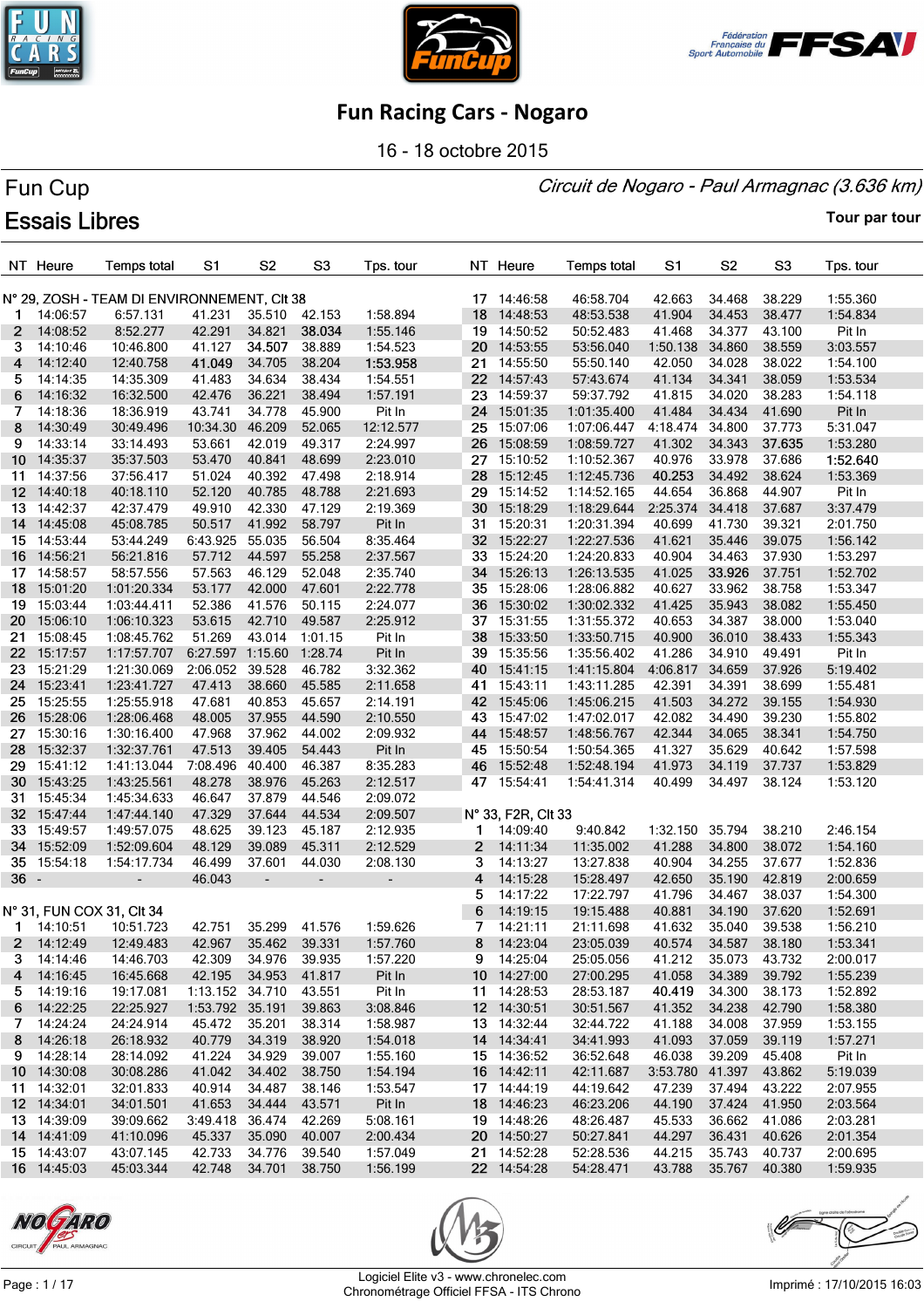





16 - 18 octobre 2015

### Circuit de Nogaro - Paul Armagnac (3.636 km)

# Fun Cup **Essais Libres**

|                | NT Heure             | <b>Temps total</b>             | S <sub>1</sub>           | S <sub>2</sub>   | S <sub>3</sub>   | Tps. tour            |              | NT Heure             | <b>Temps total</b>                    | S1                     | S <sub>2</sub>   | S <sub>3</sub>   | Tps. tour          |
|----------------|----------------------|--------------------------------|--------------------------|------------------|------------------|----------------------|--------------|----------------------|---------------------------------------|------------------------|------------------|------------------|--------------------|
|                |                      |                                |                          |                  |                  |                      |              |                      |                                       |                        |                  |                  |                    |
|                | N° 33, F2R, Clt 33   |                                |                          |                  |                  |                      |              | 23 15:02:23          | 1:02:23.426                           | 43.560                 | 35.052           | 40.134           | 1:58.746           |
|                | 21 14:52:28          | 52:28.536                      | 44.215                   | 35.743           | 40.737           | 2:00.695             |              | 24 15:04:32          | 1:04:32.349                           | 43.481                 | 36.116           | 49.326           | Pit In             |
| 22             | 14:54:28             | 54:28.471                      | 43.788                   | 35.767           | 40.380           | 1:59.935             |              | 25 15:09:30          | 1:09:30.177                           | 3:43.882               | 34.754           | 39.192           | 4:57.828           |
| 23.            | 14:56:28             | 56:28.666                      | 42.842                   | 36.792           | 40.561           | 2:00.195             |              | 26 15:11:24          | 1:11:24.164                           | 40.907                 | 34.295           | 38.785           | 1:53.987           |
| 24             | 14:58:29             | 58:29.759                      | 44.011                   | 36.036           | 41.046           | 2:01.093             |              | 27 15:13:17          | 1:13:17.992                           | 41.362                 | 34.388           | 38.078           | 1:53.828           |
| 25             | 15:00:29             | 1:00:29.714                    | 44.979                   | 35.209           | 39.767           | 1:59.955             |              | 28 15:15:11          | 1:15:11.995                           | 40.876                 | 34.551           | 38.576           | 1:54.003           |
| 26             | 15:02:28             | 1:02:28.766                    | 43.802                   | 35.657           | 39.593           | 1:59.052             | 29           | 15:17:05             | 1:17:06.046                           | 41.105                 | 34.796           | 38.150           | 1:54.051           |
| 27             | 15:04:34             | 1:04:34.127                    | 43.313                   | 35.714           | 46.334           | Pit In               |              | 30 15:18:58          | 1:18:59.088                           | 41.037                 | 34.057           | 37.948           | 1:53.042           |
| 28.            | 15:08:34             | 1:08:34.751                    | 2:45.172                 | 35.692           | 39.760           | 4:00.624             |              | 31 15:20:51          | 1:20:51.106                           | 40.342                 | 34.094           | 37.582           | 1:52.018           |
| 29.            | 15:10:31             | 1:10:31.659                    | 42.092                   | 35.196           | 39.620           | 1:56.908             |              | 32 15:22:44          | 1:22:44.319                           | 40.677                 | 34.131           | 38.405           | 1:53.213           |
| 30             | 15:12:29             | 1:12:29.699                    | 43.572                   | 35.424           | 39.044           | 1:58.040             |              | 33 15:24:35          | 1:24:36.009                           | 40.473                 | 33.777           | 37.440           | 1:51.690           |
| 31.            | 15:14:25             | 1:14:26.055                    | 41.917                   | 35.131           | 39.308           | 1:56.356             |              | 34 15:26:28          | 1:26:28.303                           | 40.808                 | 33.807           | 37.679           | 1:52.294           |
| 32             | 15:16:21             | 1:16:21.121                    | 42.113                   | 34.278           | 38.675           | 1:55.066             |              | 35 15:28:26          | 1:28:26.878                           | 40.589                 | 34.583           | 43.403           | Pit In             |
| 33             | 15:18:15             | 1:18:15.359                    | 41.528                   | 34.631           | 38.079           | 1:54.238             | 36           | 15:32:39             | 1:32:39.590                           | 3:00.561               | 34.614           | 37.537           | 4:12.712           |
| 34             | 15:20:08             | 1:20:08.863                    | 41.604                   | 34.183           | 37.717           | 1:53.504             |              | 37 15:34:31          | 1:34:32.078                           | 40.021                 | 34.113           | 38.354           | 1:52.488           |
|                | 35 15:22:01          | 1:22:01.198                    | 40.478                   | 34.273           | 37.584           | 1:52.335             |              | 38 15:36:23          | 1:36:23.021                           | 40.026                 | 33.766           | 37.151           | 1:50.943           |
| 36             | 15:23:53             | 1:23:53.777                    | 40.815                   | 33.815           | 37.949           | 1:52.579             |              | 39 15:38:14          | 1:38:14.147                           | 39.967                 | 33.876           | 37.283           | 1:51.126           |
| 37             | 15:25:47             | 1:25:48.053                    | 41.291                   | 34.312           | 38.673           | 1:54.276             | 40           | 15:40:04             | 1:40:04.469                           | 39.578                 | 33.717           | 37.027           | 1:50.322           |
| 38             | 15:27:42             | 1:27:42.581                    | 41.370                   | 34.495           | 38.663           | 1:54.528             |              | 41 15:41:56          | 1:41:55.878                           | 39.657                 | 33.935           | 37.817           | 1:51.409           |
| 39             | 15:29:42             | 1:29:42.630                    | 41.062                   | 34.451           | 44.536           | Pit In               |              | 42 15:43:46          | 1:43:46.283                           | 39.399                 | 33.795           | 37.211           | 1:50.405           |
| 40.            | 15:35:11             | 1:35:11.663                    | 4:10.420                 | 38.558           | 40.055           | 5:29.033             |              | 43 15:45:37          | 1:45:36.982                           | 39.499                 | 33.921           | 37.279           | 1:50.699           |
| 41             | 15:37:12             | 1:37:12.566                    | 43.216                   | 37.072           | 40.615           | 2:00.903             |              | 44 15:47:32          | 1:47:31.958                           | 43.300                 | 34.159           | 37.517           | 1:54.976           |
| 42             | 15:39:13             | 1:39:13.582                    | 43.705                   | 36.869           | 40.442           | 2:01.016             |              | 45 15:49:22          | 1:49:21.981                           | 39.387                 | 33.650           | 36.986           | 1:50.023           |
|                | 43 15:41:13          | 1:41:13.329                    | 44.071                   | 35.518           | 40.158           | 1:59.747             |              | 46 15:51:12          | 1:51:11.752                           | 39.372                 | 33.298           | 37.101           | 1:49.771           |
| 44             | 15:43:12             | 1:43:12.560                    | 42.989                   | 35.665           | 40.577           | 1:59.231             |              | 47 15:53:04          | 1:53:04.161                           | 40.316                 | 34.031           | 38.062           | 1:52.409           |
| 45             | 15:45:13             | 1:45:12.932                    | 42.806                   | 35.983           | 41.583           | 2:00.372             |              | 48 15:55:03          | 1:55:03.525                           | 41.066                 | 34.964           | 43.334           | Pit In             |
| 46             | 15:47:13             | 1:47:13.201                    | 43.454                   | 36.397           | 40.418           | 2:00.269             |              |                      |                                       |                        |                  |                  |                    |
| 47             | 15:49:12             | 1:49:11.792                    | 43.509                   | 35.387           | 39.695           | 1:58.591             |              |                      | N° 42, LES OPALINES, CIt 21           |                        |                  |                  |                    |
| 48             | 15:51:08             | 1:51:08.572                    | 42.482                   | 35.182           | 39.116           | 1:56.780             | 1            | 14:13:22             | 13:22.350                             | 43.826                 | 34.279           | 37.498           | 1:55.603           |
| 49             | 15:53:06             | 1:53:06.382                    | 42.518                   | 35.591           | 39.701           | 1:57.810             | $\mathbf{2}$ | 14:15:16             | 15:16.561                             | 40.672                 | 34.488           | 39.051           | 1:54.211           |
|                | 50 15:55:04          | 1:55:04.454                    | 42.600                   | 35.761           | 39.711           | 1:58.072             | 3            | 14:17:09             | 17:09.541                             | 40.500                 | 33.990           | 38.490           | 1:52.980           |
|                |                      |                                |                          |                  |                  |                      | 4            | 14:19:01             | 19:01.973                             | 41.183                 | 33.760           | 37.489           | 1:52.432           |
|                |                      | N° 39, ORHES - STEPHYA, CIt 12 |                          |                  |                  |                      | 5            | 14:20:54             | 20:54.151                             | 39.824                 | 33.983           | 38.371           | 1:52.178           |
| 1.             | 14:11:26             | 11:26.125                      | 45.670                   | 36.491           | 40.420           | 2:02.581             | 6            | 14:22:44             | 22:45.003                             | 39.819                 | 33.870           | 37.163           | 1:50.852           |
| $\mathbf{2}^-$ | 14:13:24             | 13:24.850                      | 43.926                   | 35.840           | 38.959           | 1:58.725             | 7            | 14:24:36             | 24:36.250                             | 39.760                 | 34.016           | 37.471           | 1:51.247           |
| 3              | 14:15:57             | 15:57.657                      | 44.071                   | 35.312           | 1:13.42          | 2:32.807             | 8            | 14:26:27             | 26:27.789                             | 40.433                 | 33.711           | 37.395           | 1:51.539           |
| 4<br>5.        | 14:17:57<br>14:19:56 | 17:58.028<br>19:56.126         | 44.450                   | 35.953           | 39.968<br>39.018 | 2:00.371<br>1:58.098 | 9            | 14:28:30             | 28:30.289                             | 40.497                 | 33.796           | 48.207           | 2:02.500           |
| 6              | 14:21:52             | 21:52.838                      | 43.430<br>42.713         | 35.650<br>35.087 | 38.912           | 1:56.712             | 10<br>11     | 14:30:33<br>14:34:31 | 30:34.029<br>34:31.937                | 42.155<br>2:43.659     | 34.842<br>35.562 | 46.743<br>38.687 | Pit In<br>3:57.908 |
| 7              | 14:23:48             | 23:48.920                      | 42.232                   | 34.808           | 39.042           | 1:56.082             |              | 12 14:36:24          | 36:24.517                             | 40.696                 | 34.746           | 37.138           | 1:52.580           |
| 8              | 14:25:45             | 25:45.300                      | 42.525                   | 35.097           | 38.758           | 1:56.380             |              | 13 14:38:18          | 38:18.808                             | 41.070                 | 35.653           | 37.568           | 1:54.291           |
|                | 9 14:27:41           | 27:42.029                      | 42.694                   | 35.291 38.744    |                  | 1:56.729             |              | 14 14:40:10          | 40:10.232                             | 40.319                 | 33.727           | 37.378           | 1:51.424           |
|                | 10 14:29:46          | 29:46.545                      | 42.676                   | 36.295           | 45.545           | 2:04.516             |              | 15 14:42:03          | 42:03.983                             | 41.250                 | 34.675           | 37.826           | 1:53.751           |
|                | 11 14:31:42          | 31:42.867                      | 42.303                   | 34.959           | 39.060           | 1:56.322             |              | 16 14:43:56          | 43:56.716                             | 39.798                 | 34.929           | 38.006           | 1:52.733           |
|                | 12 14:33:39          | 33:39.347                      | 42.361                   | 35.136           | 38.983           | 1:56.480             |              | 17 14:45:49          | 45:49.138                             | 40.350                 | 34.502           | 37.570           | 1:52.422           |
|                | 13 14:35:55          | 35:55.200                      | 1:01.433 35.463          |                  | 38.957           | 2:15.853             |              | 18 14:47:40          | 47:40.862                             | 39.755                 | 34.374           | 37.595           | 1:51.724           |
|                | 14 14:38:02          | 38:02.336                      | 43.733                   | 35.326           | 48.077           | Pit In               |              | 19 14:49:32          | 49:32.601                             | 39.584                 | 34.072           | 38.083           | 1:51.739           |
|                | 15 14:44:43          | 44:43.303                      | 3:48.866 1:24.25 1:27.84 |                  |                  | Pit In               |              | 20 14:51:23          | 51:23.996                             | 39.571                 | 34.371           | 37.453           | 1:51.395           |
|                | 16 14:48:24          | 48:24.313                      | 2:20.392                 | 36.825           | 43.793           | 3:41.010             |              | 21 14:53:17          | 53:17.867                             | 40.312                 | 35.790           | 37.769           | 1:53.871           |
|                | 17 14:50:25          | 50:25.646                      | 44.582                   | 36.002           | 40.749           | 2:01.333             |              | 22 14:55:09          | 55:09.743                             | 39.946                 | 34.489           | 37.441           | 1:51.876           |
|                | 18 14:52:26          | 52:26.852                      | 44.438                   | 36.317           | 40.451           | 2:01.206             |              | 23 14:57:01          | 57:01.629                             | 39.698                 | 34.196           | 37.992           | 1:51.886           |
|                | 19 14:54:26          | 54:27.013                      | 43.887                   | 35.692           | 40.582           | 2:00.161             |              | 24 14:59:00          | 59:00.132                             | 40.190                 | 34.589           | 43.724           | Pit In             |
|                | 20 14:56:23          | 56:23.985                      | 42.462                   | 35.221           | 39.289           | 1:56.972             |              | 25 15:04:51          | 1:04:51.152                           | 3:53.457 49.317        |                  | 1:08.24          | Pit In             |
|                | 21 14:58:24          | 58:24.981                      | 44.539                   | 35.962           | 40.495           | 2:00.996             |              | 26 15:10:23          | 1:10:23.734  4:05.577  41.192  45.813 |                        |                  |                  | 5:32.582           |
|                | 22 15:00:24          | 1:00:24.680                    | 43.248 35.433 41.018     |                  |                  | 1:59.699             |              | 27 15:12:36          | 1:12:36.922                           | 49.176  40.251  43.761 |                  |                  | 2:13.188           |





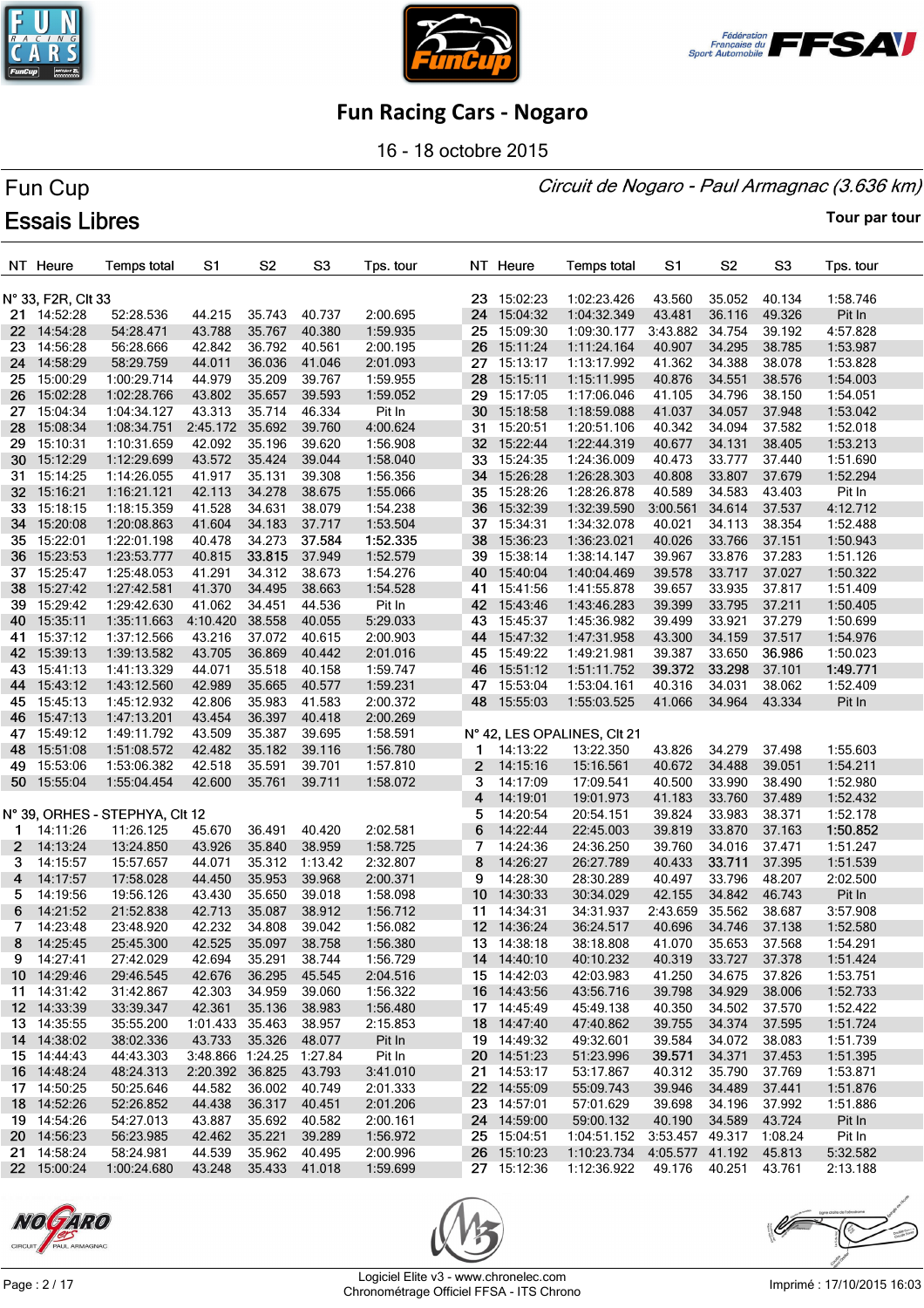





16 - 18 octobre 2015

#### Circuit de Nogaro - Paul Armagnac (3.636 km)

# Fun Cup **Essais Libres**

|              | NT Heure    | <b>Temps total</b>              | S1              | S <sub>2</sub>       | S3     | Tps. tour |      | NT Heure    | <b>Temps total</b>                | S1               | S <sub>2</sub> | S <sub>3</sub>           | Tps. tour            |
|--------------|-------------|---------------------------------|-----------------|----------------------|--------|-----------|------|-------------|-----------------------------------|------------------|----------------|--------------------------|----------------------|
|              |             | N° 42, LES OPALINES, CIt 21     |                 |                      |        |           |      | 44 15:50:00 | 1:50:00.597                       | 41.295           | 34.524         | 38.063                   | 1:53.882             |
|              | 26 15:10:23 | 1:10:23.734                     | 4:05.577 41.192 |                      | 45.813 | 5:32.582  | 45   | 15:51:56    | 1:51:56.407                       | 41.986           | 35.588         | 38.236                   | 1:55.810             |
| 27           | 15:12:36    | 1:12:36.922                     | 49.176          | 40.251               | 43.761 | 2:13.188  |      | 46 15:53:50 | 1:53:50.663                       | 40.334           | 34.386         | 39.536                   | 1:54.256             |
| 28           | 15:14:52    | 1:14:53.085                     | 49.638          | 40.147               | 46.378 | 2:16.163  | 47 - |             | $\blacksquare$                    | 40.754           | 34.642         | $\overline{\phantom{a}}$ | $\blacksquare$       |
| 29           | 15:17:02    | 1:17:02.099                     | 47.354          | 39.040               | 42.620 | 2:09.014  |      |             |                                   |                  |                |                          |                      |
| 30           | 15:19:14    | 1:19:14.197                     | 47.160          | 41.442               | 43.496 | 2:12.098  |      |             | N° 60, DEFI COFI-IT, CIt 4        |                  |                |                          |                      |
| 31           | 15:21:22    | 1:21:22.890                     | 47.340          | 38.212               | 43.141 | 2:08.693  | 1    | 14:12:32    | 12:32.564                         | 40.386           | 34.051         | 37.528                   | 1:51.965             |
| 32           | 15:23:30    | 1:23:30.748                     | 46.721          | 38.385               | 42.752 | 2:07.858  | 2    | 14:14:25    | 14:25.397                         | 40.028           | 33.848         | 38.957                   | 1:52.833             |
| 33           | 15:25:47    | 1:25:47.343                     | 46.608          | 40.564               | 49.423 | Pit In    | 3    | 14:16:17    | 16:17.228                         | 40.373           | 33.802         | 37.656                   | 1:51.831             |
|              | 34 15:54:56 | 1:54:56.004                     | 27:57.18 34.361 |                      | 37.116 | 29:08.661 | 4    | 14:18:09    | 18:09.495                         | 40.818           | 33.658         | 37.791                   | 1:52.267             |
|              |             |                                 |                 |                      |        |           | 5    | 14:20:00    | 20:00.371                         | 40.300           | 33.423         | 37.153                   | 1:50.876             |
|              |             | N° 45, CORDELIER RACING, CIt 28 |                 |                      |        |           | 6    | 14:21:55    | 21:55.399                         | 43.741           | 34.244         | 37.043                   | 1:55.028             |
| 1            | 14:14:31    | 14:32.083                       | 45.134          | 36.793               | 41.107 | 2:03.034  | 7    | 14:23:46    | 23:46.287                         | 40.111           | 33.523         | 37.254                   | 1:50.888             |
| $\mathbf{2}$ | 14:16:31    | 16:31.791                       | 42.629          | 35.905               | 41.174 | 1:59.708  | 8    | 14:25:44    | 25:44.892                         | 40.459           | 33.919         | 44.227                   | Pit In               |
| 3            | 14:18:33    | 18:33.267                       | 44.275          | 37.138               | 40.063 | 2:01.476  | 9    | 14:37:58    | 37:58.757                         | 11:01.49         | 35.172         | 37.200                   | 12:13.865            |
| 4            | 14:20:39    | 20:39.228                       | 43.367          | 37.882               | 44.712 | 2:05.961  | 10   | 14:39:50    | 39:50.229                         | 40.403           | 33.757         | 37.312                   | 1:51.472             |
| 5.           | 14:22:35    | 22:35.706                       | 42.056          | 34.877               | 39.545 | 1:56.478  | 11   | 14:41:40    | 41:40.497                         | 40.101           | 33.460         | 36.707                   | 1:50.268             |
| 6            | 14:24:33    | 24:33.804                       | 41.011          | 35.242               | 41.845 | 1:58.098  |      | 12 14:43:31 | 43:31.372                         | 39.644           | 33.649         | 37.582                   | 1:50.875             |
| 7            | 14:26:31    | 26:31.156                       | 42.274          | 35.832               | 39.246 | 1:57.352  | 13   | 14:45:21    | 45:21.615                         | 39.637           | 33.774         | 36.832                   | 1:50.243             |
| 8            | 14:28:26    | 28:26.968                       | 40.914          | 34.245               | 40.653 | 1:55.812  |      | 14 14:47:12 | 47:12.199                         | 40.014           | 33.535         | 37.035                   | 1:50.584             |
| 9            | 14:30:31    | 30:31.788                       | 43.236          | 35.460               | 46.124 | Pit In    |      | 15 14:49:09 | 49:09.323                         | 41.115           | 33.713         | 42.296                   | Pit In               |
| 10           | 14:35:34    | 35:34.415                       | 3:46.655        | 35.540               | 40.432 | 5:02.627  | 16   | 14:54:33    | 54:33.452                         | 4:02.372         | 39.881         | 41.876                   | 5:24.129             |
| 11.          | 14:37:33    | 37:33.229                       | 41.133          | 38.079               | 39.602 | 1:58.814  |      | 17 14:56:26 | 56:26.440                         | 40.962           | 34.071         | 37.955                   | 1:52.988             |
|              | 12 14:39:28 | 39:28.440                       | 41.486          | 35.029               | 38.696 | 1:55.211  |      | 18 14:58:20 | 58:20.382                         | 41.236           | 34.447         | 38.259                   | 1:53.942             |
| 13.          | 14:41:22    | 41:22.899                       | 41.166          | 34.606               | 38.687 | 1:54.459  |      | 19 15:00:19 | 1:00:19.465                       | 44.223           | 36.186         | 38.674                   | 1:59.083             |
| 14           | 14:43:17    | 43:18.041                       | 41.156          | 35.128               | 38.858 | 1:55.142  |      | 20 15:02:17 | 1:02:17.660                       | 41.265           | 33.988         | 42.942                   | Pit In               |
| 15           | 14:45:13    | 45:14.073                       | 42.367          | 34.703               | 38.962 | 1:56.032  | 21.  | 15:07:22    | 1:07:22.166                       | 3:51.719         | 34.729         | 38.058                   | 5:04.506             |
|              | 16 14:47:08 | 47:08.250                       | 40.998          | 34.692               | 38.487 | 1:54.177  |      | 22 15:09:13 | 1:09:13.939                       | 40.168           | 33.910         | 37.695                   | 1:51.773             |
| 17           | 14:49:02    | 49:02.509                       | 41.317          | 34.442               | 38.500 | 1:54.259  |      | 23 15:11:05 | 1:11:06.035                       | 40.543           | 33.842         | 37.711                   | 1:52.096             |
| 18           | 14:50:56    | 50:56.225                       | 40.840          | 34.517               | 38.359 | 1:53.716  |      | 24 15:12:57 | 1:12:57.482                       | 40.263           | 33.743         | 37.441                   | 1:51.447             |
| 19           | 14:52:50    | 52:50.293                       | 40.947          | 35.083               | 38.038 | 1:54.068  | 25   | 15:14:58    | 1:14:58.346                       | 40.131           | 33.918         | 46.815                   | Pit In               |
| 20           | 14:54:43    | 54:43.559                       | 40.657          | 34.527               | 38.082 | 1:53.266  | 26.  | 15:25:44    | 1:25:44.356                       | 9:34.268         | 33.853         | 37.889                   | 10:46.010            |
| 21.          | 14:56:42    | 56:42.663                       | 40.737          | 34.695               | 43.672 | Pit In    | 27   | 15:27:33    | 1:27:33.112                       | 39.016           | 33.265         | 36.475                   | 1:48.756             |
| 22           | 15:01:52    | 1:01:52.911                     | 3:57.211        | 34.856               | 38.181 | 5:10.248  | 28   | 15:29:21    | 1:29:21.815                       | 38.658           | 33.292         | 36.753                   | 1:48.703             |
| 23           | 15:03:45    | 1:03:45.764                     | 40.654          | 34.323               | 37.876 | 1:52.853  | 29   | 15:31:13    | 1:31:13.972                       | 38.788           | 33.439         | 39.930                   | Pit In               |
| 24           | 15:05:38    | 1:05:38.806                     | 41.224          | 34.014               | 37.804 | 1:53.042  |      | 30 15:37:51 | 1:37:51.777                       | 5:26.993         | 33.787         | 37.025                   | 6:37.805             |
| 25           | 15:07:32    | 1:07:32.626                     | 40.496          | 34.299               | 39.025 | 1:53.820  |      | 31 15:39:45 | 1:39:45.410                       | 40.452           | 34.165         | 39.016                   | 1:53.633             |
| 26           | 15:09:23    | 1:09:24.091                     | 39.837          | 34.163               | 37.465 | 1:51.465  |      | 32 15:41:35 | 1:41:35.748                       | 40.088           | 33.360         | 36.890                   | 1:50.338             |
| 27           | 15:11:16    | 1:11:16.686                     | 40.858          | 34.180               | 37.557 | 1:52.595  |      | 33 15:43:27 | 1:43:26.963                       | 40.180           | 33.387         | 37.648                   | 1:51.215             |
| 28           | 15:13:08    | 1:13:08.645                     | 40.202          | 34.069               | 37.688 | 1:51.959  |      | 34 15:45:17 | 1:45:17.692                       | 40.118           | 33.291         | 37.320                   | 1:50.729             |
|              | 29 15:15:00 | 1:15:00.233                     | 40.012          | 33.911 37.665        |        | 1:51.588  |      | 35 15:47:08 | 1:47:08.642 40.400                |                  | 33.472 37.078  |                          | 1:50.950             |
|              | 30 15:16:52 | 1:16:52.985                     | 40.469          | 34.726               | 37.557 | 1:52.752  |      | 36 15:48:58 | 1:48:58.662                       | 39.679           | 33.142 37.199  |                          | 1:50.020             |
|              | 31 15:18:46 | 1:18:46.612                     | 40.920          | 35.113               | 37.594 | 1:53.627  |      | 37 15:51:01 | 1:51:01.254                       | 40.621           | 33.982 47.989  |                          | Pit In               |
|              | 32 15:20:47 | 1:20:47.125                     | 41.089          | 34.891               | 44.533 | Pit In    |      |             |                                   |                  |                |                          |                      |
|              | 33 15:26:30 | 1:26:30.446                     | 4:28.912 35.397 |                      | 39.012 | 5:43.321  |      |             | N° 66, POLE POSITION 81 1, CIt 23 |                  |                |                          |                      |
|              | 34 15:28:26 | 1:28:26.618                     | 41.477          | 34.679               | 40.016 | 1:56.172  |      | 1 14:17:13  | 17:13.572                         | 42.327           | 35.353         | 39.358                   | 1:57.038             |
|              | 35 15:30:21 | 1:30:21.336                     | 41.696          | 34.301               | 38.721 | 1:54.718  |      | 2 14:19:08  | 19:09.048                         | 41.793           | 35.359         | 38.324                   | 1:55.476             |
|              | 36 15:32:18 | 1:32:18.689                     | 42.590          | 35.584               | 39.179 | 1:57.353  |      | 3 14:21:04  | 21:04.306                         | 41.010           | 34.512         | 39.736                   | 1:55.258             |
|              | 37 15:34:13 | 1:34:13.822                     | 41.171          | 34.579               | 39.383 | 1:55.133  |      | 4 14:23:00  | 23:00.258                         |                  | 34.924         | 38.819                   |                      |
|              | 38 15:36:09 | 1:36:09.469                     | 41.806          | 34.571               | 39.270 | 1:55.647  |      | 5 14:24:55  | 24:55.858                         | 42.209<br>41.828 | 35.357         | 38.415                   | 1:55.952<br>1:55.600 |
|              | 39 15:38:04 | 1:38:04.677                     | 41.896          | 34.527               | 38.785 | 1:55.208  |      | 6 14:26:50  | 26:50.879                         | 41.933           | 35.009         | 38.079                   | 1:55.021             |
|              | 40 15:40:05 | 1:40:05.161                     | 41.200          | 34.600               | 44.684 | Pit In    |      | 7 14:28:46  | 28:46.319                         | 40.952           | 34.885         | 39.603                   | 1:55.440             |
|              | 41 15:44:20 | 1:44:20.270                     | 3:00.523        | 35.096               | 39.490 | 4:15.109  |      | 8 14:30:41  | 30:42.056                         | 41.428           | 35.078         | 39.231                   | 1:55.737             |
|              | 42 15:46:13 | 1:46:13.707                     | 40.465          | 34.743 38.229        |        | 1:53.437  | 9    | 14:32:38    | 32:38.434                         | 41.781           | 35.865         | 38.732                   | 1:56.378             |
|              | 43 15:48:07 | 1:48:06.715                     |                 | 40.453 34.242 38.313 |        | 1:53.008  |      | 10 14:34:40 | 34:40.714                         | 43.597           | 36.345 42.338  |                          | Pit In               |
|              |             |                                 |                 |                      |        |           |      |             |                                   |                  |                |                          |                      |





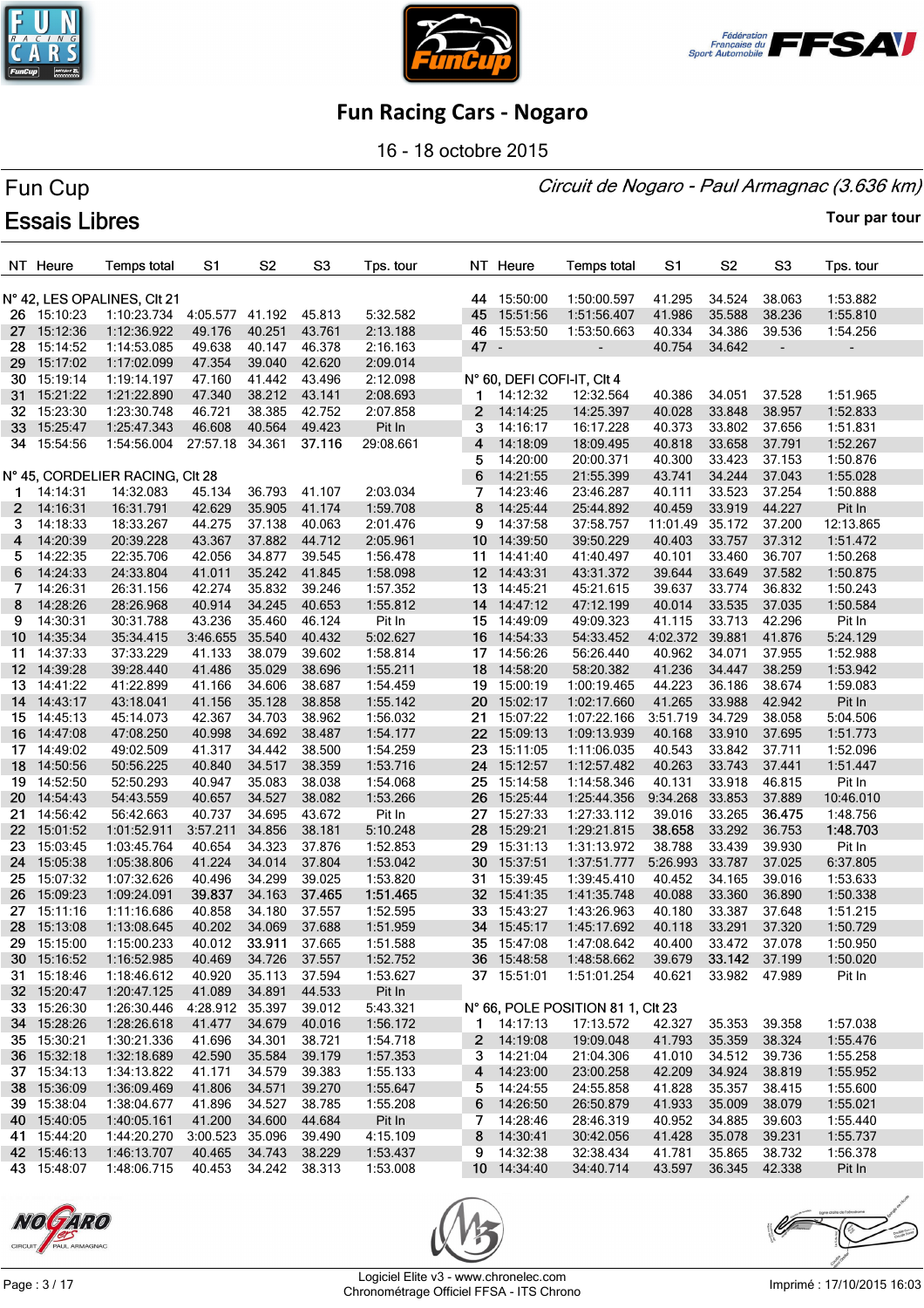





16 - 18 octobre 2015

#### Circuit de Nogaro - Paul Armagnac (3.636 km)

# Fun Cup **Essais Libres**

|              | NT Heure               | <b>Temps total</b>               | S <sub>1</sub>         | S <sub>2</sub> | S <sub>3</sub> | Tps. tour |              | NT Heure               | Temps total              | S1                   | S <sub>2</sub> | S <sub>3</sub> | Tps. tour   |
|--------------|------------------------|----------------------------------|------------------------|----------------|----------------|-----------|--------------|------------------------|--------------------------|----------------------|----------------|----------------|-------------|
|              |                        | N° 66, POLE POSITION 811, CIt 23 |                        |                |                |           | 6            | 14:58:08               | 58:08.921                | 46.084               | 36.714         | 39.931         | 2:02.729    |
|              | 9 14:32:38             | 32:38.434                        | 41.781                 | 35.865         | 38.732         | 1:56.378  | 7            | 15:00:10               | 1:00:10.478              | 46.359               | 36.044         | 39.154         | 2:01.557    |
|              | 10 14:34:40            | 34:40.714                        | 43.597                 | 36.345         | 42.338         | Pit In    | 8            | 15:02:06               | 1:02:06.858              | 42.538               | 35.101         | 38.741         | 1:56.380    |
| 11           | 14:40:51               | 40:51.199                        | 4:41.828               | 48.993         | 39.664         | 6:10.485  | 9            | 15:04:02               | 1:04:02.370              | 42.221               | 34.920         | 38.371         | 1:55.512    |
|              | 12 14:42:48            | 42:48.557                        | 42.572                 | 35.912         | 38.874         | 1:57.358  |              | 10 15:05:57            | 1:05:57.591              | 41.607               | 34.920         | 38.694         | 1:55.221    |
|              | 13 14:44:44            | 44:45.019                        | 42.056                 | 35.872         | 38.534         | 1:56.462  |              | 11 15:07:52            | 1:07:52.773              | 41.390               | 35.010         | 38.782         | 1:55.182    |
| 14           | 14:46:39               | 46:39.662                        | 41.358                 | 34.888         | 38.397         | 1:54.643  |              | 12 15:09:59            | 1:09:59.244              | 42.174               | 36.252         | 48.045         | Pit In      |
| 15.          | 14:48:35               | 48:35.471                        | 41.494                 | 35.367         | 38.948         | 1:55.809  |              | 13 15:19:23            | 1:19:23.116              | 7:28.255 1:08.93     |                | 46.679         | 9:23.872    |
|              | 16 14:50:32            | 50:32.711                        | 42.392                 | 35.001         | 39.847         | 1:57.240  |              | 14 15:21:35            | 1:21:36.028              | 48.018               | 39.251         | 45.643         | 2:12.912    |
|              | 17 14:52:28            | 52:29.012                        | 41.520                 | 34.991         | 39.790         | 1:56.301  |              | 15 15:23:48            | 1:23:48.729              | 47.713               | 39.002         | 45.986         | 2:12.701    |
| 18           | 14:54:26               | 54:26.124                        | 43.377                 | 34.573         | 39.162         | 1:57.112  |              | 16 15:26:05            | 1:26:06.037              | 48.099               | 38.340         | 50.869         | Pit In      |
| 19           | 14:56:21               | 56:21.627                        | 40.859                 | 35.225         | 39.419         | 1:55.503  |              | 17 15:39:49            | 1:39:49.415              | 11:45.82 55.942      |                | 1:01.60        | 13:43.378   |
| 20           | 14:58:21               | 58:21.682                        | 43.406                 | 35.619         | 41.030         | 2:00.055  |              | 18 15:42:38            | 1:42:38.170              | 1:02.662 51.550      |                | 54.543         | 2:48.755    |
| 21           | 15:00:20               | 1:00:20.980                      | 43.608                 | 35.795         | 39.895         | 1:59.298  |              | 19 15:45:27            | 1:45:27.253              | 1:00.891             | 51.462         | 56.730         | 2:49.083    |
| 22           | 15:02:14               | 1:02:15.084                      | 40.936                 | 34.483         | 38.685         | 1:54.104  | 20           | 15:48:03               | 1:48:03.575              | 57.799               | 45.054         | 53.469         | 2:36.322    |
| 23.          | 15:04:11               | 1:04:11.808                      | 41.670                 | 34.944         | 40.110         | 1:56.724  |              | 21 15:50:54            | 1:50:54.077              | 1:00.489 44.963      |                | 1:05.05        | Pit In      |
| 24           | 15:06:09               | 1:06:10.001                      | 42.246                 | 36.395         | 39.552         | 1:58.193  |              |                        |                          |                      |                |                |             |
| 25           | 15:08:03               | 1:08:03.753                      | 40.796                 | 34.990         | 37.966         | 1:53.752  |              | N° 115, ANDROS, CIt 40 |                          |                      |                |                |             |
| 26           | 15:10:06               | 1:10:07.009                      | 41.868                 | 34.879         | 46.509         | Pit In    | 1            | 14:08:49               | 8:49.266                 | 44.228               | 35.756         | 39.396         | 1:59.380    |
| 27           | 15:14:17               | 1:14:17.560                      | 2:57.721               | 34.699         | 38.131         | 4:10.551  | $\mathbf{2}$ | 14:10:46               | 10:46.512                | 43.195               | 34.853         | 39.198         | 1:57.246    |
| 28           | 15:16:10               | 1:16:10.446                      | 40.550                 | 34.489         | 37.847         | 1:52.886  | 3            | 14:12:42               | 12:42.719                | 42.754               | 34.970         | 38.483         | 1:56.207    |
|              | 29 15:18:01            | 1:18:01.739                      | 39.938                 | 34.147         | 37.208         | 1:51.293  | 4            | 14:14:38               | 14:38.165                | 41.843               | 34.898         | 38.705         | 1:55.446    |
| 30           | 15:19:53               | 1:19:53.939                      | 39.970                 | 34.178         | 38.052         | 1:52.200  | 5            | 14:16:33               | 16:33.262                | 41.541               | 34.885         | 38.671         | 1:55.097    |
|              | 31 15:21:46            | 1:21:46.619                      | 40.587                 | 34.052         | 38.041         | 1:52.680  | 6            | 14:18:28               | 18:28.947                | 43.294               | 34.203         | 38.188         | 1:55.685    |
|              | 32 15:23:39            | 1:23:39.842                      | 40.770                 | 34.364         | 38.089         | 1:53.223  | 7            | 14:20:46               | 20:46.487                | 41.324               | 49.335         | 46.881         | Pit In      |
| 33.          | 15:25:33               | 1:25:33.538                      | 40.226                 | 34.543         | 38.927         | 1:53.696  | 8            | 14:24:05               | 24:05.223                | 2:04.683             | 35.086         | 38.967         | 3:18.736    |
| 34           | 15:27:25               | 1:27:25.529                      | 40.680                 | 34.245         | 37.066         | 1:51.991  | 9            | 14:26:00               | 26:00.768                | 41.529               | 35.140         | 38.876         | 1:55.545    |
|              | 35 15:29:16            | 1:29:16.863                      | 39.601                 | 34.192         | 37.541         | 1:51.334  |              | 10 14:27:55            | 27:56.023                | 41.521               | 34.890         | 38.844         | 1:55.255    |
| 36           | 15:31:07               | 1:31:07.911                      | 39.745                 | 34.158         | 37.145         | 1:51.048  | 11           | 14:29:51               | 29:51.904                | 41.569               | 35.058         | 39.254         | 1:55.881    |
| 37           | 15:32:58               | 1:32:59.012                      | 39.568                 | 33.847         | 37.686         | 1:51.101  |              | 12 14:31:46            | 31:46.999                | 41.619               | 35.098         | 38.378         | 1:55.095    |
| 38           | 15:35:01               | 1:35:01.929                      | 39.714                 | 35.760         | 47.443         | Pit In    |              | 13 14:33:46            | 33:46.660                | 41.206               | 34.759         | 43.696         | Pit In      |
| 39.          | 15:50:55               | 1:50:55.686                      | 14:35.36               | 36.440         | 41.954         | 15:53.757 |              | 14 14:43:16            | 43:17.005                | 8:14.525             | 36.016         | 39.804         | 9:30.345    |
| 40.          | 15:52:48               | 1:52:48.701                      | 41.633                 | 33.874         | 37.508         | 1:53.015  |              | 15 14:45:14            | 45:15.006                | 44.399               | 35.010         | 38.592         | 1:58.001    |
| 41           | 15:54:40               | 1:54:40.255                      | 40.212                 | 34.011         | 37.331         | 1:51.554  |              | 16 14:47:09            | 47:09.891                | 41.368               | 34.883         | 38.634         | 1:54.885    |
|              |                        |                                  |                        |                |                |           |              | 17 14:49:05            | 49:05.202                | 41.706               | 34.985         | 38.620         | 1:55.311    |
|              |                        | N° 71, S-TEAM ZOSH, CIt 39       |                        |                |                |           |              | 18 14:51:00            | 51:00.353                | 41.522               | 35.107         | 38.522         | 1:55.151    |
| 1            | 14:15:30               | 15:30.627                        | 46.006                 | 36.092         | 41.894         | 2:03.992  |              | 19 14:53:01            | 53:01.415                | 42.593               | 34.998         | 43.471         | Pit In      |
| $\mathbf{2}$ | 14:17:28               | 17:28.402                        | 41.879                 | 35.452         | 40.444         | 1:57.775  |              | 20 15:53:06            | 1:53:06.081              | 58:38.43             | 39.544         | 46.690         | 1:00:04.666 |
| 3            | 14:19:25               | 19:25.758                        | 41.712                 | 35.602         | 40.042         | 1:57.356  |              | 21 15:55:12            | 1:55:12.261              | 45.273               | 37.000         | 43.907         | 2:06.180    |
| 4            | 14:21:21               | 21:21.282                        | 41.272                 | 35.128         | 39.124         | 1:55.524  |              |                        |                          |                      |                |                |             |
|              | 5 14:23:17             | 23:17.718                        | 42.796                 | 35.238 38.402  |                | 1:56.436  |              |                        | N° 117, COURTINE, CIt 27 |                      |                |                |             |
|              | 6 14:25:13             | 25:13.206                        | 42.084                 | 34.980         | 38.424         | 1:55.488  |              | 1 14:11:42             | 11:42.459                | 42.409               | 35.668 40.450  |                | 1:58.527    |
|              | 7 14:27:07             | 27:07.667                        | 41.405                 | 34.856         | 38.200         | 1:54.461  |              | 2 14:13:39             | 13:39.959                | 42.169               | 35.369         | 39.962         | 1:57.500    |
|              | 8 14:29:02             | 29:02.899                        | 42.242                 | 34.609         | 38.381         | 1:55.232  |              | $3\quad 14:15:38$      | 15:38.708                | 42.231               | 36.460         | 40.058         | 1:58.749    |
|              | 9 14:30:56             | 30:57.027                        | 41.401                 | 34.646 38.081  |                | 1:54.128  |              | 4 14:17:37             | 17:37.640                | 44.534               | 34.849         | 39.549         | 1:58.932    |
|              | 10 14:32:57            | 32:57.651                        | 43.542                 | 34.742 42.340  |                | Pit In    |              | 5 14:19:36             | 19:36.674                | 43.189               | 36.070         | 39.775         | 1:59.034    |
|              | 11 14:41:32            | 41:33.019                        | 7:21.023 35.423 38.922 |                |                | 8:35.368  |              | 6 14:21:41             | 21:41.585                | 46.947               | 36.806         | 41.158         | 2:04.911    |
|              | 12 14:43:35            | 43:36.044                        | 41.191 36.812 45.022   |                |                | Pit In    |              | 7 14:23:43             | 23:43.646                | 45.164               | 35.826         | 41.071         | 2:02.061    |
|              |                        |                                  |                        |                |                |           |              | 8 14:25:54             | 25:55.049                | 44.249               | 35.760         | 51.394         | Pit In      |
|              | N° 95, CANONNE, Clt 41 |                                  |                        |                |                |           |              | 9 14:32:24             | 32:24.319                | 5:10.032 37.097      |                | 42.141         | 6:29.270    |
|              | 1 14:24:35             | 24:35.334                        | 49.198                 | 39.233 44.906  |                | 2:13.337  |              | 10 14:34:17            | 34:17.096                | 41.040               | 34.310         | 37.427         | 1:52.777    |
|              | 2 14:26:37             | 26:37.614                        | 44.064                 | 36.822 41.394  |                | 2:02.280  |              | 11 14:36:08            | 36:08.640                | 39.746               | 34.262         | 37.536         | 1:51.544    |
|              | 3 14:28:48             | 28:48.595                        | 44.125                 | 36.979         | 49.877         | Pit In    |              | 12 14:38:00            | 38:00.555                | 39.899               | 34.476         | 37.540         | 1:51.915    |
|              | 4 14:53:58             | 53:59.008                        | 23:48.47 39.418 42.519 |                |                | 25:10.413 |              | 13 14:39:52            | 39:52.730                | 40.537               | 34.245 37.393  |                | 1:52.175    |
|              | 5 14:56:06             | 56:06.192                        | 46.671 38.647 41.866   |                |                | 2:07.184  |              | 14 14:41:44            | 41:44.426                | 39.877 33.948 37.871 |                |                | 1:51.696    |
|              |                        |                                  |                        |                |                |           |              |                        |                          |                      |                |                |             |





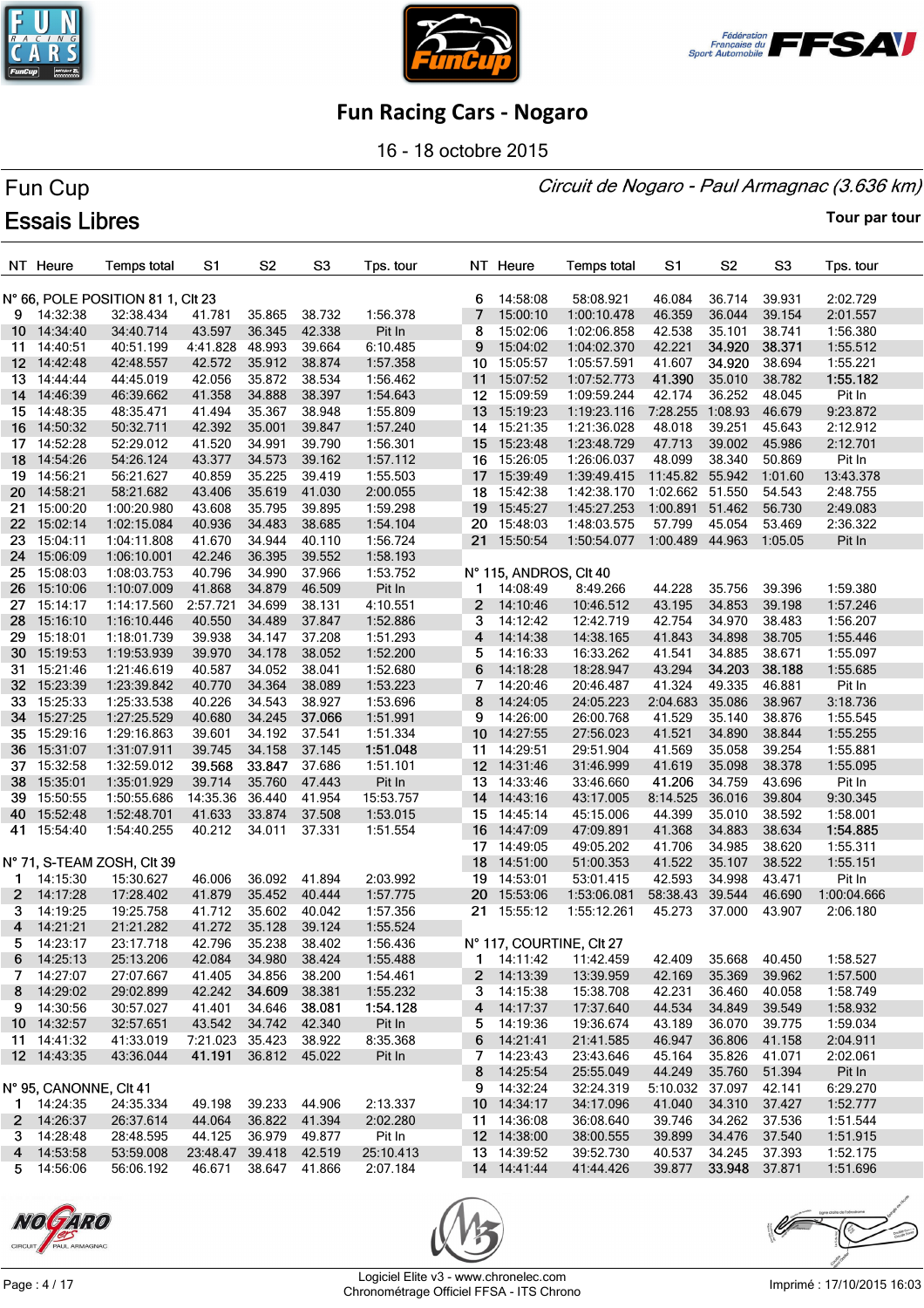





16 - 18 octobre 2015

#### Circuit de Nogaro - Paul Armagnac (3.636 km)

# Fun Cup **Essais Libres**

|              | NT Heure                 | <b>Temps total</b>                 | S <sub>1</sub>   | S <sub>2</sub> | S <sub>3</sub> | Tps. tour |              | NT Heure    | <b>Temps total</b>           | S1              | S <sub>2</sub>           | S <sub>3</sub> | Tps. tour                |
|--------------|--------------------------|------------------------------------|------------------|----------------|----------------|-----------|--------------|-------------|------------------------------|-----------------|--------------------------|----------------|--------------------------|
|              | N° 117, COURTINE, CIt 27 |                                    |                  |                |                |           |              | 25 15:01:06 | 1:01:07.003                  | 39.992          | 35.256                   | 37.467         | 1:52.715                 |
|              | 13 14:39:52              | 39:52.730                          | 40.537           | 34.245         | 37.393         | 1:52.175  | 26           | 15:02:59    | 1:02:59.588                  | 39.945          | 34.163                   | 38.477         | 1:52.585                 |
|              | 14 14:41:44              | 41:44.426                          | 39.877           | 33.948         | 37.871         | 1:51.696  |              | 27 15:04:52 | 1:04:52.138                  | 40.716          | 34.150                   | 37.684         | 1:52.550                 |
| 15           | 14:43:36                 | 43:36.925                          | 39.726           | 34.655         | 38.118         | 1:52.499  | 28           | 15:06:44    | 1:06:44.620                  | 41.038          | 34.006                   | 37.438         | 1:52.482                 |
| 16           | 14:45:28                 | 45:28.387                          | 39.896           | 34.349         | 37.217         | 1:51.462  | 29           | 15:08:35    | 1:08:35.893                  | 39.892          | 34.116                   | 37.265         | 1:51.273                 |
|              | 17 14:47:32              | 47:32.456                          | 42.989           | 35.883         | 45.197         | Pit In    |              | 30 15:10:29 | 1:10:29.434                  | 41.285          | 34.046                   | 38.210         | 1:53.541                 |
| 18           | 14:52:15                 | 52:15.587                          | 3:27.787         | 35.714         | 39.630         | 4:43.131  |              | 31 15:12:21 | 1:12:22.000                  | 40.737          | 34.308                   | 37.521         | 1:52.566                 |
| 19           | 14:54:13                 | 54:13.785                          | 43.041           | 35.385         | 39.772         | 1:58.198  |              | 32 15:14:25 | 1:14:25.460                  | 41.874          | 34.319                   | 47.267         | Pit In                   |
| 20           | 14:56:17                 | 56:17.391                          | 43.256           | 35.499         | 44.851         | 2:03.606  |              | 33 15:18:46 | 1:18:46.208                  | 3:07.887        | 35.173                   | 37.688         | 4:20.748                 |
| 21.          | 14:58:17                 | 58:17.259                          | 43.896           | 35.785         | 40.187         | 1:59.868  |              | 34 15:20:40 | 1:20:40.103                  | 40.832          | 34.687                   | 38.376         | 1:53.895                 |
| 22           | 15:00:23                 | 1:00:23.502                        | 46.110           | 36.868         | 43.265         | 2:06.243  |              | 35 15:22:32 | 1:22:32.528                  | 40.419          | 34.536                   | 37.470         | 1:52.425                 |
| 23           | 15:02:20                 | 1:02:21.024                        | 43.340           | 34.145         | 40.037         | 1:57.522  |              | 36 15:24:24 | 1:24:24.404                  | 39.978          | 34.274                   | 37.624         | 1:51.876                 |
| 24           | 15:04:16                 | 1:04:16.783                        | 42.268           | 34.630         | 38.861         | 1:55.759  |              | 37 15:26:16 | 1:26:16.344                  | 40.198          | 33.803                   | 37.939         | 1:51.940                 |
| 25           | 15:06:49                 | 1:06:49.510                        | 1:08.533         | 35.424         | 48.770         | Pit In    |              | 38 15:28:10 | 1:28:10.210                  | 40.476          | 34.791                   | 38.599         | 1:53.866                 |
| 26           | 15:14:48                 | 1:14:49.006                        | 6:41.376         | 36.736         | 41.384         | 7:59.496  | 39           | 15:30:03    | 1:30:03.884                  | 41.823          | 34.127                   | 37.724         | 1:53.674                 |
| 27           | 15:16:45                 | 1:16:45.531                        | 41.336           | 35.167         | 40.022         | 1:56.525  |              | 40 15:31:56 | 1:31:56.529                  | 40.580          | 34.368                   | 37.697         | 1:52.645                 |
|              | 28 15:18:42              | 1:18:42.427                        | 41.985           | 35.292         | 39.619         | 1:56.896  |              | 41 15:33:49 | 1:33:49.254                  | 40.569          | 34.679                   | 37.477         | 1:52.725                 |
|              | 29 15:20:39              | 1:20:39.923                        | 41.392           | 35.164         | 40.940         | 1:57.496  |              | 42 15:35:40 | 1:35:40.762                  | 39.901          | 34.000                   | 37.607         | 1:51.508                 |
| 30           | 15:22:37                 | 1:22:37.496                        | 43.282           | 34.918         | 39.373         | 1:57.573  | 43           | 15:37:39    | 1:37:39.638                  | 40.098          | 34.260                   | 44.518         | Pit In                   |
|              | 31 15:24:34              | 1:24:34.880                        | 41.660           | 35.553         | 40.171         | 1:57.384  |              | 44 15:43:28 | 1:43:27.799                  | 4:34.826        | 35.555                   | 37.780         | 5:48.161                 |
|              | 32 15:26:31              | 1:26:31.565                        | 41.992           | 35.110         | 39.583         | 1:56.685  |              | 45 15:45:20 | 1:45:19.852                  | 40.683          | 34.024                   | 37.346         | 1:52.053                 |
| 33           | 15:28:28                 | 1:28:28.167                        | 42.504           | 34.869         | 39.229         | 1:56.602  | 46           | 15:47:12    | 1:47:12.397                  | 39.703          | 34.306                   | 38.536         | 1:52.545                 |
|              | 34 15:30:24              | 1:30:24.079                        | 42.025           | 34.958         | 38.929         | 1:55.912  |              | 47 15:49:03 | 1:49:03.545                  | 40.209          | 33.906                   | 37.033         | 1:51.148                 |
|              | 35 15:32:21              | 1:32:21.379                        | 41.902           | 36.239         | 39.159         | 1:57.300  | 48           | 15:51:03    | 1:51:03.475                  | 40.262          | 34.014                   | 45.654         | Pit In                   |
|              | 36 15:34:16              | 1:34:16.681                        | 41.081           | 35.226         | 38.995         | 1:55.302  | 49           | 15:54:31    | 1:54:30.879                  | 2:14.180        | 34.576                   | 38.648         | 3:27.404                 |
| 37           | 15:36:11                 | 1:36:11.480                        | 41.218           | 34.541         | 39.040         | 1:54.799  | $50 -$       |             | $\overline{\phantom{a}}$     | 40.615          | $\overline{\phantom{a}}$ |                | $\overline{\phantom{a}}$ |
| 38           | 15:38:06                 | 1:38:06.501                        | 41.549           | 34.747         | 38.725         | 1:55.021  |              |             |                              |                 |                          |                |                          |
|              | 39 15:40:01              | 1:40:01.381                        | 41.492           | 34.724         | 38.664         | 1:54.880  |              |             | N° 135, EAGLE DRIVER, CIt 22 |                 |                          |                |                          |
| 40           | 15:42:04                 | 1:42:04.638                        | 41.742           | 34.737         | 46.778         | Pit In    | 1            | 14:06:46    | 6:46.575                     | 41.142          | 35.377                   | 38.014         | 1:54.533                 |
|              |                          |                                    |                  |                |                |           | $\mathbf{2}$ | 14:08:39    | 8:39.100                     | 40.397          | 34.198                   | 37.930         | 1:52.525                 |
|              |                          | N° 118, POLE POSITION 81 2, CIt 25 |                  |                |                |           | 3            | 14:10:31    | 10:31.901                    | 40.652          | 33.951                   | 38.198         | 1:52.801                 |
| $\mathbf 1$  | 14:11:31                 | 11:31.385                          | 45.877           | 42.057         | 39.013         | 2:06.947  | 4            | 14:12:24    | 12:24.785                    | 40.200          | 34.231                   | 38.453         | 1:52.884                 |
| $\mathbf{2}$ | 14:13:26                 | 13:26.655                          | 40.834           | 35.276         | 39.160         | 1:55.270  | 5            | 14:14:17    | 14:17.678                    | 41.049          | 33.941                   | 37.903         | 1:52.893                 |
| 3            | 14:15:20                 | 15:20.236                          | 41.579           | 34.875         | 37.127         | 1:53.581  | 6            | 14:16:09    | 16:09.434                    | 40.297          | 34.057                   | 37.402         | 1:51.756                 |
| 4            | 14:17:11                 | 17:11.897                          | 39.891           | 34.316         | 37.454         | 1:51.661  | 7            | 14:18:01    | 18:01.576                    | 40.377          | 34.278                   | 37.487         | 1:52.142                 |
| 5.           | 14:19:03                 | 19:03.055                          | 40.059           | 33.999         | 37.100         | 1:51.158  | 8            | 14:19:53    | 19:53.523                    | 40.141          | 34.352                   | 37.454         | 1:51.947                 |
| 6            | 14:21:02                 | 21:02.127                          | 39.738           | 33.818         | 45.516         | Pit In    | 9            | 14:21:44    | 21:45.100                    | 40.265          | 33.888                   | 37.424         | 1:51.577                 |
| 7            | 14:24:56                 | 24:56.109                          | 2:40.672         | 35.417         | 37.893         | 3:53.982  |              | 10 14:23:37 | 23:37.349                    | 40.377          | 34.395                   | 37.477         | 1:52.249                 |
| 8            | 14:26:48                 | 26:48.678                          | 40.486           | 34.612         | 37.471         | 1:52.569  |              | 11 14:25:28 | 25:28.912                    | 40.112          | 34.052                   | 37.399         | 1:51.563                 |
| 9            | 14:28:43                 | 28:43.217                          | 40.011           | 34.401         | 40.127         | 1:54.539  |              | 12 14:27:20 | 27:20.778                    | 40.369          | 34.023                   | 37.474         | 1:51.866                 |
|              | 10 14:30:36              | 30:36.139                          | 40.418           | 34.356 38.148  |                | 1:52.922  |              | 13 14:29:17 | 29:17.317                    | 41.331          | 34.046 41.162            |                | Pit In                   |
|              | 11 14:32:28              | 32:28.347                          | 40.366           | 34.444         | 37.398         | 1:52.208  |              | 14 14:32:49 | 32:49.903                    | 2:20.568 34.381 |                          | 37.637         | 3:32.586                 |
|              | 12 14:34:21              | 34:21.834                          | 40.320           | 34.933         | 38.234         | 1:53.487  |              | 15 14:34:41 | 34:42.069                    | 40.244          | 34.234                   | 37.688         | 1:52.166                 |
|              | 13 14:36:15              | 36:15.898                          | 41.882           | 34.195         | 37.987         | 1:54.064  |              | 16 14:36:35 | 36:35.216                    | 41.612          | 34.196                   | 37.339         | 1:53.147                 |
|              | 14 14:38:08              | 38:08.126                          | 39.792           | 34.600         | 37.836         | 1:52.228  |              | 17 14:38:27 | 38:27.170                    | 40.196          | 34.366                   | 37.392         | 1:51.954                 |
|              | 15 14:39:59              | 39:59.975                          | 40.537           | 34.156         | 37.156         | 1:51.849  |              | 18 14:40:19 | 40:19.632                    | 40.466          | 34.374                   | 37.622         | 1:52.462                 |
|              | 16 14:41:55              | 41:55.655                          | 43.629           | 34.565         | 37.486         | 1:55.680  |              | 19 14:42:13 | 42:13.763                    | 41.492          | 34.744                   | 37.895         | 1:54.131                 |
|              | 17 14:43:47              | 43:47.941                          | 40.010           | 34.479         | 37.797         | 1:52.286  |              | 20 14:44:08 | 44:08.150                    | 41.339          | 34.225                   | 38.823         | 1:54.387                 |
|              | 18 14:45:50              | 45:50.154                          | 40.430           | 34.939         | 46.844         | Pit In    |              | 21 14:46:03 | 46:04.064                    | 40.695          | 34.511                   | 40.708         | Pit In                   |
|              | 19 14:49:45              | 49:45.511                          | 2:39.269         | 37.637         | 38.451         | 3:55.357  |              | 22 14:51:43 | 51:43.142                    | 4:22.843 36.134 |                          | 40.101         | 5:39.078                 |
|              | 20 14:51:40              | 51:40.303                          | 41.744           | 34.881         | 38.167         | 1:54.792  |              | 23 14:53:43 | 53:43.430                    | 45.131          | 35.508                   | 39.649         | 2:00.288                 |
|              | 21 14:53:34              | 53:34.288                          | 40.905           | 34.695         | 38.385         | 1:53.985  |              | 24 14:55:37 | 55:37.395                    | 41.787          | 34.185                   | 37.993         | 1:53.965                 |
|              | 22 14:55:28              | 55:28.496                          | 41.018           | 34.967         | 38.223         | 1:54.208  |              | 25 14:57:31 | 57:31.445                    | 41.021          | 34.698                   | 38.331         | 1:54.050                 |
|              | 23 14:57:21              | 57:21.826                          | 41.213<br>40.869 | 34.524         | 37.593         | 1:53.330  |              | 26 14:59:25 | 59:25.098                    | 40.889          | 34.389                   | 38.375         | 1:53.653                 |
|              | 24 14:59:14              | 59:14.288                          |                  | 34.091 37.502  |                | 1:52.462  |              | 27 15:01:20 | 1:01:20.278                  | 41.566          | 34.473                   | 39.141         | 1:55.180                 |





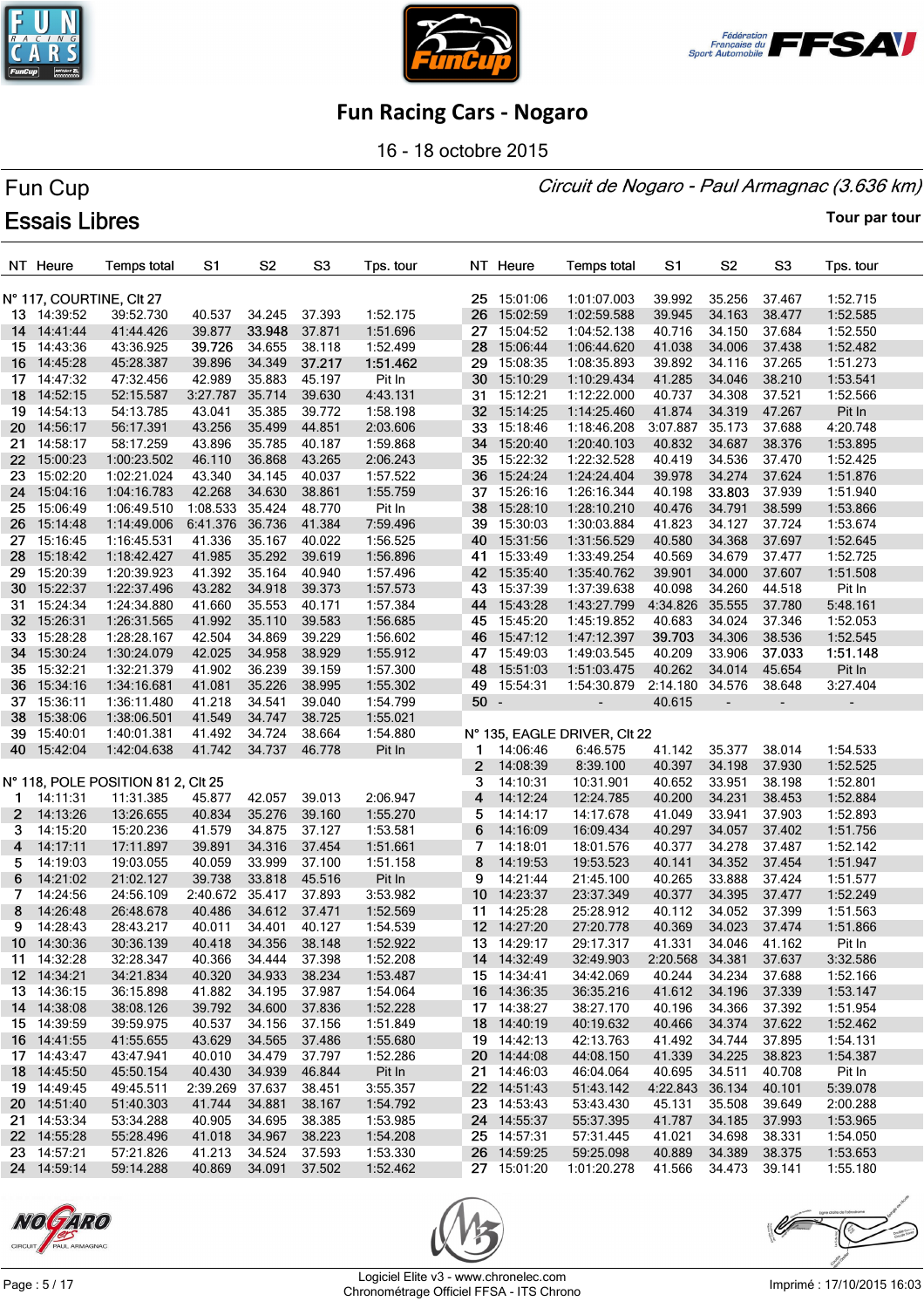





16 - 18 octobre 2015

#### Circuit de Nogaro - Paul Armagnac (3.636 km)

# Fun Cup **Essais Libres**

|                 | NT Heure    | <b>Temps total</b>           | S <sub>1</sub> | S <sub>2</sub> | S <sub>3</sub> | Tps. tour |                 | NT Heure               | <b>Temps total</b>            | S1                     | S <sub>2</sub> | S <sub>3</sub> | Tps. tour            |
|-----------------|-------------|------------------------------|----------------|----------------|----------------|-----------|-----------------|------------------------|-------------------------------|------------------------|----------------|----------------|----------------------|
|                 |             | N° 135, EAGLE DRIVER, CIt 22 |                |                |                |           |                 | 26 15:11:40            | 1:11:40.936                   | 40.212                 | 32.876         | 37.057         | 1:50.145             |
|                 | 26 14:59:25 | 59:25.098                    | 40.889         | 34.389         | 38.375         | 1:53.653  |                 | 27 15:13:30            | 1:13:30.938                   | 40.071                 | 32.883         | 37.048         | 1:50.002             |
|                 | 27 15:01:20 | 1:01:20.278                  | 41.566         | 34.473         | 39.141         | 1:55.180  | 28              | 15:15:20               | 1:15:20.864                   | 39.468                 | 33.441         | 37.017         | 1:49.926             |
| 28              | 15:03:14    | 1:03:14.848                  | 40.631         | 34.344         | 39.595         | 1:54.570  | 29              | 15:17:11               | 1:17:11.606                   | 38.872                 | 33.410         | 38.460         | 1:50.742             |
| 29              | 15:05:08    | 1:05:08.743                  | 41.245         | 34.381         | 38.269         | 1:53.895  | 30              | 15:19:00               | 1:19:00.848                   | 39.255                 | 33.423         | 36.564         | 1:49.242             |
|                 | 30 15:07:03 | 1:07:03.235                  | 42.377         | 34.089         | 38.026         | 1:54.492  |                 | 31 15:20:49            | 1:20:49.134                   | 38.980                 | 32.987         | 36.319         | 1:48.286             |
| 31              | 15:08:57    | 1:08:57.282                  | 41.196         | 34.387         | 38.464         | 1:54.047  |                 | 32 15:22:45            | 1:22:45.503                   | 39.674                 | 34.676         | 42.019         | Pit In               |
| 32 <sub>2</sub> | 15:10:49    | 1:10:49.903                  | 40.570         | 34.106         | 37.945         | 1:52.621  |                 |                        |                               |                        |                |                |                      |
|                 | 33 15:12:47 | 1:12:47.304                  | 41.504         | 34.122         | 41.775         | Pit In    |                 | N° 140, SPEBI 1, CIt 9 |                               |                        |                |                |                      |
|                 | 34 15:18:47 | 1:18:47.127                  | 4:47.443       | 34.579         | 37.801         | 5:59.823  |                 | 1 14:15:01             | 15:02.071                     | 1:47.692 34.535        |                | 37.246         | 2:59.473             |
| 35              | 15:20:40    | 1:20:40.622                  | 40.910         | 33.911         | 38.674         | 1:53.495  | $\mathbf{2}$    | 14:16:52               | 16:52.848                     | 39.643                 | 34.097         | 37.037         | 1:50.777             |
| 36.             | 15:22:33    | 1:22:34.061                  | 41.832         | 34.097         | 37.510         | 1:53.439  | 3               | 14:18:43               | 18:43.530                     | 39.429                 | 34.162         | 37.091         | 1:50.682             |
| 37              | 15:24:25    | 1:24:25.209                  | 39.856         | 33.633         | 37.659         | 1:51.148  | 4               | 14:20:34               | 20:35.088                     | 39.748                 | 34.189         | 37.621         |                      |
|                 | 38 15:26:16 | 1:26:16.606                  | 40.135         | 33.401         | 37.861         | 1:51.397  | 5               | 14:22:25               | 22:26.090                     | 40.180                 | 33.808         | 37.014         | 1:51.558<br>1:51.002 |
| 39              | 15:28:08    | 1:28:08.622                  | 40.659         | 33.534         | 37.823         | 1:52.016  | 6               | 14:24:17               | 24:17.217                     | 40.101                 | 33.973         | 37.053         | 1:51.127             |
|                 |             |                              |                |                |                |           |                 |                        |                               |                        |                |                |                      |
| 40              | 15:30:03    | 1:30:03.461                  | 42.492         | 34.344         | 38.003         | 1:54.839  | 7               | 14:26:12               | 26:13.062                     | 40.293                 | 34.529         | 41.023         | Pit In               |
|                 | 41 15:31:55 | 1:31:56.063                  | 40.488         | 33.908         | 38.206         | 1:52.602  | 8               | 14:30:28               | 30:28.508                     | 3:01.867               | 34.140         | 39.439         | 4:15.446             |
|                 | 42 15:33:49 | 1:33:49.105                  | 40.643         | 34.558         | 37.841         | 1:53.042  | 9               | 14:32:20               | 32:21.029                     | 40.106                 | 34.149         | 38.266         | 1:52.521             |
| 43              | 15:35:46    | 1:35:46.127                  | 40.694         | 34.200         | 42.128         | Pit In    | 10 <sup>°</sup> | 14:34:13               | 34:13.863                     | 40.966                 | 34.451         | 37.417         | 1:52.834             |
| 44              | 15:40:54    | 1:40:54.690                  | 3:54.947       | 34.642         | 38.974         | 5:08.563  |                 | 11 14:36:05            | 36:05.564                     | 40.195                 | 34.281         | 37.225         | 1:51.701             |
|                 | 45 15:42:48 | 1:42:47.874                  | 40.923         | 34.691         | 37.570         | 1:53.184  |                 | 12 14:38:03            | 38:03.845                     | 40.515                 | 34.699         | 43.067         | Pit In               |
| 46.             | 15:44:42    | 1:44:42.221                  | 41.055         | 35.470         | 37.822         | 1:54.347  |                 | 13 14:53:30            | 53:30.413                     | 14:12.05 35.483        |                | 39.027         | 15:26.568            |
| 47              | 15:46:35    | 1:46:34.733                  | 40.520         | 33.969         | 38.023         | 1:52.512  |                 | 14 14:55:20            | 55:20.784                     | 39.621                 | 34.127         | 36.623         | 1:50.371             |
|                 | 48 15:48:27 | 1:48:26.769                  | 40.756         | 34.140         | 37.140         | 1:52.036  |                 | 15 14:57:10            | 57:10.462                     | 39.350                 | 33.587         | 36.741         | 1:49.678             |
|                 | 49 15:50:18 | 1:50:18.039                  | 39.878         | 33.926         | 37.466         | 1:51.270  |                 | 16 14:59:00            | 59:00.996                     | 39.680                 | 33.862         | 36.992         | 1:50.534             |
|                 | 50 15:52:09 | 1:52:08.968                  | 39.808         | 33.740         | 37.381         | 1:50.929  |                 | 17 15:00:50            | 1:00:50.891                   | 39.314                 | 33.562         | 37.019         | 1:49.895             |
|                 | 51 15:54:00 | 1:54:00.061                  | 39.691         | 33.932         | 37.470         | 1:51.093  |                 | 18 15:02:40            | 1:02:40.293                   | 39.568                 | 33.326         | 36.508         | 1:49.402             |
| $52 -$          |             |                              | 40.118         | 33.838         |                |           |                 | 19 15:04:31            | 1:04:31.430                   | 40.023                 | 33.843         | 37.271         | 1:51.137             |
|                 |             |                              |                |                |                |           | 20              | 15:06:25               | 1:06:25.794                   | 39.475                 | 33.607         | 41.282         | Pit In               |
|                 |             | N° 137, EURODATACAR, CIt 3   |                |                |                |           | 21              | 15:13:03               | 1:13:03.634                   | 5:19.502               | 38.836         | 39.502         | 6:37.840             |
| 1               | 14:10:04    | 10:04.136                    | 39.138         | 34.160         | 36.961         | 1:50.259  |                 | 22 15:14:54            | 1:14:54.834                   | 40.254                 | 33.914         | 37.032         | 1:51.200             |
| $\mathbf{2}$    | 14:11:56    | 11:56.482                    | 39.026         | 35.298         | 38.022         | 1:52.346  | 23              | 15:16:45               | 1:16:45.490                   | 39.958                 | 33.802         | 36.896         | 1:50.656             |
| 3.              | 14:13:45    | 13:45.964                    | 39.205         | 33.560         | 36.717         | 1:49.482  | 24              | 15:18:35               | 1:18:35.296                   | 39.444                 | 33.592         | 36.770         | 1:49.806             |
| 4               | 14:15:41    | 15:41.230                    | 38.603         | 33.749         | 42.914         | Pit In    | 25              | 15:20:25               | 1:20:25.632                   | 39.457                 | 34.086         | 36.793         | 1:50.336             |
| 5               | 14:19:23    | 19:23.869                    | 2:29.449       | 35.421         | 37.769         | 3:42.639  | 26              | 15:22:15               | 1:22:15.816                   | 39.350                 | 33.784         | 37.050         | 1:50.184             |
| 6               | 14:21:13    | 21:13.435                    | 38.897         | 33.904         | 36.765         | 1:49.566  | 27              | 15:24:05               | 1:24:05.452                   | 39.249                 | 33.732         | 36.655         | 1:49.636             |
| 7               | 14:23:02    | 23:02.362                    | 39.089         | 33.411         | 36.427         | 1:48.927  | 28              | 15:25:55               | 1:25:55.470                   | 39.152                 | 33.639         | 37.227         | 1:50.018             |
| 8               | 14:25:04    | 25:04.966                    | 42.618         | 35.693         | 44.293         | Pit In    | 29              | 15:27:45               | 1:27:45.901                   | 39.812                 | 33.527         | 37.092         | 1:50.431             |
| 9               | 14:36:51    | 36:51.237                    | 10:33.12       | 34.540         | 38.610         | 11:46.271 | 30              | 15:29:36               | 1:29:36.791                   | 39.394                 | 33.544         | 37.952         | 1:50.890             |
|                 | 10 14:38:43 | 38:43.906                    | 41.052         | 34.115         | 37.502         | 1:52.669  |                 | 31 15:31:32            | 1:31:32.340                   | 39.746                 | 33.728         | 42.075         | Pit In               |
|                 | 11 14:40:36 | 40:36.272                    | 41.011         | 33.821 37.534  |                | 1:52.366  |                 | 32 15:41:37            | 1:41:37.512                   | 8:53.664 34.206 37.302 |                |                | 10:05.172            |
|                 | 12 14:42:28 | 42:28.569                    | 40.709         | 34.060 37.528  |                | 1:52.297  |                 | 33 15:43:35            | 1:43:35.068                   | 40.405                 | 34.538 42.613  |                | Pit In               |
|                 | 13 14:44:19 | 44:19.896                    | 40.121         | 33.786         | 37.420         | 1:51.327  |                 | 34 15:47:13            | 1:47:13.639  2:25.947  34.073 |                        |                | 38.551         | 3:38.571             |
|                 | 14 14:46:12 | 46:12.293                    | 40.676         | 34.313         | 37.408         | 1:52.397  |                 | 35 15:49:05            | 1:49:05.005                   | 40.164                 | 33.929         | 37.273         | 1:51.366             |
|                 | 15 14:48:03 | 48:03.176                    | 40.155         | 33.639         | 37.089         | 1:50.883  |                 | 36 15:50:57            | 1:50:57.486                   | 40.953                 | 34.135         | 37.393         | 1:52.481             |
|                 | 16 14:49:53 | 49:53.948                    | 40.176         | 33.576         | 37.020         | 1:50.772  |                 | 37 15:52:49            | 1:52:49.494                   | 40.357                 | 33.967         | 37.684         | 1:52.008             |
|                 | 17 14:51:45 | 51:45.289                    | 40.576         | 33.481         | 37.284         | 1:51.341  |                 | 38 15:54:41            | 1:54:41.144                   | 40.565                 | 33.562 37.523  |                | 1:51.650             |
|                 | 18 14:53:37 | 53:37.723                    | 40.655         | 33.894         | 37.885         | 1:52.434  |                 |                        |                               |                        |                |                |                      |
|                 | 19 14:55:34 | 55:34.735                    | 39.850         | 33.618         | 43.544         | Pit In    |                 |                        | N° 141, LEADS MACHINE, CIt 32 |                        |                |                |                      |
|                 | 20 15:00:39 | 1:00:39.523                  | 3:51.197       | 34.885         | 38.706         | 5:04.788  |                 | 1 14:11:16             | 11:16.692                     | 42.122                 | 35.147         | 39.601         | 1:56.870             |
|                 | 21 15:02:30 | 1:02:30.386                  | 39.915         | 34.022         | 36.926         | 1:50.863  |                 | $2$ 14:13:14           | 13:14.975                     | 42.263                 | 35.715 40.305  |                | 1:58.283             |
|                 | 22 15:04:21 | 1:04:21.163                  | 39.580         | 33.450         | 37.747         | 1:50.777  | 3               | 14:15:11               | 15:11.104                     | 42.018                 | 34.915         | 39.196         | 1:56.129             |
|                 | 23 15:06:11 | 1:06:11.210                  | 39.981         | 33.654         | 36.412         | 1:50.047  |                 | 4 14:17:07             | 17:08.063                     | 42.308                 | 35.049         | 39.602         | 1:56.959             |
|                 | 24 15:08:00 | 1:08:00.972                  | 39.909         | 33.199         | 36.654         | 1:49.762  |                 | 5 14:19:04             | 19:04.706                     | 42.398                 | 35.014         | 39.231         | 1:56.643             |
|                 | 25 15:09:50 | 1:09:50.791                  | 39.877         | 33.544         | 36.398         | 1:49.819  |                 | 6 14:21:02             | 21:02.547                     | 41.783                 | 34.755 41.303  |                | 1:57.841             |
|                 |             |                              |                |                |                |           |                 |                        |                               |                        |                |                |                      |





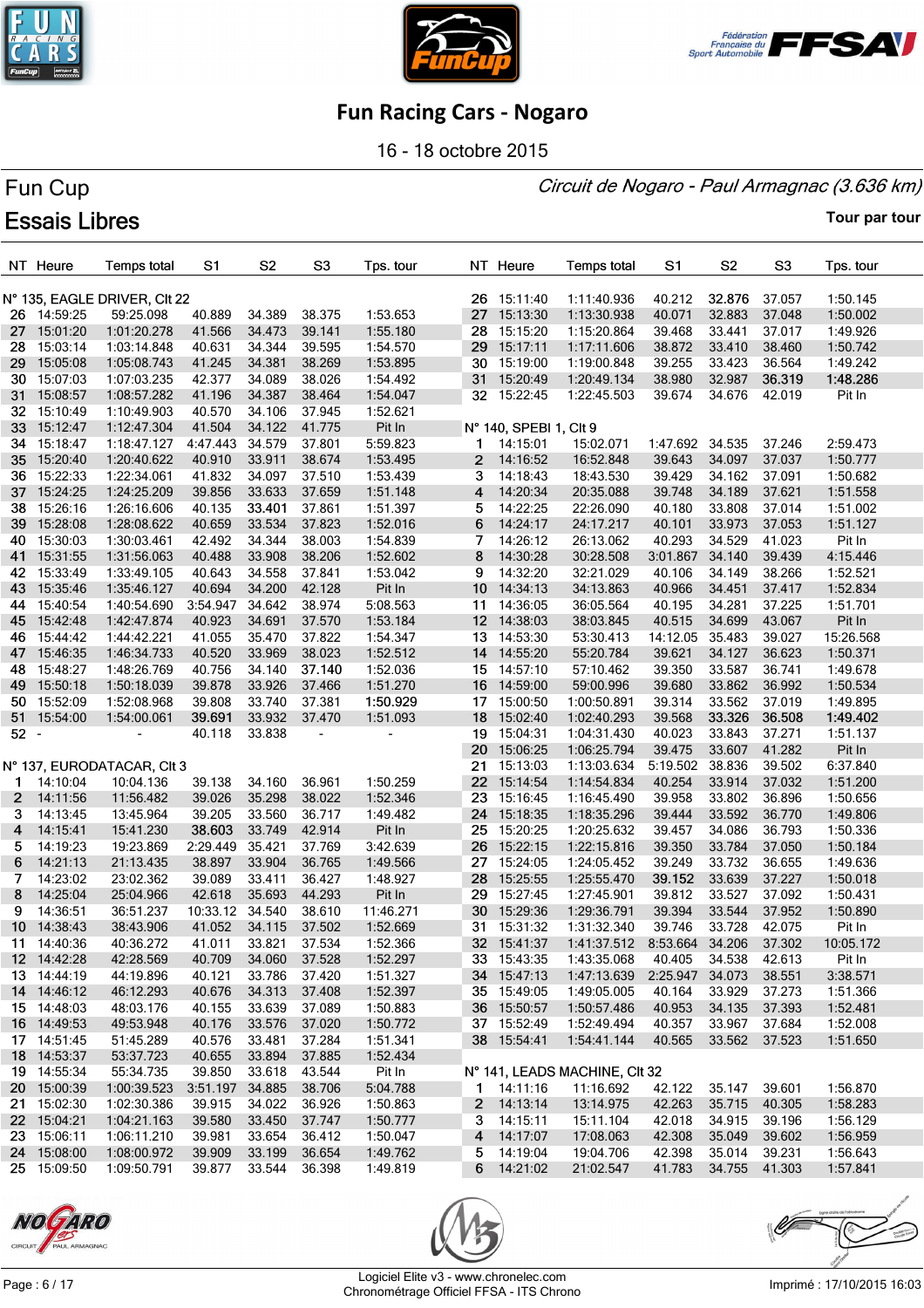





16 - 18 octobre 2015

#### Circuit de Nogaro - Paul Armagnac (3.636 km)

# Fun Cup **Essais Libres**

|                  | NT Heure            | <b>Temps total</b>            | S1       | S <sub>2</sub> | S <sub>3</sub> | Tps. tour |                 | NT Heure                | <b>Temps total</b>          | S1            | S <sub>2</sub>           | S3     | Tps. tour |
|------------------|---------------------|-------------------------------|----------|----------------|----------------|-----------|-----------------|-------------------------|-----------------------------|---------------|--------------------------|--------|-----------|
|                  |                     | N° 141, LEADS MACHINE, CIt 32 |          |                |                |           |                 | 14 14:47:51             | 47:51.952                   | 41.527        | 34.666                   | 38.237 | 1:54.430  |
| 5.               | 14:19:04            | 19:04.706                     | 42.398   | 35.014         | 39.231         | 1:56.643  |                 | 15 14:49:50             | 49:50.657                   | 40.656        | 35.052                   | 42.997 | Pit In    |
| 6                | 14:21:02            | 21:02.547                     | 41.783   | 34.755         | 41.303         | 1:57.841  |                 | 16 14:52:57             | 52:57.266                   | 1:53.794      | 34.396                   | 38.419 | 3:06.609  |
| 7                | 14:23:01            | 23:01.408                     | 43.041   | 35.202         | 40.618         | 1:58.861  |                 | 17 14:54:52             | 54:52.827                   | 41.785        | 35.492                   | 38.284 | 1:55.561  |
|                  |                     |                               |          |                | 39.984         |           |                 |                         |                             | 40.910        | 35.041                   | 42.183 |           |
| 8                | 14:24:59            | 24:59.796                     | 42.601   | 35.803         |                | 1:58.388  |                 | 18 14:56:50             | 56:50.961                   |               |                          |        | Pit In    |
| 9                | 14:27:03            | 27:03.923                     | 43.186   | 35.649         | 45.292         | Pit In    |                 | 19 15:07:49             | 1:07:49.560                 | 9:41.048      | 36.757                   | 40.794 | 10:58.599 |
| 10               | 14:31:26            | 31:27.022                     | 3:07.780 | 35.209         | 40.110         | 4:23.099  | 20              | 15:09:47                | 1:09:47.447                 | 43.923        | 35.197                   | 38.767 | 1:57.887  |
| 11               | 14:33:22            | 33:22.566                     | 42.459   | 34.468         | 38.617         | 1:55.544  | 21              | 15:11:42                | 1:11:43.073                 | 41.194        | 34.210                   | 40.222 | 1:55.626  |
| 12 <sup>12</sup> | 14:35:16            | 35:16.944                     | 41.490   | 34.500         | 38.388         | 1:54.378  | $22 \,$         | 15:13:37                | 1:13:37.566                 | 41.519        | 34.241                   | 38.733 | 1:54.493  |
| 13.              | 14:37:16            | 37:16.315                     | 40.779   | 34.286         | 44.306         | 1:59.371  | 23              | 15:15:32                | 1:15:32.802                 | 42.313        | 34.132                   | 38.791 | 1:55.236  |
| 14               | 14:39:11            | 39:11.685                     | 42.244   | 34.665         | 38.461         | 1:55.370  | 24              | 15:17:29                | 1:17:29.190                 | 42.500        | 34.447                   | 39.441 | 1:56.388  |
| 15.              | 14:41:06            | 41:06.210                     | 42.250   | 34.441         | 37.834         | 1:54.525  | 25 <sub>1</sub> | 15:19:23                | 1:19:23.490                 | 41.569        | 34.503                   | 38.228 | 1:54.300  |
| 16               | 14:42:59            | 42:59.558                     | 40.544   | 34.647         | 38.157         | 1:53.348  | 26              | 15:21:17                | 1:21:17.309                 | 40.841        | 34.772                   | 38.206 | 1:53.819  |
| 17               | 14:44:53            | 44:54.033                     | 40.752   | 34.458         | 39.265         | 1:54.475  | 27              | 15:23:17                | 1:23:17.236                 | 41.469        | 34.298                   | 44.160 | Pit In    |
| 18               | 14:46:46            | 46:46.527                     | 40.228   | 34.177         | 38.089         | 1:52.494  | 28              | 15:29:10                | 1:29:10.211                 | 4:34.183      | 36.907                   | 41.885 | 5:52.975  |
| 19 -             | 14:48:38            | 48:38.654                     | 40.294   | 34.211         | 37.622         | 1:52.127  | 29              | 15:31:14                | 1:31:14.999                 | 45.466        | 36.673                   | 42.649 | 2:04.788  |
| 20 -             | 14:50:31            | 50:32.000                     | 40.672   | 34.142         | 38.532         | 1:53.346  |                 | 30 15:33:16             | 1:33:17.028                 | 44.409        | 37.350                   | 40.270 | 2:02.029  |
| 21.              | 14:52:25            | 52:25.885                     | 40.683   | 34.230         | 38.972         | 1:53.885  | 31              | 15:35:18                | 1:35:18.903                 | 44.762        | 36.833                   | 40.280 | 2:01.875  |
|                  | 22 14:54:20         | 54:20.496                     | 41.323   | 34.557         | 38.731         | 1:54.611  |                 | 32 15:37:20             | 1:37:20.778                 | 43.882        | 37.645                   | 40.348 | 2:01.875  |
| 23               | 14:56:23            | 56:23.919                     | 41.006   | 34.268         | 48.149         | Pit In    | 33              | 15:39:19                | 1:39:19.909                 | 42.895        | 36.239                   | 39.997 | 1:59.131  |
| 24 -             | 15:07:22            | 1:07:22.441                   | 9:30.359 | 40.808         | 47.355         | 10:58.522 | 34              | 15:41:20                | 1:41:19.117                 | 42.819        | 35.928                   | 40.461 | 1:59.208  |
| 25               | 15:09:30            | 1:09:30.752                   | 47.591   | 38.007         | 42.713         | 2:08.311  | 35              | 15:52:35                | 1:52:34.940                 | 10:01.00      | 36.010                   | 38.806 | 11:15.823 |
| 26               | 15:11:33            | 1:11:34.013                   | 45.214   | 36.452         | 41.595         | 2:03.261  |                 | 36 15:54:30             | 1:54:30.370                 | 41.667        | 34.723                   | 39.040 | 1:55.430  |
| 27               | 15:13:37            | 1:13:37.355                   | 46.276   | 36.590         | 40.476         | 2:03.342  | $37 -$          |                         | $\overline{\phantom{m}}$    | 40.691        | $\overline{\phantom{a}}$ |        |           |
| 28.              | 15:15:43            | 1:15:43.133                   | 44.616   | 36.809         | 44.353         | 2:05.778  |                 |                         |                             |               |                          |        |           |
| 29               | 15:17:45            | 1:17:45.648                   | 43.497   | 36.301         | 42.717         | 2:02.515  |                 | N° 145, TROISEL, CIt 20 |                             |               |                          |        |           |
| 30               | 15:19:46            | 1:19:46.439                   | 43.923   | 36.251         | 40.617         | 2:00.791  | 1               | 14:23:29                | 23:29.366                   | 41.303        | 34.198                   | 37.751 | 1:53.252  |
| 31               | 15:21:45            | 1:21:45.489                   | 44.265   | 35.340         | 39.445         | 1:59.050  | $\mathbf{2}$    | 14:25:22                | 25:23.033                   | 40.952        | 34.743                   | 37.972 | 1:53.667  |
| 32               | 15:23:43            | 1:23:43.425                   | 43.403   | 35.274         | 39.259         | 1:57.936  | 3               | 14:27:17                | 27:17.712                   | 41.520        | 34.935                   | 38.224 | 1:54.679  |
| 33.              | 15:25:44            | 1:25:44.915                   | 44.517   | 35.645         | 41.328         | 2:01.490  | 4               | 14:29:13                | 29:13.407                   | 42.228        | 34.977                   | 38.490 | 1:55.695  |
| 34               | 15:27:50            | 1:27:50.302                   | 45.233   | 34.844         | 45.310         |           | 5               | 14:31:07                | 31:07.516                   | 41.468        | 34.636                   | 38.005 |           |
|                  |                     |                               |          | 34.624         | 38.400         | Pit In    |                 |                         |                             |               | 35.108                   |        | 1:54.109  |
| 35               | 15:35:22            | 1:35:22.679                   | 6:19.353 |                |                | 7:32.377  | 6               | 14:33:01                | 33:01.734                   | 41.199        |                          | 37.911 | 1:54.218  |
| 36               | 15:37:18            | 1:37:18.246                   | 41.400   | 34.890         | 39.277         | 1:55.567  | 7               | 14:34:54                | 34:54.996                   | 40.653        | 34.400                   | 38.209 | 1:53.262  |
| 37               | 15:39:12            | 1:39:12.502                   | 41.021   | 34.340         | 38.895         | 1:54.256  | 8               | 14:36:48                | 36:48.790                   | 40.937        | 34.818                   | 38.039 | 1:53.794  |
| 38               | 15:41:06            | 1:41:06.979                   | 41.955   | 34.393         | 38.129         | 1:54.477  | 9               | 14:38:52                | 38:52.665                   | 40.696        | 35.259                   | 47.920 | Pit In    |
| 39               | 15:43:01            | 1:43:00.998                   | 40.800   | 34.790         | 38.429         | 1:54.019  | 10              | 14:45:01                | 45:01.925                   | 4:39.087      | 42.562                   | 47.611 | 6:09.260  |
| 40               | 15:44:54            | 1:44:54.465                   | 40.948   | 34.285         | 38.234         | 1:53.467  | 11              | 14:47:21                | 47:21.987                   | 52.082        | 41.333                   | 46.647 | 2:20.062  |
| 41               | 15:46:48            | 1:46:48.342                   | 41.194   | 34.395         | 38.288         | 1:53.877  | 12 <sup>2</sup> | 14:49:37                | 49:37.618                   | 49.425        | 40.151                   | 46.055 | 2:15.631  |
| 42               | 15:48:43            | 1:48:42.782                   | 41.371   | 34.476         | 38.593         | 1:54.440  |                 | 13 14:51:51             | 51:51.918                   | 49.260        | 39.836                   | 45.204 | 2:14.300  |
|                  | 43 15:50:44         | 1:50:44.650                   | 40.846   | 34.573         | 46.449         | Pit In    |                 | 14 14:54:05             | 54:05.956                   | 48.916        | 39.456                   | 45.666 | 2:14.038  |
|                  |                     |                               |          |                |                |           |                 | 15 14:56:16             | 56:16.940                   | 47.473        | 38.864                   | 44.647 | 2:10.984  |
|                  | N° 143, SKR, Clt 36 |                               |          |                |                |           |                 | 16 14:58:29             | 58:29.403                   | 47.743        | 39.987                   | 44.733 | 2:12.463  |
|                  | 1 14:14:12          | 14:12.742                     | 47.595   | 37.680         | 43.555         | 2:08.830  |                 | 17 15:00:48             | 1:00:48.425                 | 50.613        | 38.222                   | 50.187 | Pit In    |
|                  | 2 14:16:15          | 16:16.021                     | 46.102   | 35.800         | 41.377         | 2:03.279  |                 | 18 15:05:47             | 1:05:48.075                 | 3:44.534      | 35.918                   | 39.198 | 4:59.650  |
| З.               | 14:18:20            | 18:20.709                     | 46.718   | 36.189         | 41.781         | 2:04.688  |                 | 19 15:07:44             | 1:07:44.512                 | 42.298        | 34.861                   | 39.278 | 1:56.437  |
|                  | 4 14:21:18          | 21:18.334                     | 45.275   | 36.447         | 1:35.90        | 2:57.625  |                 | 20 15:09:39             | 1:09:39.806                 | 42.833        | 34.302                   | 38.159 | 1:55.294  |
|                  | 5 14:23:32          | 23:32.138                     | 46.989   | 36.535         | 50.280         | Pit In    |                 | 21 15:11:34             | 1:11:34.174                 | 40.755        | 34.437                   | 39.176 | 1:54.368  |
|                  | 6 14:30:06          | 30:06.631                     | 5:08.065 | 35.821         | 50.607         | 6:34.493  |                 | 22 15:13:27             | 1:13:27.506                 | 40.860        | 34.549                   | 37.923 | 1:53.332  |
| 7.               | 14:32:04            | 32:04.640                     | 43.603   | 35.228         | 39.178         | 1:58.009  |                 | 23 15:15:21             | 1:15:21.539                 | 40.366        | 34.105                   | 39.562 | 1:54.033  |
|                  | 8 14:34:05          | 34:06.006                     | 41.868   | 35.339         | 44.159         | Pit In    |                 | 24 15:17:12             | 1:17:12.845                 | 40.205        | 33.659                   | 37.442 | 1:51.306  |
|                  | 9 14:38:12          | 38:12.819                     | 2:53.531 | 34.924         | 38.358         | 4:06.813  |                 | 25 15:19:04             | 1:19:04.268                 | 40.027        | 34.092                   | 37.304 | 1:51.423  |
|                  | 10 14:40:08         | 40:08.348                     | 41.546   | 35.036         | 38.947         | 1:55.529  |                 | 26 15:20:55             | 1:20:55.107                 | 39.820 33.635 |                          | 37.384 | 1:50.839  |
|                  | 11 14:42:05         | 42:05.443                     | 42.099   | 36.654         | 38.342         | 1:57.095  |                 | 27 15:22:56             | 1:22:57.012                 | 41.431        | 35.064                   | 45.410 | Pit In    |
|                  | 12 14:44:01         | 44:01.699                     | 42.663   | 34.936         | 38.657         | 1:56.256  |                 | 28 15:31:20             | 1:31:20.232 7:10.202 34.940 |               |                          | 38.078 | 8:23.220  |
|                  | 13 14:45:57         | 45:57.522                     | 42.154   | 34.699 38.970  |                | 1:55.823  |                 | 29 15:33:14             | 1:33:14.388                 | 41.042 34.885 |                          | 38.229 | 1:54.156  |





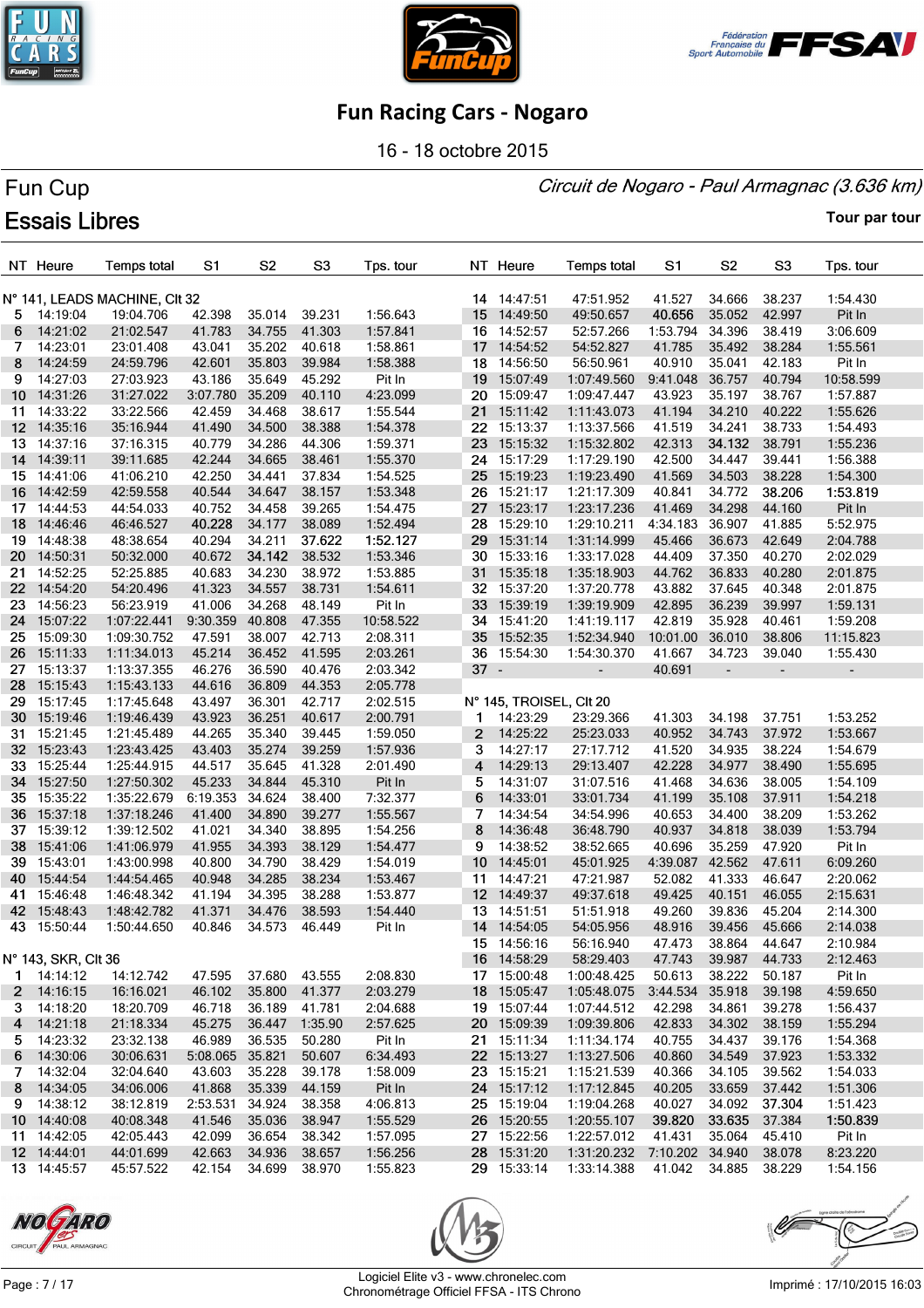





16 - 18 octobre 2015

#### Circuit de Nogaro - Paul Armagnac (3.636 km)

# Fun Cup **Essais Libres**

|                 | NT Heure                | <b>Temps total</b> | S1              | S <sub>2</sub>   | S <sub>3</sub> | Tps. tour |      | NT Heure                 | <b>Temps total</b>                  | S1       | S <sub>2</sub> | S <sub>3</sub>   | Tps. tour      |
|-----------------|-------------------------|--------------------|-----------------|------------------|----------------|-----------|------|--------------------------|-------------------------------------|----------|----------------|------------------|----------------|
|                 | N° 145, TROISEL, CIt 20 |                    |                 |                  |                |           |      | 43 15:52:51              | 1:52:50.912                         | 42.150   | 35.327         | 38.444           | 1:55.921       |
|                 | 28 15:31:20             | 1:31:20.232        | 7:10.202 34.940 |                  | 38.078         | 8:23.220  |      | 44 15:54:45              | 1:54:44.842                         | 41.012   | 34.132         | 38.786           | 1:53.930       |
|                 | 29 15:33:14             | 1:33:14.388        | 41.042          | 34.885           | 38.229         | 1:54.156  |      |                          |                                     |          |                |                  |                |
|                 | 30 15:35:09             | 1:35:08.026        | 40.717          | 34.675           | 38.246         | 1:53.638  |      | N° 163, DEFI TAP, CIt 30 |                                     |          |                |                  |                |
| 31.             | 15:37:01                | 1:37:01.673        | 40.421          | 34.231           | 38.995         | 1:53.647  | 1.   | 14:14:22                 | 14:22.249                           | 44.491   | 37.004         | 39.343           | 2:00.838       |
|                 | 32 15:38:56             | 1:38:56.264        | 41.220          | 34.600           | 38.771         | 1:54.591  | 2    | 14:16:18                 | 16:18.839                           | 42.298   | 36.072         | 38.220           | 1:56.590       |
| 33              | 15:40:50                | 1:40:50.344        | 41.242          | 34.387           | 38.451         | 1:54.080  | 3    | 14:18:15                 | 18:15.271                           | 43.332   | 34.648         | 38.452           | 1:56.432       |
| 34              | 15:42:46                | 1:42:46.010        | 41.216          | 34.863           | 39.587         | 1:55.666  | 4    | 14:20:08                 | 20:09.069                           | 41.187   | 34.407         | 38.204           | 1:53.798       |
| 35              | 15:44:42                | 1:44:41.748        | 43.496          | 34.558           | 37.684         | 1:55.738  | 5    | 14:22:02                 | 22:03.098                           | 41.727   | 34.431         | 37.871           | 1:54.029       |
|                 | 36 15:46:34             | 1:46:34.321        | 40.489          | 34.252           | 37.832         | 1:52.573  | 6    | 14:23:56                 | 23:56.663                           | 41.018   | 34.349         | 38.198           | 1:53.565       |
|                 | 37 15:48:40             | 1:48:39.986        | 41.922          | 36.495           | 47.248         | Pit In    | 7    | 14:25:50                 | 25:50.772                           | 41.447   | 34.873         | 37.789           | 1:54.109       |
|                 |                         |                    |                 |                  |                |           | 8    | 14:27:43                 | 27:43.697                           | 40.610   | 34.282         | 38.033           | 1:52.925       |
|                 | N° 162, SECOBAT, Clt 37 |                    |                 |                  |                |           | 9    | 14:29:38                 | 29:38.681                           | 41.555   | 35.070         | 38.359           | 1:54.984       |
| 1.              | 14:10:22                | 10:23.066          | 45.369          | 37.972           | 40.017         | 2:03.358  | 10   | 14:31:32                 | 31:32.952                           | 41.025   | 34.826         | 38.420           | 1:54.271       |
|                 | 14:12:22                | 12:22.290          | 42.238          | 36.999           | 39.987         | 1:59.224  | 11   | 14:33:26                 | 33:26.480                           | 41.096   | 34.212         | 38.220           | 1:53.528       |
| 2               |                         |                    |                 |                  |                |           |      |                          |                                     |          |                |                  |                |
| 3               | 14:14:29                | 14:29.813          | 44.308          | 36.599           | 46.616         | Pit In    |      | 12 14:35:21              | 35:21.288                           | 41.958   | 35.043         | 37.807<br>40.423 | 1:54.808       |
| 4               | 14:18:02                | 18:02.849          | 1:57.071        | 42.568           | 53.397         | Pit In    |      | 13 14:37:16              | 37:16.577                           | 40.629   | 34.237         |                  | 1:55.289       |
| 5.              | 14:22:39                | 22:39.795          | 3:22.727        | 35.849<br>35.266 | 38.370         | 4:36.946  |      | 14 14:39:20              | 39:20.893                           | 41.346   | 34.827         | 48.143           | Pit In         |
| 6               | 14:24:35                | 24:35.501          | 41.272          |                  | 39.168         | 1:55.706  | 15   | 14:50:46                 | 50:46.957                           | 10:11.29 | 36.211         | 38.561           | 11:26.064      |
| 7               | 14:26:31                | 26:31.507          | 42.001          | 35.296           | 38.709         | 1:56.006  | 16   | 14:52:39                 | 52:39.909                           | 40.735   | 34.552         | 37.665           | 1:52.952       |
| 8               | 14:28:30                | 28:31.036          | 41.549          | 36.198           | 41.782         | 1:59.529  |      | 17 14:54:32              | 54:32.104                           | 40.565   | 34.066         | 37.564           | 1:52.195       |
| 9               | 14:30:28                | 30:28.388          | 42.269          | 34.685           | 40.398         | 1:57.352  | 18   | 14:56:24                 | 56:24.740                           | 40.702   | 34.564         | 37.370           | 1:52.636       |
|                 | 10 14:32:23             | 32:23.463          | 42.252          | 34.375           | 38.448         | 1:55.075  | 19   | 14:58:18                 | 58:18.856                           | 42.198   | 34.372         | 37.546           | 1:54.116       |
| 11              | 14:34:22                | 34:22.356          | 42.619          | 35.176           | 41.098         | 1:58.893  | 20   | 15:00:15                 | 1:00:15.289                         | 44.765   | 33.998         | 37.670           | 1:56.433       |
|                 | 12 14:36:18             | 36:19.087          | 42.869          | 35.294           | 38.568         | 1:56.731  | 21   | 15:02:06                 | 1:02:07.036                         | 40.636   | 34.111         | 37.000           | 1:51.747       |
| 13.             | 14:38:19                | 38:19.858          | 41.623          | 35.278           | 43.870         | Pit In    | 22   | 15:04:00                 | 1:04:00.597                         | 41.241   | 34.390         | 37.930           | 1:53.561       |
|                 | 14 14:46:13             | 46:13.570          | 6:35.901        | 36.695           | 41.116         | 7:53.712  | 23   | 15:05:52                 | 1:05:52.729                         | 40.710   | 34.088         | 37.334           | 1:52.132       |
|                 | 15 14:48:11             | 48:11.555          | 43.126          | 35.367           | 39.492         | 1:57.985  |      | 24 15:07:44              | 1:07:44.971                         | 40.440   | 33.720         | 38.082           | 1:52.242       |
|                 | 16 14:50:07             | 50:08.073          | 42.734          | 34.632           | 39.152         | 1:56.518  | 25   | 15:09:42                 | 1:09:42.511                         | 41.014   | 33.820         | 42.706           | Pit In         |
| 17 -            | 14:52:03                | 52:03.755          | 42.055          | 34.675           | 38.952         | 1:55.682  | 26   | 15:16:15                 | 1:16:15.928                         | 5:21.201 | 34.599         | 37.617           | 6:33.417       |
|                 | 18 14:54:00             | 54:00.453          | 41.891          | 34.931           | 39.876         | 1:56.698  | 27   | 15:18:08                 | 1:18:08.610                         | 40.298   | 34.074         | 38.310           | 1:52.682       |
|                 | 19 14:55:57             | 55:57.104          | 43.009          | 34.529           | 39.113         | 1:56.651  | 28   | 15:20:00                 | 1:20:00.639                         | 40.542   | 33.898         | 37.589           | 1:52.029       |
| 20 -            | 14:57:52                | 57:53.051          | 41.904          | 34.344           | 39.699         | 1:55.947  | 29   | 15:21:52                 | 1:21:52.325                         | 40.443   | 33.956         | 37.287           | 1:51.686       |
| 21.             | 15:00:13                | 1:00:13.937        | 1:06.030        | 35.421           | 39.435         | 2:20.886  | 30   | 15:23:45                 | 1:23:45.386                         | 40.443   | 33.889         | 38.729           | 1:53.061       |
| 22 <sub>2</sub> | 15:02:09                | 1:02:09.960        | 42.668          | 34.321           | 39.034         | 1:56.023  |      | 31 15:25:37              | 1:25:38.054                         | 40.824   | 34.004         | 37.840           | 1:52.668       |
| 23              | 15:04:06                | 1:04:06.610        | 42.450          | 34.773           | 39.427         | 1:56.650  | 32   | 15:27:29                 | 1:27:29.741                         | 40.477   | 33.870         | 37.340           | 1:51.687       |
| 24              | 15:06:11                | 1:06:11.940        | 41.813          | 35.162           | 48.355         | Pit In    | 33   | 15:29:21                 | 1:29:21.433                         | 40.477   | 33.878         | 37.337           | 1:51.692       |
| 25              | 15:11:29                | 1:11:29.159        | 3:54.612        | 38.380           | 44.227         | 5:17.219  |      | 34 15:31:13              | 1:31:13.420                         | 40.600   | 33.794         | 37.593           | 1:51.987       |
|                 | 26 15:13:34             | 1:13:34.930        | 45.272          | 37.717           | 42.782         | 2:05.771  |      | 35 15:33:05              | 1:33:05.362                         | 39.992   | 34.078         | 37.872           | 1:51.942       |
|                 | 27 15:15:41             | 1:15:41.290        | 46.074          | 36.870           | 43.416         | 2:06.360  |      | 36 15:35:09              | 1:35:07.892                         | 42.505   | 34.053         | 45.972           | Pit In         |
|                 | 28 15:17:45             | 1:17:45.902        | 44.465          | 36.569 43.578    |                | 2:04.612  |      | 37 15:42:48              | 1:42:48.006 6:24.652 36.213         |          |                | 39.249           | 7:40.114       |
|                 | 29 15:19:47             | 1:19:47.669        | 44.419          | 36.357 40.991    |                | 2:01.767  |      | 38 15:44:43              | 1:44:43.191                         | 42.306   | 34.993         | 37.886           | 1:55.185       |
|                 | 30 15:21:49             | 1:21:49.280        | 44.263          | 35.989           | 41.359         | 2:01.611  |      | 39 15:46:36              | 1:46:35.834                         | 41.028   | 34.025         | 37.590           | 1:52.643       |
|                 | 31 15:23:48             | 1:23:49.037        | 43.192          | 35.511 41.054    |                | 1:59.757  |      | 40 15:48:28              | 1:48:28.301                         | 40.765   | 33.997         | 37.705           | 1:52.467       |
|                 | 32 15:25:49             | 1:25:50.080        | 43.358          | 36.636 41.049    |                | 2:01.043  |      | 41 15:50:21              | 1:50:20.910                         | 40.349   | 34.516         | 37.744           | 1:52.609       |
|                 | 33 15:27:50             | 1:27:50.205        | 45.005          | 34.919           | 40.201         | 2:00.125  |      | 42 15:52:13              | 1:52:13.226                         | 40.456   | 33.928         | 37.932           | 1:52.316       |
|                 | 34 15:29:48             | 1:29:48.566        | 42.938          | 35.335 40.088    |                | 1:58.361  |      | 43 15:54:06              | 1:54:06.212                         | 40.662   | 33.978 38.346  |                  | 1:52.986       |
|                 | 35 15:31:46             | 1:31:46.573        | 42.226          | 36.100           | 39.681         | 1:58.007  | 44 - |                          | $\sim 100$                          | 41.195   | $\sim$         | $\blacksquare$   | $\blacksquare$ |
|                 | 36 15:33:53             | 1:33:53.105        | 43.535          | 35.500           | 47.497         | Pit In    |      |                          |                                     |          |                |                  |                |
|                 | 37 15:41:03             | 1:41:03.309        | 5:50.163 35.082 |                  | 44.959         | 7:10.204  |      |                          | N° 164, GROUPE DELORME, CIt 8       |          |                |                  |                |
|                 | 38 15:43:05             | 1:43:04.896        | 45.676          | 35.656           | 40.255         | 2:01.587  |      | 1 14:12:00               | 12:01.062                           | 39.347   | 34.302         | 36.869           | 1:50.518       |
|                 | 39 15:45:04             | 1:45:03.977        | 42.325          | 35.952           | 40.804         | 1:59.081  |      | $2$ 14:13:50             | 13:50.845                           | 39.122   | 33.971         | 36.690           | 1:49.783       |
|                 | 40 15:47:02             | 1:47:01.961        | 43.122          | 35.423           | 39.439         | 1:57.984  |      | $3\quad 14:15:40$        | 15:40.688                           | 39.177   | 33.966         | 36.700           | 1:49.843       |
|                 | 41 15:48:56             | 1:48:56.640        | 41.766          | 34.388           | 38.525         | 1:54.679  |      | 4 14:17:36               | 17:36.613                           | 39.819   | 33.690         | 42.416           | Pit In         |
|                 | 42 15:50:55             | 1:50:54.991        | 43.283          | 34.544 40.524    |                | 1:58.351  |      | 5 14:20:42               | 20:42.876  1:55.138  34.120  37.005 |          |                |                  | 3:06.263       |
|                 |                         |                    |                 |                  |                |           |      |                          |                                     |          |                |                  |                |





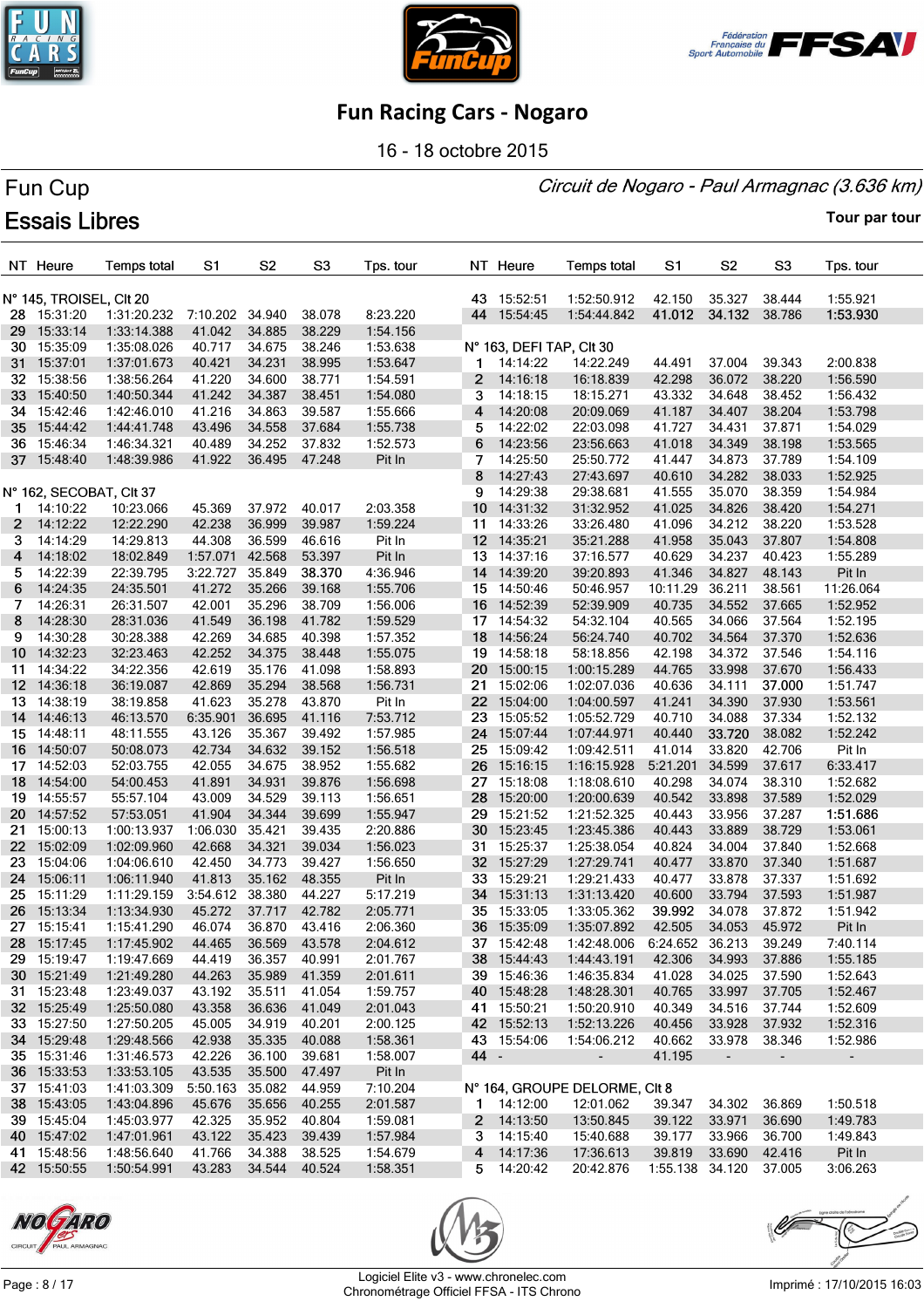





16 - 18 octobre 2015

#### Circuit de Nogaro - Paul Armagnac (3.636 km)

# Fun Cup **Essais Libres**

|     | NT Heure             | <b>Temps total</b>            | S1               | S <sub>2</sub> | S <sub>3</sub>   | Tps. tour |                 | NT Heure                   | <b>Temps total</b>                 | S1               | S2            | S <sub>3</sub> | Tps. tour |
|-----|----------------------|-------------------------------|------------------|----------------|------------------|-----------|-----------------|----------------------------|------------------------------------|------------------|---------------|----------------|-----------|
|     |                      | N° 164, GROUPE DELORME, CIt 8 |                  |                |                  |           |                 | 11 14:24:51                | 24:51.750                          | 39.980           | 33.874        | 37.496         | 1:51.350  |
| 4   | 14:17:36             | 17:36.613                     | 39.819           | 33.690         | 42.416           | Pit In    | 12 <sup>2</sup> | 14:26:50                   | 26:50.928                          | 41.327           | 34.332        | 43.519         | Pit In    |
| 5   | 14:20:42             | 20:42.876                     | 1:55.138         | 34.120         | 37.005           | 3:06.263  |                 | 13 14:33:33                | 33:33.583                          | 5:27.327         | 35.548        | 39.780         | 6:42.655  |
| 6   | 14:22:42             | 22:42.562                     | 40.419           | 42.585         | 36.682           | 1:59.686  | 14              | 14:35:34                   | 35:34.804                          | 43.179           | 35.901        | 42.141         | 2:01.221  |
| 7   | 14:24:32             | 24:32.453                     | 39.154           | 33.573         | 37.164           | 1:49.891  |                 | 15 14:37:31                | 37:31.927                          | 41.811           | 36.176        | 39.136         | 1:57.123  |
| 8   | 14:26:22             | 26:22.100                     | 39.334           | 33.539         | 36.774           | 1:49.647  |                 | 16 14:39:27                | 39:27.175                          | 41.372           | 35.488        | 38.388         | 1:55.248  |
| 9   | 14:28:12             | 28:12.915                     | 39.915           | 33.421         | 37.479           | 1:50.815  | 17              | 14:41:20                   | 41:20.956                          | 40.428           | 34.383        | 38.970         | 1:53.781  |
| 10  | 14:30:09             | 30:09.689                     | 39.325           | 34.369         | 43.080           | Pit In    | 18              | 14:43:17                   | 43:17.506                          | 41.614           | 35.287        | 39.649         | 1:56.550  |
| 11  | 14:35:45             | 35:45.192                     | 4:12.759         | 38.895         | 43.849           | 5:35.503  |                 | 19 14:45:13                | 45:13.145                          | 42.181           | 34.757        | 38.701         | 1:55.639  |
| 12  | 14:37:50             | 37:50.763                     | 44.829           | 38.239         | 42.503           | 2:05.571  |                 | 20 14:47:07                | 47:07.898                          | 41.261           | 34.699        | 38.793         | 1:54.753  |
| 13  | 14:39:56             | 39:56.637                     | 45.579           | 38.199         | 42.096           | 2:05.874  |                 | 21 14:49:03                | 49:03.744                          | 41.389           | 35.427        | 39.030         | 1:55.846  |
| 14  | 14:42:03             | 42:04.074                     | 46.892           | 38.029         | 42.516           | 2:07.437  |                 | 22 14:50:57                | 50:57.350                          | 41.009           | 34.418        | 38.179         | 1:53.606  |
| 15  | 14:44:12             | 44:13.019                     | 46.707           | 38.129         | 44.109           | 2:08.945  |                 | 23 14:52:51                | 52:51.343                          | 41.203           | 34.470        | 38.320         | 1:53.993  |
|     | 16 14:46:18          | 46:18.731                     | 44.873           | 37.985         | 42.854           | 2:05.712  |                 | 24 14:54:44                | 54:44.686                          | 41.448           | 34.088        | 37.807         | 1:53.343  |
| 17  | 14:48:24             | 48:24.985                     | 45.522           | 37.020         | 43.712           | 2:06.254  |                 | 25 14:56:37                | 56:37.954                          | 40.888           | 34.334        | 38.046         | 1:53.268  |
| 18  | 14:50:26             | 50:27.039                     | 44.679           | 36.539         | 40.836           | 2:02.054  |                 | 26 14:58:39                | 58:39.437                          | 44.102           | 34.345        | 43.036         | Pit In    |
| 19  | 14:52:30             | 52:30.327                     | 44.616           | 37.161         | 41.511           | 2:03.288  |                 | 27 15:02:40                | 1:02:40.153                        | 2:47.834         | 34.833        | 38.049         | 4:00.716  |
| 20. | 14:54:31             | 54:31.272                     | 43.907           | 36.526         | 40.512           | 2:00.945  | 28              | 15:04:32                   | 1:04:32.339                        | 40.603           | 33.870        | 37.713         | 1:52.186  |
| 21  | 14:56:31             | 56:31.705                     | 44.146           | 36.081         | 40.206           | 2:00.433  | 29              | 15:06:23                   | 1:06:23.743                        | 40.447           | 33.760        | 37.197         | 1:51.404  |
|     |                      |                               |                  | 37.750         |                  |           |                 | 30 15:08:15                |                                    |                  | 34.195        |                |           |
| 22  | 14:58:52             | 58:52.252                     | 1:01.097         | 37.365         | 41.700           | 2:20.547  | 31              |                            | 1:08:15.343                        | 40.129           |               | 37.276         | 1:51.600  |
| 23  | 15:01:03             | 1:01:03.506                   | 44.637           | 34.581         | 49.252<br>40.095 | Pit In    |                 | 15:10:07                   | 1:10:07.196                        | 40.614<br>40.143 | 34.127        | 37.112         | 1:51.853  |
| 24  | 15:06:26             | 1:06:27.058                   | 4:08.876         |                |                  | 5:23.552  |                 | 32 15:11:58                | 1:11:58.552                        | 40.479           | 34.079        | 37.134         | 1:51.356  |
| 25  | 15:08:21<br>15:10:11 | 1:08:21.936                   | 43.908<br>39.046 | 33.790         | 37.180           | 1:54.878  |                 | 33 15:13:50<br>34 15:15:47 | 1:13:50.391                        |                  | 34.174        | 37.186         | 1:51.839  |
| 26. |                      | 1:10:11.753                   |                  | 34.101         | 36.670           | 1:49.817  |                 |                            | 1:15:47.531                        | 40.395           | 33.495        | 43.250         | Pit In    |
| 27  | 15:12:00             | 1:12:01.062                   | 39.023           | 33.598         | 36.688           | 1:49.309  |                 | 35 15:24:19                | 1:24:19.441                        | 7:19.780         | 34.297        | 37.833         | 8:31.910  |
| 28  | 15:13:50             | 1:13:50.612                   | 39.281           | 33.499         | 36.770           | 1:49.550  | 36              | 15:26:10                   | 1:26:10.225                        | 39.881           | 33.853        | 37.050         | 1:50.784  |
| 29  | 15:15:41             | 1:15:41.141                   | 39.256           | 33.882         | 37.391           | 1:50.529  |                 | 37 15:28:01                | 1:28:01.247                        | 40.003           | 33.848        | 37.171         | 1:51.022  |
| 30  | 15:17:30             | 1:17:30.506                   | 39.007           | 33.641         | 36.717           | 1:49.365  | 38              | 15:29:52                   | 1:29:52.146                        | 39.933           | 33.650        | 37.316         | 1:50.899  |
| 31  | 15:19:25             | 1:19:25.276                   | 39.135           | 33.977         | 41.658           | Pit In    |                 | 39 15:31:43                | 1:31:43.111                        | 39.920           | 33.869        | 37.176         | 1:50.965  |
| 32  | 15:25:02             | 1:25:02.251                   | 4:20.511         | 36.335         | 40.129           | 5:36.975  | 40              | 15:33:33                   | 1:33:33.651                        | 39.838           | 33.618        | 37.084         | 1:50.540  |
| 33  | 15:27:01             | 1:27:01.784                   | 43.404           | 36.046         | 40.083           | 1:59.533  |                 | 41 15:35:24                | 1:35:24.502                        | 40.115           | 33.656        | 37.080         | 1:50.851  |
| 34  | 15:29:00             | 1:29:00.728                   | 42.700           | 35.774         | 40.470           | 1:58.944  |                 | 42 15:37:19                | 1:37:20.025                        | 40.139           | 33.715        | 41.669         | Pit In    |
| 35  | 15:30:59             | 1:30:59.653                   | 42.922           | 35.869         | 40.134           | 1:58.925  |                 | 43 15:44:41                | 1:44:40.818                        | 6:09.753         | 33.762        | 37.278         | 7:20.793  |
| 36  | 15:32:59             | 1:32:59.966                   | 43.517           | 36.288         | 40.508           | 2:00.313  | 44              | 15:46:31                   | 1:46:31.345                        | 39.729           | 33.679        | 37.119         | 1:50.527  |
| 37  | 15:34:58             | 1:34:58.218                   | 42.347           | 35.824         | 40.081           | 1:58.252  |                 | 45 15:48:22                | 1:48:22.001                        | 39.863           | 33.754        | 37.039         | 1:50.656  |
| 38. | 15:36:56             | 1:36:56.462                   | 42.440           | 35.995         | 39.809           | 1:58.244  |                 | 46 15:50:13                | 1:50:12.899                        | 40.088           | 33.760        | 37.050         | 1:50.898  |
| 39  | 15:38:56             | 1:38:56.792                   | 43.927           | 35.891         | 40.512           | 2:00.330  |                 | 47 15:52:07                | 1:52:07.644                        | 39.917           | 33.739        | 41.089         | Pit In    |
| 40  | 15:40:54             | 1:40:54.707                   | 42.451           | 35.309         | 40.155           | 1:57.915  |                 |                            |                                    |                  |               |                |           |
| 41  | 15:42:52             | 1:42:52.547                   | 42.521           | 35.629         | 39.690           | 1:57.840  |                 |                            | N° 187, POLE POSITION 81 3, CIt 35 |                  |               |                |           |
|     | 42 15:44:54          | 1:44:54.112                   | 44.795           | 36.701         | 40.069           | 2:01.565  | 1               | 14:08:34                   | 8:34.378                           | 45.778           | 39.642 42.866 |                | 2:08.286  |
|     | 43 15:46:52          | 1:46:51.792                   | 42.803           | 35.338 39.539  |                  | 1:57.680  |                 | 2 14:10:44                 | 10:44.400  46.819  41.270  41.933  |                  |               |                | 2:10.022  |
|     | 44 15:48:51          | 1:48:50.943                   | 43.190           | 35.891 40.070  |                  | 1:59.151  |                 | 3 14:12:40                 | 12:40.538                          | 42.305           | 35.278 38.555 |                | 1:56.138  |
|     | 45 15:50:57          | 1:50:56.728                   | 44.163           | 36.245 45.377  |                  | Pit In    |                 | 4 14:14:36                 | 14:36.146                          | 42.379           | 34.797        | 38.432         | 1:55.608  |
|     |                      |                               |                  |                |                  |           |                 | 5 14:16:32                 | 16:32.281                          | 42.317           | 35.206        | 38.612         | 1:56.135  |
|     |                      | N° 165, PHD RACING, CIt 14    |                  |                |                  |           |                 | 6 14:18:27                 | 18:28.014                          | 41.836           | 35.180        | 38.717         | 1:55.733  |
|     | 1 14:04:23           | 4:23.331                      | 40.827           | 34.312 37.626  |                  | 1:52.765  |                 | 7 14:20:31                 | 20:31.819                          | 41.409           | 34.747        | 47.649         | 2:03.805  |
|     | 2 14:06:14           | 6:14.473                      | 40.043           | 33.974 37.125  |                  | 1:51.142  |                 | 8 14:22:29                 | 22:29.936                          | 44.214           | 35.277        | 38.626         | 1:58.117  |
|     | 3 14:08:05           | 8:05.848                      | 40.246           | 33.761 37.368  |                  | 1:51.375  |                 | 9 14:24:25                 | 24:25.579                          | 41.702           | 35.627        | 38.314         | 1:55.643  |
|     | 4 14:10:03           | 10:03.775                     | 40.158           | 34.094 43.675  |                  | Pit In    |                 | 10 14:26:19                | 26:19.310                          | 41.082           | 34.291        | 38.358         | 1:53.731  |
|     | $5$ 14:13:43         | 13:44.047                     | 2:29.238 33.894  |                | 37.140           | 3:40.272  |                 | 11 14:28:15                | 28:15.223                          | 41.700           | 35.151        | 39.062         | 1:55.913  |
|     | 6 14:15:35           | 15:35.432                     | 39.670           | 34.155         | 37.560           | 1:51.385  |                 | 12 14:30:11                | 30:11.719                          | 41.941           | 34.568        | 39.987         | 1:56.496  |
|     | $7$ 14:17:27         | 17:27.095                     | 39.624           | 33.847         | 38.192           | 1:51.663  |                 | 13 14:32:13                | 32:13.096                          | 42.188           | 34.806        | 44.383         | Pit In    |
|     | 8 14:19:17           | 19:17.378                     | 39.415           | 33.529         | 37.339           | 1:50.283  |                 | 14 14:35:43                | 35:44.018                          | 2:13.059 36.254  |               | 41.609         | 3:30.922  |
|     | 9 14:21:08           | 21:08.905                     | 39.918           | 34.025         | 37.584           | 1:51.527  |                 | 15 14:37:42                | 37:42.571                          | 43.524           | 35.165        | 39.864         | 1:58.553  |
|     | 10 14:23:00          | 23:00.400                     | 39.584           | 34.383 37.528  |                  | 1:51.495  |                 | 16 14:39:39                | 39:39.663                          | 42.249           | 35.296        | 39.547         | 1:57.092  |





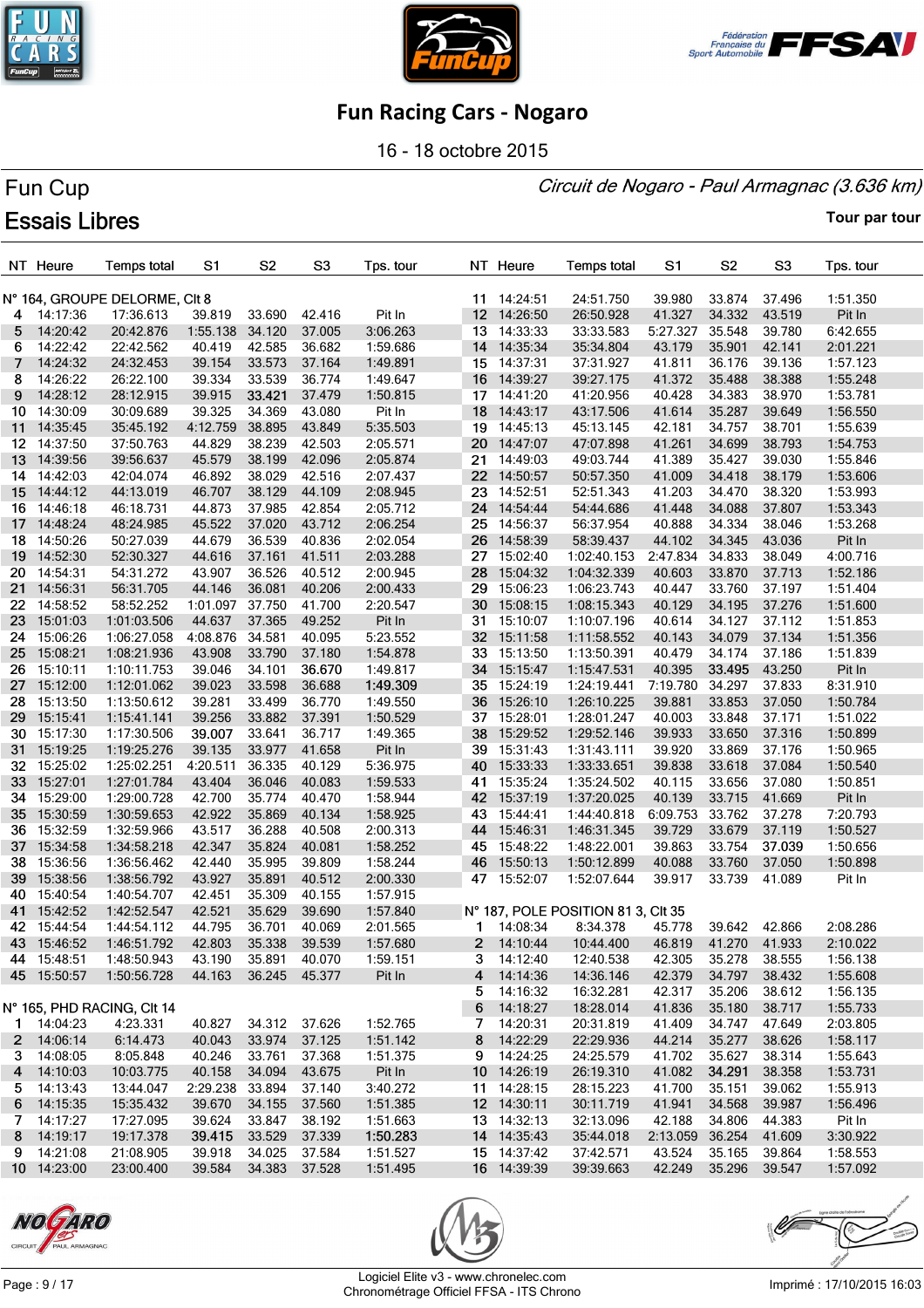

Fun Cup

**Essais Libres** 





### **Fun Racing Cars - Nogaro**

16 - 18 octobre 2015

## Circuit de Nogaro - Paul Armagnac (3.636 km)

#### **Tour par tour**

#### NT Heure **Temps total**  $S<sub>1</sub>$ S<sub>2</sub> S<sub>3</sub> Tps. tour NT Heure **Temps total**  $S<sub>1</sub>$  $S<sub>2</sub>$ S<sub>3</sub> Tps. tour N° 187, POLE POSITION 81 3, CIt 35 15 14:44:11 44:11.477 58.636 35.297 41.079 2:15.012 15 14:37:42 37:42.571 43.524 35.165 39.864 1:58.553 16 46:05.804 14:39:39 39:39.663 42.249 35.296 39.547 1:57.092 14:47:58 47:58.597 40.567 34.376 37.850 1:52.793 16  $17$  $17$ 14:41:37 41:37.602 42.911 35.678 39.350 1:57.939 18 14:49:53 49:53.342 41.576 34.884 38.285 1:54.745 14:43:38 43:38.293 43.213 36.632 40.846 2:00.691 18 19 14:51:46 51:46.532 40.878 34.532 37.780 1:53.190 19 14:45:36 45:36.747 43.199 35.710 39.545 1:58.454 20 14:53:41 53:41.637 40.710 33.926 40.469 1:55.105 20 14:47:34 47:35.027 42.665 35.808 39.807 1:58.280 21 14:55:34 55:34.196 40.567 34.375 37.617 1:52.559 22  $21$ 14:49:33 49:34.041 42.718 35.631 40.665 1:59.014 14:57:26 57:26.816 40.714 34.143 37.763 1:52.620 22 14:51:32 51:32.379 42.901 35.702 39.735 1:58.338 23 14:59:26 59:26.316 41.560 34.125 43.815 Pit In 23 14:53:30 53:30.344 42.203 36.251 39.511 1:57.965 24 15:07:50 1:07:50.493 6:32.580 53.658 57.939 8:24.177 14:55:28 55:28.393 42.359 35.801 39.889 1:58.049  $24$ クら 15:10:31 1:10:31.256 58.670 48.012 54.081 2:40.763 25 14:57:25 57:26.086 42.728 35.256 39.709 1:57.693 26 15:13:09 1:13:09.335 59.710 46.135 52.234 2:38.079 26 14:59:23 59:23.676 43.000 35.086 39.504 1:57.590 27 15:15:42 1:15:42.238 55.723 44.695 52.485 2:32.903 27 15:01:27 1:01:27.260 42.896 36.329 44.359 Pit In 28 15:18:12 1:18:12.355 55.564 43.662 50.891 2:30.117  $28$ 15:05:00 1:05:00.824 2:18.591 35.156 39.817 3:33.564  $29$ 15:20:46 1:20:46.414 55.313 46.568 52.178 2:34.059 29 15:06:57 1:06:57.997 42.587 34.987 39.599 1:57.173 30 15:23:15 1:23:15.236 57.007 42.280 49.535 2:28.822 30 15:08:52 1:08:52.487 41.154 35.018 38.318 1:54.490  $31$ 15:25:45 1:25:45.504 55.192 42.946 52.130 2:30.268  $31$ 15:10:47 1:10:47.203 41.752 34.687 38.277 1:54.716 32 15:28:13 1:28:13.583 53.945 41.898 52.236 2:28.079 32 15:12:40 1:12:40.720 41.338 34.335 37.844 1:53.517 33 15:30:55 1:30:56.011 57.213 41.273 1:03.94 Pit In 15:40:27 1:40:27.181 8:02.124 41.071 47.975 9:31.170 33 15:14:35 1:14:35.441 42.112 34.502 38.107 1:54.721 34 15:16:29 1:16:29.422 41.245 34.407 38.329 1:53.981 15:42:48 1:42:48.235 50.324 42.805 47.925 2:21.054 34 35 35 15:18:23 1:18:23.836 41.364 34.546 38.504 1:54.414 36 15:45:09 1:45:09.495 51.466 40.936 48.858 2:21.260 36 15:20:18 1:20:18.279 35.410 38.154 1:54.443 37 15:47:23 1:47:22.864 49.063 39.206 45.100 2:13.369 37 15:22:25 1:22:25.352 53.176 35.798 38.099 2:07.073 38 15:49:36 1:49:36.143 47.767 40.297 45.215 2:13.279 38 15:24:19 1:24:19.483 41.230 34.838 38.063 1:54.131 39 15:51:47 1:51:46.722 47.632 38.347 44.600 2:10.579 39 15:26:12 1:26:12.487 41.073 34.393 37.538 1:53.004 40 15:53:54 1:53:54.153 45.465 37.003 44.963 2:07.431 40 15:28:07 1:28:07.262 41.148 34.988 38.639 1:54.775 41 46.703 41 15:30:00 1:30:00.949 41.427 34.643 37.617 1:53.687 15:32:10 1:32:10.690 41.710 38.016 50.015 Pit In N° 192, NO NAME, Clt 11 42 43 15:37:55 1:37:55.101 4:30.138 35.479 38.794 5:44.411  $\overline{1}$ 15:09:53 1:09:54.077 40.100 33.690 37.725 1:51.515 44 15:39:51 1:39:51.377 42.334 34.959 38.983 1:56.276  $\overline{2}$ 15:11:43 1:11:44.099 39.495 33.405 37.122 1:50.022 45 15:41:47 1:41:47.662 42.656 35.456 38.173 1:56.285 3 15:13:39 1:13:39.984 39.726 33.652 42.507 Pit In 46 15:43:44 1:43:44.418 42.395 35.320 39.041 1:56.756  $\overline{4}$ 15:20:51 1:20:51.838 6:01.443 33.695 7:11.854  $\overline{47}$ 15:22:42 1:22:43.010 40.304 33.398 37.470 1:51.172 15:45:41 1:45:41.562 42.856 35.702 38.586 1:57.144 5 48 15:47:39 1:47:39.560 42.824 35.519 39.655 1:57.998 6 15:24:33 1:24:33.371 39.659 33.758 36.944 1:50.361 49 15:49:36 1:49:36.050 42.190 35.414 38.886 1:56.490  $\overline{7}$ 15:26:23 1:26:23.126 33.660 36.832 1:49.755 50 15:51:32 1:51:32.130 42.103 35.162 38.815 1:56.080 8 15:28:13 1:28:13.399 39.664 33.626 36.983 1:50.273 51 15:53:29 1:53:28.716 42.461 35.075 39.050 1:56.586 15:30:04 1:30:04.397 39.898 33.776 37.324 1:50.998 9 52  $10$ 15:31:56 1:31:56.292 40.324 33.579 37.992 1:51.895 - - 42.073 35.270 - -  $11$ 15:33:47 1:33:47.394 40.020 33.996 37.086 1:51.102 N° 191, SPEBI 2, Clt 19  $12$ 15:35:37 1:35:37.635 39.615 33.696 36.930 1:50.241  $\mathbf{1}$ 14:13:09 13:09.686 41.062 34.692 37.041 1:52.795 13 15:37:28 1:37:28.609 40.052 33.753 37.169 1:50.974  $\overline{2}$ 14:15:00 15:00.941 39.775 34.311 37.169 1:51.255  $14$ 15:39:18 1:39:18.779 39.601 33.524 37.045 1:50.170 15:41:13 1:41:13.337 39.509 41.921 Pit In 3 14:16:51 16:51.653 34.005 37.037 1:50.712 15  $\overline{4}$ 14:18:42 18:42.449 40.030 33.741 37.025 1:50.796 16 15:49:28 1:49:28.243 7:01.469 35.214 38.223 8:14.906 5 14:20:34 20:34.557 39.853 34.344 37.911 1:52.108 17 15:51:21 1:51:21.662 41.096 34.419 37.904 1:53.419 18 6 14:22:27 22:28.000 41.521 34.091 37.831 1:53.443 15:53:14 1:53:14.464 40.498 34.040 38.264 1:52.802  $\overline{ }$ 14:24:19 24:19.192 40.769 33.464 36.959 1:51.192 19 15:55:08 1:55:07.791 41.734 33.668 37.925 1:53.327 8 14:26:10 26:10.881 39.973 33.873 37.843 1:51.689 14:28:06 28:06.857 40.599 33.838 41.539 Pit In -9 N° 193, TETRIS - SKR, Clt 17  $10$ 14:34:24 34:24.476 5:04.076 34.691 38.852 6:17.619 14:19:55 19:55.253 48.075 45.342 49.643 Pit In  $\overline{\mathbf{1}}$  $11$ 14:36:17 36:17.627 41.118 34.064 37.969 1:53.151  $\overline{2}$ 14:56:38 56:38.413 35:28.35 36.778 38.024 36:43.160  $12$ 14:38:10 38:10.388 40.215 34.318 38.228 1:52.761 3 14:58:31 58:31.945 41.874 33.830 37.828 1:53.532 13 14:40:02 40:02.370 40.200 34.177 37.605 1:51.982  $\overline{A}$ 15:00:24 1:00:24.904 41.483 37.929 1:52.959 5 15:02:17 1:02:17.163 40.709 33.908 37.642 1:52.259 14 14:41:56 41:56.465 41.565 34.720 37.810 1:54.095





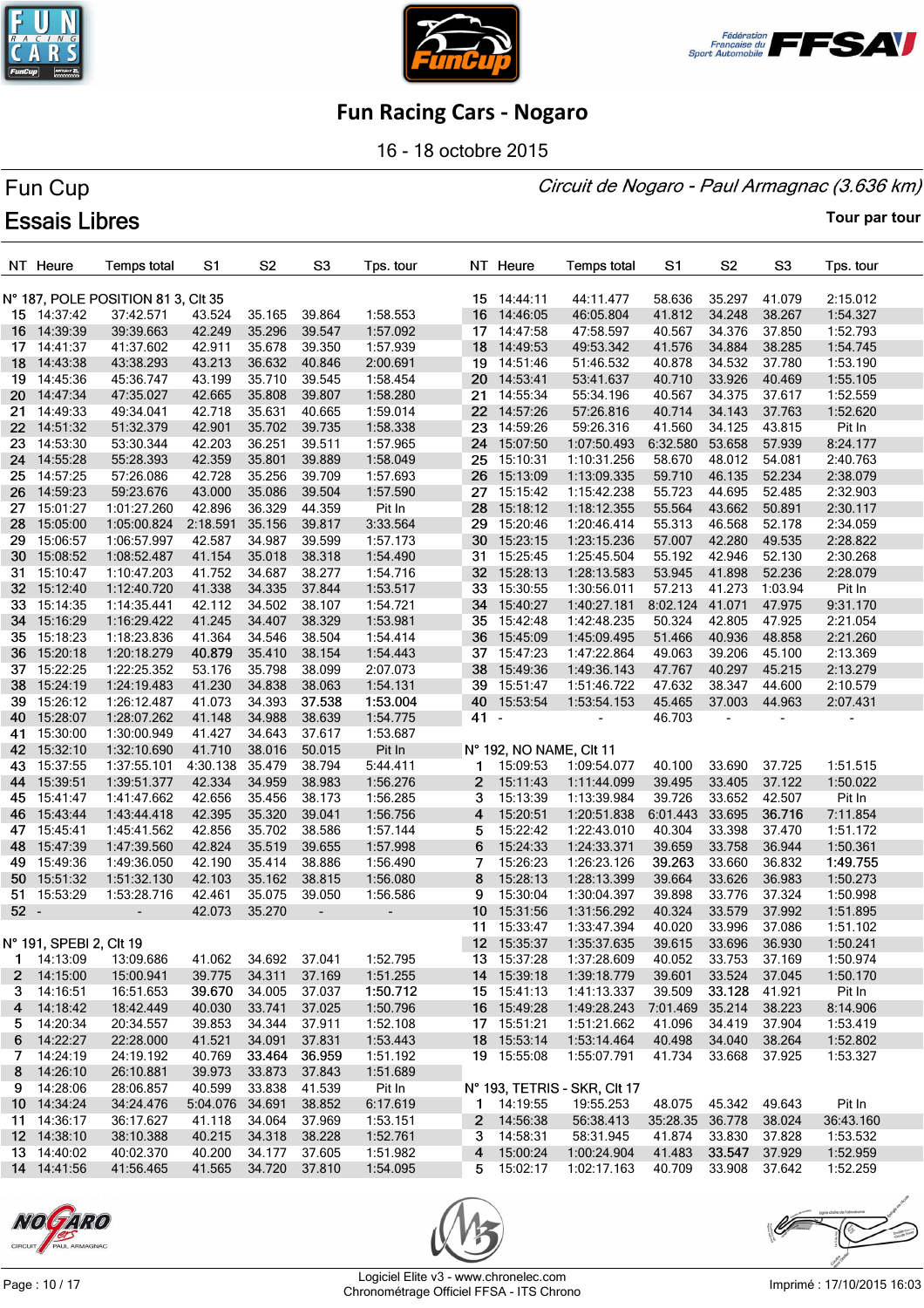





16 - 18 octobre 2015

### Circuit de Nogaro - Paul Armagnac (3.636 km)

# Fun Cup **Essais Libres**

|              | NT Heure    | <b>Temps total</b>                     | S1              | S <sub>2</sub> | S <sub>3</sub> | Tps. tour |      | NT Heure    | <b>Temps total</b>            | S1               | S <sub>2</sub> | S <sub>3</sub> | Tps. tour                |
|--------------|-------------|----------------------------------------|-----------------|----------------|----------------|-----------|------|-------------|-------------------------------|------------------|----------------|----------------|--------------------------|
|              |             | N° 193, TETRIS - SKR, CIt 17           |                 |                |                |           |      | 29 15:02:59 | 1:03:00.048                   | 2:01.777         | 35.380         | 39.437         | 3:16.594                 |
| 4            | 15:00:24    | 1:00:24.904                            | 41.483          | 33.547         | 37.929         | 1:52.959  | 30   | 15:04:52    | 1:04:52.948                   | 40.922           | 34.437         | 37.541         | 1:52.900                 |
| 5            | 15:02:17    | 1:02:17.163                            | 40.709          | 33.908         | 37.642         | 1:52.259  |      | 31 15:06:45 | 1:06:45.296                   | 41.181           | 33.646         | 37.521         | 1:52.348                 |
| 6            | 15:04:14    | 1:04:14.826                            | 40.931          | 34.640         | 42.092         | Pit In    |      | 32 15:08:52 | 1:08:52.697                   | 55.466           | 34.438         | 37.497         | 2:07.401                 |
| 7            | 15:09:45    | 1:09:45.472                            | 4:18.993        | 33.804         | 37.849         | 5:30.646  | 33   | 15:10:45    | 1:10:45.340                   | 40.598           | 34.248         | 37.797         | 1:52.643                 |
| 8            | 15:11:37    | 1:11:37.506                            | 40.428          | 34.399         | 37.207         | 1:52.034  |      | 34 15:12:37 | 1:12:37.854                   | 41.106           | 34.221         | 37.187         | 1:52.514                 |
| 9            | 15:13:28    | 1:13:28.696                            | 39.990          | 33.871         | 37.329         | 1:51.190  |      | 35 15:14:30 | 1:14:30.919                   | 41.547           | 33.974         | 37.544         | 1:53.065                 |
| 10           | 15:15:20    | 1:15:20.775                            | 39.857          | 33.967         | 38.255         | 1:52.079  | 36   | 15:16:23    | 1:16:23.099                   | 40.294           | 34.113         | 37.773         | 1:52.180                 |
| 11           | 15:17:11    | 1:17:12.071                            | 39.941          | 33.670         | 37.685         | 1:51.296  |      | 37 15:18:14 | 1:18:14.581                   | 39.775           | 33.867         | 37.840         | 1:51.482                 |
| 12           | 15:19:02    | 1:19:02.655                            | 39.518          | 34.006         | 37.060         | 1:50.584  | 38   | 15:20:06    | 1:20:06.210                   | 40.582           | 33.551         | 37.496         | 1:51.629                 |
| 13           | 15:20:58    | 1:20:58.606                            | 39.982          | 33.788         | 42.181         | Pit In    |      | 39 15:21:57 | 1:21:57.472                   | 39.400           | 33.605         | 38.257         | 1:51.262                 |
| 14           | 15:26:51    | 1:26:51.827                            | 4:40.429        | 34.433         | 38.359         | 5:53.221  | 40   | 15:23:49    | 1:23:49.157                   | 40.221           | 34.006         | 37.458         | 1:51.685                 |
| 15           | 15:28:44    | 1:28:45.032                            | 40.659          | 34.669         | 37.877         | 1:53.205  |      | 41 15:25:44 | 1:25:44.672                   | 40.635           | 33.534         | 41.346         | 1:55.515                 |
|              | 16 15:30:37 | 1:30:37.917                            | 40.655          | 34.621         | 37.609         | 1:52.885  |      | 42 15:27:37 | 1:27:37.920                   | 41.078           | 33.878         | 38.292         | 1:53.248                 |
| 17           | 15:32:29    | 1:32:29.554                            | 40.207          | 34.114         | 37.316         | 1:51.637  | 43   | 15:29:34    | 1:29:34.373                   | 40.180           | 33.919         | 42.354         | Pit In                   |
| 18           | 15:34:22    | 1:34:22.432                            | 40.702          | 34.266         | 37.910         | 1:52.878  | 44   | 15:36:43    | 1:36:43.857                   | 5:56.113         | 35.044         | 38.327         | 7:09.484                 |
| 19           | 15:36:14    | 1:36:14.959                            | 40.528          | 34.566         | 37.433         | 1:52.527  |      | 45 15:38:37 | 1:38:37.217                   | 41.055           | 33.947         | 38.358         | 1:53.360                 |
| 20           | 15:38:06    | 1:38:06.738                            | 40.690          | 33.731         | 37.358         | 1:51.779  | 46   | 15:40:29    | 1:40:29.330                   | 40.249           | 34.214         | 37.650         | 1:52.113                 |
| 21           | 15:40:00    | 1:40:00.781                            | 40.615          | 34.864         | 38.564         | 1:54.043  |      | 47 15:42:22 | 1:42:22.710                   | 41.117           | 34.029         | 38.234         | 1:53.380                 |
| 22           | 15:41:57    | 1:41:56.967                            | 40.884          | 34.363         | 40.939         | Pit In    |      | 48 15:44:15 | 1:44:15.362                   | 40.500           | 33.786         | 38.366         | 1:52.652                 |
| 23           | 15:47:12    | 1:47:11.736                            | 4:02.121        | 34.324         | 38.324         | 5:14.769  |      | 49 15:46:07 | 1:46:07.458                   | 40.047           | 34.149         | 37.900         | 1:52.096                 |
| 24           | 15:49:03    | 1:49:02.946                            | 39.971          | 33.983         | 37.256         | 1:51.210  |      | 50 15:48:00 | 1:48:00.229                   | 40.334           | 34.086         | 38.351         | 1:52.771                 |
| 25           | 15:50:55    | 1:50:54.914                            | 39.729          | 33.700         | 38.539         | 1:51.968  | 51   | 15:49:52    | 1:49:52.431                   | 40.069           | 34.174         | 37.959         | 1:52.202                 |
| 26.          | 15:52:47    | 1:52:47.063                            | 40.876          | 34.034         | 37.239         | 1:52.149  |      | 52 15:51:45 | 1:51:44.798                   | 39.881           | 34.136         | 38.350         | 1:52.367                 |
| 27           | 15:54:38    | 1:54:37.726                            | 39.601          | 34.012         | 37.050         | 1:50.663  |      | 53 15:53:37 | 1:53:36.925                   | 40.389           | 33.952         | 37.786         | 1:52.127                 |
|              |             |                                        |                 |                |                |           | 54 - |             | $\overline{\phantom{a}}$      | 40.005           | 33.798         | ÷,             | $\overline{\phantom{a}}$ |
|              |             | N° 196, ORHES - EMC - SYSTEMIC, CIt 24 |                 |                |                |           |      |             |                               |                  |                |                |                          |
| 1            | 14:04:50    | 4:50.989                               | 40.748          | 34.888         | 38.613         | 1:54.249  |      |             | N° 199, GROUPE LEMOINE, CIt 1 |                  |                |                |                          |
| $\mathbf{2}$ | 14:06:44    | 6:45.033                               | 41.153          | 34.021         | 38.870         | 1:54.044  |      | 14:09:20    | 9:20.120                      | 39.295           | 33.741         | 37.667         | 1:50.703                 |
| 3            | 14:08:38    | 8:38.535                               | 40.750          | 34.193         | 38.559         | 1:53.502  | 2    | 14:11:07    | 11:07.732                     | 38.278           | 32.893         | 36.441         | 1:47.612                 |
| 4            | 14:10:30    | 10:30.772                              | 40.083          | 33.987         | 38.167         | 1:52.237  | 3    | 14:12:55    | 12:55.863                     | 38.503           | 33.251         | 36.377         | 1:48.131                 |
| 5            | 14:12:24    | 12:24.374                              | 40.257          | 34.204         | 39.141         | 1:53.602  | 4    | 14:14:44    | 14:44.666                     | 38.773           | 33.065         | 36.965         | 1:48.803                 |
| 6            | 14:14:16    | 14:17.006                              | 40.677          | 34.166         | 37.789         | 1:52.632  | 5    | 14:16:37    | 16:37.565                     | 38.411           | 32.902         | 41.586         | Pit In                   |
| 7            | 14:16:08    | 16:08.811                              | 39.914          | 33.923         | 37.968         | 1:51.805  | 6    | 14:20:51    | 20:52.033                     | 3:03.071         | 33.814         | 37.583         | 4:14.468                 |
| 8            | 14:18:00    | 18:00.877                              | 40.316          | 33.809         | 37.941         | 1:52.066  | 7    | 14:22:41    | 22:41.706                     | 39.138           | 33.787         | 36.748         | 1:49.673                 |
| 9            | 14:19:52    | 19:52.604                              | 40.005          | 34.001         | 37.721         | 1:51.727  | 8    | 14:24:32    | 24:32.190                     | 39.502           | 33.619         | 37.363         | 1:50.484                 |
| 10           | 14:21:44    | 21:44.104                              | 40.120          | 33.892         | 37.488         | 1:51.500  | 9    | 14:26:21    | 26:21.128                     | 38.881           | 33.581         | 36.476         | 1:48.938                 |
| 11           | 14:23:35    | 23:35.203                              | 39.794          | 33.774         | 37.531         | 1:51.099  | 10   | 14:32:41    | 32:42.014                     | 5:08.256         | 34.873         | 37.757         | 6:20.886                 |
|              | 12 14:25:26 | 25:26.992                              | 39.886          | 34.292         | 37.611         | 1:51.789  |      | 11 14:34:35 | 34:35.356                     | 40.630           | 35.013         | 37.699         | 1:53.342                 |
|              | 13 14:27:19 | 27:19.918                              | 40.177          | 34.107         | 38.642         | 1:52.926  |      | 12 14:36:26 | 36:26.563                     | 40.064           | 34.268         | 36.875         | 1:51.207                 |
|              | 14 14:29:15 | 29:15.494                              | 40.441          | 33.812 41.323  |                | Pit In    |      | 13 14:38:17 | 38:18.060                     | 40.131           | 34.134 37.232  |                | 1:51.497                 |
|              | 15 14:34:03 | 34:03.862                              | 3:28.360 36.721 |                | 43.287         | 4:48.368  |      | 14 14:40:09 | 40:10.065                     | 40.303           | 34.040         | 37.662         | 1:52.005                 |
|              | 16 14:36:02 | 36:02.542                              | 42.716          | 35.793         | 40.171         | 1:58.680  |      | 15 14:42:08 | 42:08.929                     | 40.963           | 34.669         | 43.232         | Pit In                   |
|              | 17 14:38:01 | 38:02.069                              | 42.419          | 37.432 39.676  |                | 1:59.527  |      | 16 14:53:43 | 53:43.511                     | 9:36.545 1:11.45 |                | 46.578         | 11:34.582                |
|              | 18 14:39:59 | 39:59.155                              | 42.675          | 35.233         | 39.178         | 1:57.086  |      | 17 14:55:44 | 55:44.165                     | 44.493           | 36.303         | 39.858         | 2:00.654                 |
|              | 19 14:41:58 | 41:58.787                              | 43.916          | 36.114         | 39.602         | 1:59.632  |      | 18 14:57:41 | 57:41.976                     | 42.711           | 36.548         | 38.552         | 1:57.811                 |
|              | 20 14:44:00 | 44:00.361                              | 43.564          | 37.036         | 40.974         | 2:01.574  |      | 19 14:59:37 | 59:37.863                     | 41.596           | 34.881         | 39.410         | 1:55.887                 |
|              | 21 14:46:00 | 46:00.519                              | 45.132          | 35.506         | 39.520         | 2:00.158  |      | 20 15:01:41 | 1:01:41.714                   | 41.953           | 35.549         | 46.349         | Pit In                   |
|              | 22 14:47:57 | 47:57.470                              | 42.964          | 34.726         | 39.261         | 1:56.951  |      | 21 15:07:49 | 1:07:49.574                   | 4:51.137 37.231  |                | 39.492         | 6:07.860                 |
|              | 23 14:49:56 | 49:56.908                              | 43.631          | 36.224         | 39.583         | 1:59.438  |      | 22 15:09:46 | 1:09:46.368                   | 42.755           | 34.450         | 39.589         | 1:56.794                 |
|              | 24 14:51:53 | 51:53.737                              | 42.280          | 35.579         | 38.970         | 1:56.829  |      | 23 15:11:39 | 1:11:39.391                   | 41.176           | 34.007         | 37.840         | 1:53.023                 |
|              | 25 14:53:50 | 53:50.522                              | 43.497          | 34.707         | 38.581         | 1:56.785  |      | 24 15:13:34 | 1:13:34.888                   | 41.059           | 34.606         | 39.832         | 1:55.497                 |
|              | 26 14:55:45 | 55:46.023                              | 42.398          | 34.544         | 38.559         | 1:55.501  |      | 25 15:15:36 | 1:15:36.989                   | 41.667           | 33.741         | 46.693         | Pit In                   |
|              | 27 14:57:41 | 57:41.232                              | 41.803          | 34.604         | 38.802         | 1:55.209  |      | 26 15:22:25 | 1:22:25.189                   | 5:33.293 35.891  |                | 39.016         | 6:48.200                 |
|              | 28 14:59:43 | 59:43.454                              | 41.546          | 34.881         | 45.795         | Pit In    |      | 27 15:24:21 | 1:24:21.408                   | 41.810 36.639    |                | 37.770         | 1:56.219                 |





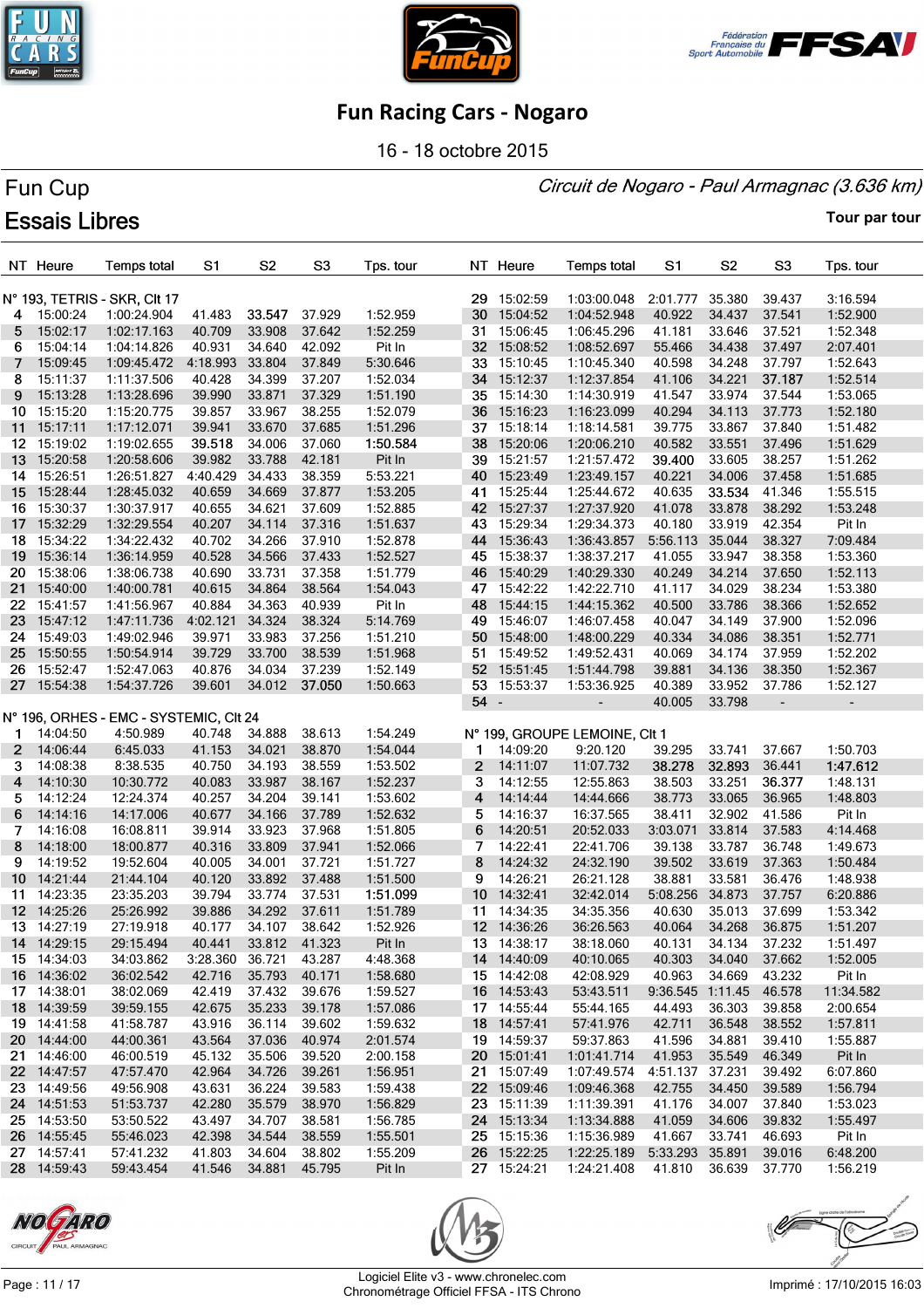





16 - 18 octobre 2015

# Fun Cup **Essais Libres**

Circuit de Nogaro - Paul Armagnac (3.636 km)

|                 | NT Heure    | <b>Temps total</b>                    | S1                      | S <sub>2</sub> | S <sub>3</sub> | Tps. tour |                 | NT Heure                   | <b>Temps total</b> | S <sub>1</sub> | S <sub>2</sub> | S <sub>3</sub>   | Tps. tour |
|-----------------|-------------|---------------------------------------|-------------------------|----------------|----------------|-----------|-----------------|----------------------------|--------------------|----------------|----------------|------------------|-----------|
|                 |             | N° 199, GROUPE LEMOINE, CIt 1         |                         |                |                |           |                 | 39 15:32:15                | 1:32:15.991        | 40.442         | 34.229         | 37.246           | 1:51.917  |
|                 | 27 15:24:21 | 1:24:21.408                           | 41.810                  | 36.639         | 37.770         | 1:56.219  |                 | 40 15:34:13                | 1:34:13.655        | 40.553         | 33.876         | 43.235           | Pit In    |
| 28              | 15:26:14    | 1:26:14.674                           | 40.960                  | 34.306         | 38.000         | 1:53.266  |                 | 41 15:39:14                | 1:39:14.380        | 3:46.508       | 35.323         | 38.894           | 5:00.725  |
| 29              | 15:28:07    | 1:28:07.668                           | 40.125                  | 34.509         | 38.360         | 1:52.994  |                 | 42 15:41:10                | 1:41:10.617        | 42.037         | 34.756         | 39.444           | 1:56.237  |
| 30              | 15:30:02    | 1:30:02.623                           | 41.426                  | 35.600         | 37.929         | 1:54.955  |                 | 43 15:43:07                | 1:43:07.285        | 42.328         | 34.468         | 39.872           | 1:56.668  |
| 31              | 15:31:57    | 1:31:57.294                           | 40.760                  | 35.934         | 37.977         | 1:54.671  |                 | 44 15:45:04                | 1:45:04.146        | 40.751         | 35.875         | 40.235           | 1:56.861  |
| 32 <sub>2</sub> | 15:33:50    | 1:33:51.051                           | 40.328                  | 35.026         | 38.403         | 1:53.757  |                 | 45 15:46:59                | 1:46:58.818        | 41.096         | 34.801         | 38.775           | 1:54.672  |
| 33              | 15:35:43    | 1:35:44.049                           | 41.272                  | 34.057         | 37.669         | 1:52.998  |                 | 46 15:48:55                | 1:48:55.585        | 41.132         | 34.197         | 41.438           | Pit In    |
|                 | 34 15:37:36 | 1:37:36.413                           | 39.959                  | 34.362         | 38.043         | 1:52.364  |                 | 47 15:51:11                | 1:51:10.919        | 1:01.326       | 35.410         | 38.598           | 2:15.334  |
|                 | 35 15:39:29 | 1:39:29.977                           | 40.356                  | 34.847         | 38.361         | 1:53.564  | 48              | 15:53:14                   | 1:53:13.977        | 41.896         | 34.480         | 46.682           | 2:03.058  |
| 36              | 15:41:23    | 1:41:23.339                           | 40.340                  | 34.817         | 38.205         | 1:53.362  | 49              | 15:55:10                   | 1:55:10.571        | 42.695         | 34.525         | 39.374           | 1:56.594  |
|                 | 37 15:43:17 | 1:43:17.494                           | 40.507                  | 35.286         | 38.362         | 1:54.155  |                 |                            |                    |                |                |                  |           |
| 38              | 15:45:12    | 1:45:12.083                           | 40.278                  | 34.306         | 40.005         | 1:54.589  |                 | N° 206, DEFI, CIt 15       |                    |                |                |                  |           |
| 39              | 15:47:05    | 1:47:04.932                           | 40.968                  | 34.153         | 37.728         | 1:52.849  | 1               | 14:39:48                   | 39:48.456          | 40.349         | 33.738         | 36.887           | 1:50.974  |
|                 | 40 15:55:16 |                                       | 6:59.842 34.533         |                | 37.307         |           | $\overline{2}$  | 14:41:39                   | 41:39.619          | 40.188         | 34.132         | 36.843           | 1:51.163  |
|                 |             | 1:55:16.614                           |                         |                |                | 8:11.682  |                 |                            |                    |                |                |                  |           |
|                 |             |                                       |                         |                |                |           | 3               | 14:43:29                   | 43:29.984          | 39.595         | 33.839         | 36.931           | 1:50.365  |
|                 |             | N° 201, ORHES - C2C - ALCYANE, CIt 26 |                         |                |                |           | 4               | 14:45:20                   | 45:20.280          | 39.606         | 33.936         | 36.754<br>43.003 | 1:50.296  |
| 1               | 14:05:28    | 5:28.155                              | 41.371                  | 34.852         | 38.460         | 1:54.683  | 5               | 14:47:16                   | 47:17.031          | 39.571         | 34.177         |                  | Pit In    |
| $\mathbf{2}$    | 14:07:21    | 7:21.933                              | 41.366                  | 34.278         | 38.134         | 1:53.778  | 6               | 14:58:01                   | 58:01.644          | 9:08.416       | 43.641         | 52.556           | 10:44.613 |
| 3.              | 14:09:16    | 9:16.184                              | 40.835                  | 35.077         | 38.339         | 1:54.251  | 7               | 15:00:27                   | 1:00:27.388        | 56.206         | 42.234         | 47.304           | 2:25.744  |
| 4               | 14:11:08    | 11:09.072                             | 40.705                  | 34.054         | 38.129         | 1:52.888  | 8               | 15:02:39                   | 1:02:39.910        | 45.824         | 40.287         | 46.411           | 2:12.522  |
| 5.              | 14:13:01    | 13:01.664                             | 40.526                  | 34.355         | 37.711         | 1:52.592  | 9               | 15:04:48                   | 1:04:48.895        | 45.486         | 38.965         | 44.534           | 2:08.985  |
| 6               | 14:14:53    | 14:53.944                             | 40.795                  | 33.875         | 37.610         | 1:52.280  | 10 <sup>°</sup> | 15:07:01                   | 1:07:01.837        | 46.929         | 37.500         | 48.513           | 2:12.942  |
| 7               | 14:16:45    | 16:45.684                             | 40.119                  | 33.981         | 37.640         | 1:51.740  |                 | 11 15:09:13                | 1:09:13.396        | 45.910         | 38.376         | 47.273           | 2:11.559  |
| 8               | 14:18:38    | 18:38.500                             | 40.754                  | 34.063         | 37.999         | 1:52.816  |                 | 12 15:11:24                | 1:11:24.733        | 47.248         | 39.453         | 44.636           | 2:11.337  |
| 9               | 14:20:31    | 20:31.906                             | 40.498                  | 34.856         | 38.052         | 1:53.406  |                 | 13 15:13:34                | 1:13:34.160        | 45.762         | 39.339         | 44.326           | 2:09.427  |
| 10 <sup>°</sup> | 14:22:23    | 22:24.013                             | 40.096                  | 34.269         | 37.742         | 1:52.107  |                 | 14 15:15:43                | 1:15:43.241        | 44.947         | 38.543         | 45.591           | 2:09.081  |
| 11              | 14:24:16    | 24:16.972                             | 40.824                  | 34.237         | 37.898         | 1:52.959  |                 | 15 15:17:48                | 1:17:49.058        | 44.961         | 37.696         | 43.160           | 2:05.817  |
|                 | 12 14:26:10 | 26:10.584                             | 40.942                  | 34.416         | 38.254         | 1:53.612  |                 | 16 15:19:53                | 1:19:53.840        | 44.740         | 37.110         | 42.932           | 2:04.782  |
|                 | 13 14:28:03 | 28:04.019                             | 41.380                  | 34.349         | 37.706         | 1:53.435  |                 | 17 15:22:06                | 1:22:07.032        | 45.917         | 37.529         | 49.746           | Pit In    |
|                 | 14 14:30:02 | 30:02.105                             | 40.492                  | 34.483         | 43.111         | Pit In    |                 |                            |                    |                |                |                  |           |
|                 | 15 14:37:17 | 37:17.297                             | 5:54.823                | 37.686         | 42.683         | 7:15.192  |                 | N° 218, DEFI Italie, CIt 6 |                    |                |                |                  |           |
|                 | 16 14:39:16 | 39:16.614                             | 42.644                  | 36.180         | 40.493         | 1:59.317  | 1.              | 14:12:46                   | 12:46.581          | 43.452         | 35.521         | 38.447           | 1:57.420  |
|                 | 17 14:41:13 | 41:13.920                             | 42.186                  | 35.323         | 39.797         | 1:57.306  | $\mathbf{2}$    | 14:14:39                   | 14:39.998          | 40.941         | 34.059         | 38.417           | 1:53.417  |
| 18              | 14:43:10    | 43:10.467                             | 42.240                  | 35.181         | 39.126         | 1:56.547  | 3               | 14:16:33                   | 16:33.844          | 41.375         | 34.147         | 38.324           | 1:53.846  |
| 19              | 14:45:05    | 45:05.494                             | 41.362                  | 34.812         | 38.853         | 1:55.027  | 4               | 14:18:38                   | 18:38.150          | 43.150         | 34.912         | 46.244           | Pit In    |
|                 | 20 14:47:01 | 47:01.661                             | 42.438                  | 35.028         | 38.701         | 1:56.167  | 5               | 14:22:37                   | 22:37.972          | 2:46.778       | 34.999         | 38.045           | 3:59.822  |
|                 | 21 14:48:56 | 48:56.292                             | 41.365                  | 34.970         | 38.296         | 1:54.631  | 6               | 14:24:33                   | 24:33.877          | 41.058         | 34.432         | 40.415           | 1:55.905  |
|                 | 22 14:50:50 | 50:50.968                             | 41.051                  | 34.988         | 38.637         | 1:54.676  | 7               | 14:26:27                   | 26:27.358          | 41.535         | 34.203         | 37.743           | 1:53.481  |
| 23              | 14:52:46    | 52:46.829                             | 42.055                  | 34.937         | 38.869         | 1:55.861  | 8               | 14:28:21                   | 28:21.843          | 41.590         | 34.442         | 38.453           | 1:54.485  |
|                 | 24 14:54:45 | 54:45.459                             | 41.000                  | 34.823         | 42.807         | Pit In    | 9               | 14:30:15                   | 30:15.777          | 41.796         | 33.956         | 38.182           | 1:53.934  |
|                 | 25 15:03:15 | 1:03:15.650                           | 6:23.711 58.700 1:07.78 |                |                | Pit In    |                 | 10 14:32:08                | 32:08.527          | 40.884         | 34.263         | 37.603           | 1:52.750  |
|                 | 26 15:06:25 | 1:06:25.278                           | 1:58.065                | 34.045         | 37.518         | 3:09.628  |                 | 11 14:34:07                | 34:07.462          | 41.033         | 33.889         | 44.013           | Pit In    |
|                 | 27 15:08:17 | 1:08:17.796                           | 40.481                  | 34.195         | 37.842         | 1:52.518  |                 | 12 14:38:21                | 38:21.481          | 2:58.460       | 36.634         | 38.925           | 4:14.019  |
|                 | 28 15:10:10 | 1:10:10.533                           | 40.594                  | 34.465         | 37.678         | 1:52.737  |                 | 13 14:40:15                | 40:15.532          | 41.378         | 34.221         | 38.452           | 1:54.051  |
|                 | 29 15:12:02 | 1:12:02.481                           | 40.596                  | 34.136         | 37.216         | 1:51.948  |                 | 14 14:42:08                | 42:09.020          | 40.723         | 34.434         | 38.331           | 1:53.488  |
|                 | 30 15:13:59 | 1:13:59.404                           | 40.367                  | 33.979         | 42.577         | Pit In    |                 | 15 14:44:03                | 44:03.856          | 41.392         | 34.746         | 38.698           | 1:54.836  |
|                 | 31 15:17:18 | 1:17:18.526                           | 2:07.466                | 34.405         | 37.251         | 3:19.122  |                 | 16 14:45:57                | 45:57.218          | 41.036         | 34.277         | 38.049           | 1:53.362  |
|                 | 32 15:19:11 | 1:19:11.126                           | 40.610                  | 34.548         | 37.442         | 1:52.600  |                 | 17 14:47:50                | 47:50.872          | 40.803         | 34.640         | 38.211           | 1:53.654  |
|                 | 33 15:21:03 | 1:21:04.026                           | 41.229                  | 34.202         | 37.469         | 1:52.900  |                 | 18 14:49:43                | 49:43.567          | 40.402         | 34.565         | 37.728           | 1:52.695  |
|                 | 34 15:22:56 | 1:22:56.245                           | 40.852                  | 33.786         | 37.581         | 1:52.219  |                 | 19 14:51:36                | 51:36.732          | 40.834         | 34.548         | 37.783           | 1:53.165  |
|                 | 35 15:24:48 | 1:24:48.479                           | 40.370                  | 34.280         | 37.584         | 1:52.234  |                 | 20 14:53:40                | 53:40.780          | 40.736         | 36.209         | 47.103           | Pit In    |
|                 | 36 15:26:39 | 1:26:39.720                           | 40.197                  | 33.808         | 37.236         | 1:51.241  |                 | 21 14:57:38                | 57:38.996          | 2:46.562       | 34.235         | 37.419           | 3:58.216  |
|                 | 37 15:28:32 | 1:28:32.277                           | 40.641                  | 34.129         | 37.787         | 1:52.557  |                 | 22 14:59:31                | 59:31.454          | 40.525         | 34.548         | 37.385           | 1:52.458  |
|                 | 38 15:30:23 | 1:30:24.074                           | 40.551                  | 33.623 37.623  |                | 1:51.797  |                 | 23 15:01:22                | 1:01:22.789        | 39.975         | 33.929         | 37.431           | 1:51.335  |





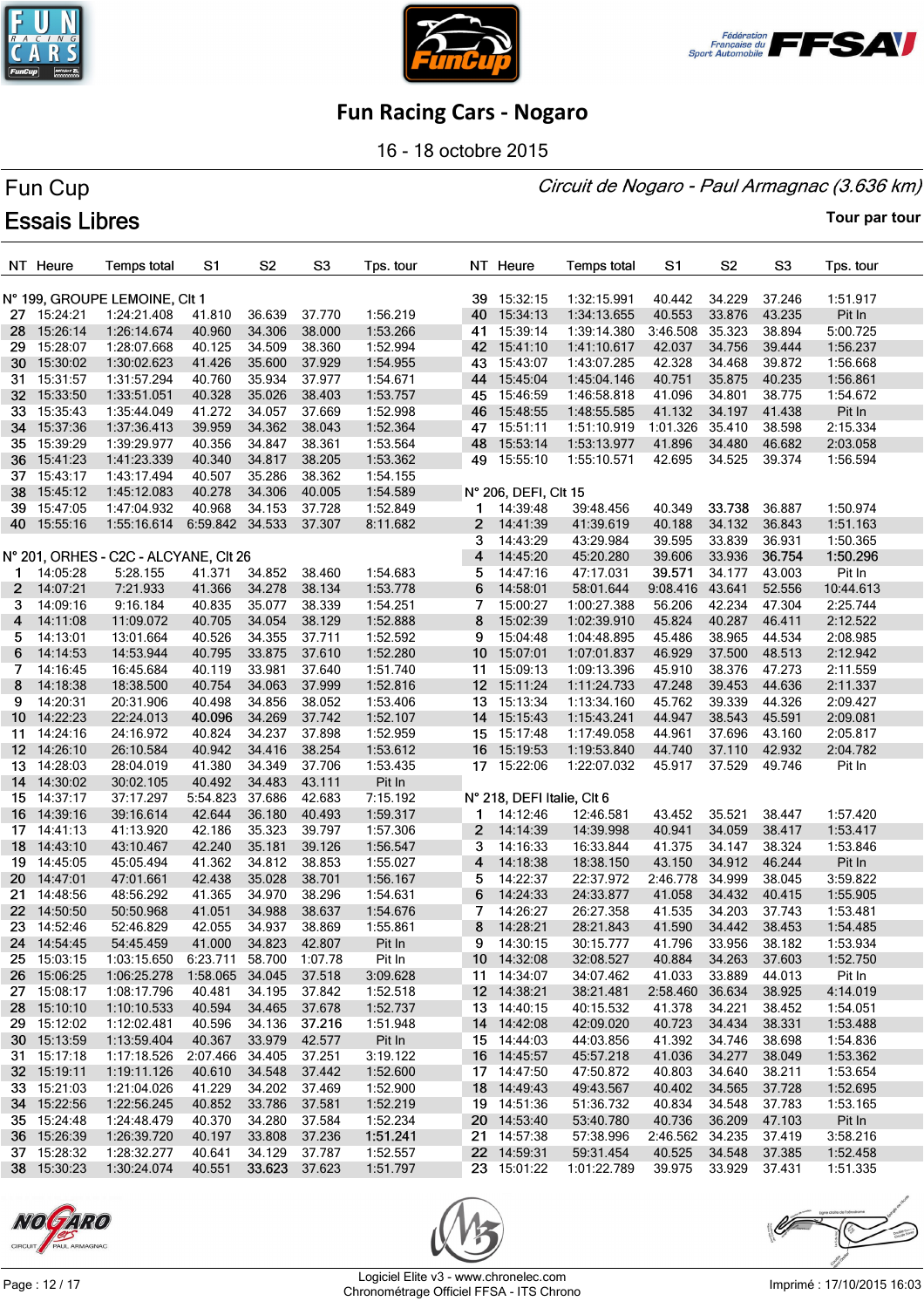





16 - 18 octobre 2015

# Fun Cup **Essais Libres**

Circuit de Nogaro - Paul Armagnac (3.636 km)

**Tour par tour**

|        | NT Heure                   | <b>Temps total</b>           | S1                   | S <sub>2</sub>   | S <sub>3</sub>           | Tps. tour                |                 | NT Heure             | <b>Temps total</b>              | S1                   | S2               | S <sub>3</sub>   | Tps. tour          |
|--------|----------------------------|------------------------------|----------------------|------------------|--------------------------|--------------------------|-----------------|----------------------|---------------------------------|----------------------|------------------|------------------|--------------------|
|        |                            |                              |                      |                  |                          |                          |                 |                      |                                 |                      |                  |                  |                    |
|        | N° 218, DEFI Italie, Clt 6 |                              |                      |                  |                          |                          | 3               | 14:16:22             | 16:22.805                       | 41.325               | 35.086           | 43.634           | Pit In             |
|        | 22 14:59:31                | 59:31.454                    | 40.525               | 34.548           | 37.385                   | 1:52.458                 | 4               | 14:20:34             | 20:34.228                       | 2:57.516             | 35.150           | 38.757           | 4:11.423           |
| 23     | 15:01:22                   | 1:01:22.789                  | 39.975               | 33.929           | 37.431                   | 1:51.335                 | 5               | 14:22:27             | 22:28.020                       | 40.427               | 35.074           | 38.291           | 1:53.792           |
| 24     | 15:03:21                   | 1:03:21.465                  | 41.106               | 34.122           | 43.448                   | Pit In                   | 6               | 14:24:21             | 24:21.857                       | 41.834               | 34.267           | 37.736           | 1:53.837           |
| 25     | 15:07:21                   | 1:07:21.963                  | 2:46.057             | 34.643           | 39.798                   | 4:00.498                 | 7               | 14:26:13             | 26:13.987                       | 40.136               | 34.453           | 37.541           | 1:52.130           |
| 26.    | 15:09:14                   | 1:09:14.113                  | 40.908               | 33.917           | 37.325                   | 1:52.150                 | 8               | 14:28:06             | 28:06.095                       | 39.831               | 34.583           | 37.694           | 1:52.108           |
| 27     | 15:11:06                   | 1:11:06.188                  | 40.925               | 33.897           | 37.253                   | 1:52.075                 | 9               | 14:30:04             | 30:04.296                       | 40.174               | 34.570           | 43.457           | Pit In             |
| 28     | 15:12:57                   | 1:12:58.060                  | 40.861               | 33.762           | 37.249                   | 1:51.872                 | 10              | 14:34:41             | 34:41.298                       | 3:19.072             | 37.336           | 40.594           | 4:37.002           |
| 29     | 15:14:55                   | 1:14:55.697                  | 40.170               | 33.735           | 43.732                   | Pit In                   | 11              | 14:36:37             | 36:37.962                       | 43.204               | 35.164           | 38.296           | 1:56.664           |
|        | 30 15:25:45                | 1:25:45.510                  | 9:35.271             | 35.583           | 38.959                   | 10:49.813                |                 | 12 14:38:31          | 38:31.243                       | 40.419               | 34.701           | 38.161           | 1:53.281           |
| 31     | 15:27:42                   | 1:27:43.054                  | 43.316               | 34.680           | 39.548                   | 1:57.544                 | 13 <sub>1</sub> | 14:40:29             | 40:29.966                       | 44.175               | 35.661           | 38.887           | 1:58.723           |
| 32     | 15:29:38                   | 1:29:38.471                  | 41.593               | 34.014           | 39.810                   | 1:55.417                 | 14              | 14:42:24             | 42:24.918                       | 41.460               | 34.915           | 38.577           | 1:54.952           |
| 33     | 15:31:31                   | 1:31:31.595                  | 40.857               | 34.538           | 37.729                   | 1:53.124                 |                 | 15 14:44:19          | 44:19.787                       | 41.180               | 34.384           | 39.305           | 1:54.869           |
| 34     | 15:33:27                   | 1:33:27.423                  | 41.963               | 35.457           | 38.408                   | 1:55.828                 |                 | 16 14:46:14          | 46:15.021                       | 42.006               | 34.845           | 38.383           | 1:55.234           |
| 35     | 15:35:20                   | 1:35:20.628                  | 40.836               | 34.133           | 38.236                   | 1:53.205                 |                 | 17 14:48:09          | 48:09.085                       | 41.141               | 34.557           | 38.366           | 1:54.064           |
|        | 36 15:37:21                | 1:37:21.207                  | 42.567               | 34.695           | 43.317                   | Pit In                   |                 | 18 14:50:02          | 50:02.739                       | 41.330               | 34.245           | 38.079           | 1:53.654           |
| 37     | 15:48:38                   | 1:48:38.258                  | 10:04.68             | 35.760           | 36.605                   | 11:17.051                |                 | 19 14:51:56          | 51:56.590                       | 40.948               | 34.771           | 38.132           | 1:53.851           |
|        | 38 15:50:28                | 1:50:27.822                  | 39.066               | 33.334           | 37.164                   | 1:49.564                 |                 | 20 14:53:51          | 53:51.477                       | 41.485               | 35.001           | 38.401           | 1:54.887           |
| 39     | 15:52:17                   | 1:52:16.781                  | 39.033               | 33.374           | 36.552                   | 1:48.959                 | 21              | 14:55:46             | 55:46.787                       | 41.998               | 34.848           | 38.464           | 1:55.310           |
| 40.    | 15:54:09                   | 1:54:08.855                  | 39.118               | 33.160           | 39.796                   | Pit In                   |                 | 22 14:57:42          | 57:42.952                       | 42.401               | 35.321           | 38.443           | 1:56.165           |
|        |                            |                              |                      |                  |                          |                          | 23.             | 14:59:39             | 59:39.192                       | 43.080               | 34.794           | 38.366           | 1:56.240           |
|        | N° 219, TFE, Clt 13        |                              |                      |                  |                          |                          |                 | 24 15:01:38          | 1:01:38.633                     | 42.164               | 34.884           | 42.393           | 1:59.441           |
| 1.     | 14:21:36                   | 21:36.352                    | 40.329               | 34.186           | 37.568                   | 1:52.083                 | 25              | 15:03:34             | 1:03:34.324                     | 42.150               | 34.627           | 38.914           | 1:55.691           |
| 2      | 14:23:28                   | 23:28.236                    | 40.503               | 34.031           | 37.350                   | 1:51.884                 | 26              | 15:05:28             | 1:05:28.336                     | 40.919               | 35.066           | 38.027           | 1:54.012           |
| 3      | 14:25:20<br>14:27:15       | 25:20.780                    | 39.701               | 34.464<br>34.269 | 38.379<br>40.713         | 1:52.544                 | 28              | 27 15:07:24          | 1:07:24.759                     | 41.619               | 36.262<br>34.814 | 38.542           | 1:56.423           |
| 4<br>5 | 14:30:42                   | 27:15.630<br>30:42.768       | 39.868<br>2:14.160   | 34.451           | 38.527                   | Pit In<br>3:27.138       | 29              | 15:09:19<br>15:11:19 | 1:09:19.898<br>1:11:19.297      | 42.115<br>41.377     | 34.478           | 38.210<br>43.544 | 1:55.139<br>Pit In |
| 6      | 14:32:35                   | 32:35.392                    | 41.260               | 34.224           | 37.140                   | 1:52.624                 |                 | 30 15:17:32          | 1:17:32.129                     | 4:58.229             | 35.210           | 39.393           | 6:12.832           |
| 7      | 14:34:26                   | 34:27.006                    | 40.368               | 34.063           | 37.183                   | 1:51.614                 |                 | 31 15:19:26          | 1:19:26.316                     | 41.410               | 34.691           | 38.086           | 1:54.187           |
| 8      | 14:36:25                   | 36:25.317                    | 40.104               | 34.590           | 43.617                   | Pit In                   |                 | 32 15:21:21          | 1:21:21.164                     | 41.660               | 34.792           | 38.396           | 1:54.848           |
| 9      | 15:01:32                   | 1:01:32.415                  | 23:55.00             | 34.389           | 37.702                   | 25:07.098                |                 | 33 15:23:15          | 1:23:15.343                     | 41.319               | 34.716           | 38.144           | 1:54.179           |
| 10     | 15:03:24                   | 1:03:24.534                  | 40.173               | 34.726           | 37.220                   | 1:52.119                 | 34              | 15:25:09             | 1:25:09.998                     | 41.710               | 34.519           | 38.426           | 1:54.655           |
| 11     | 15:05:15                   | 1:05:15.277                  | 39.799               | 33.921           | 37.023                   | 1:50.743                 |                 | 35 15:27:05          | 1:27:05.268                     | 41.286               | 35.357           | 38.627           | 1:55.270           |
| 12     | 15:07:06                   | 1:07:07.044                  | 40.493               | 33.622           | 37.652                   | 1:51.767                 |                 | 36 15:29:07          | 1:29:07.674                     | 41.269               | 34.644           | 46.493           | Pit In             |
| 13.    | 15:08:59                   | 1:09:00.014                  | 41.011               | 34.436           | 37.523                   | 1:52.970                 |                 | 37 15:36:17          | 1:36:16.579                     | 5:56.390             | 34.576           | 37.939           | 7:08.905           |
| 14     | 15:10:50                   | 1:10:50.252                  | 39.450               | 33.690           | 37.098                   | 1:50.238                 | 38              | 15:38:16             | 1:38:16.607                     | 41.088               | 35.223           | 43.717           | Pit In             |
|        | 15 15:12:49                | 1:12:49.253                  | 41.878               | 34.375           | 42.748                   | Pit In                   |                 |                      |                                 |                      |                  |                  |                    |
| 16     | 15:18:28                   | 1:18:28.305                  | 4:27.579             | 34.452           | 37.021                   | 5:39.052                 |                 |                      | N° 261, DEFI BATICONFORT, CIt 5 |                      |                  |                  |                    |
|        | 17 15:20:19                | 1:20:19.257                  | 39.544               | 34.409           | 36.999                   | 1:50.952                 | $\mathbf{1}$    | 14:21:39             | 21:39.636                       | 41.508               | 34.915           | 37.868           | 1:54.291           |
|        | 18 15:22:09                | 1:22:09.733                  | 39.437               | 33.999           | 37.040                   | 1:50.476                 | 2 <sub>2</sub>  | 14:23:32             | 23:32.356                       | 40.337               | 34.256           | 38.127           | 1:52.720           |
|        | 19 15:24:00                | 1:24:00.471                  | 39.684               | 34.108           | 36.946                   | 1:50.738                 |                 | 3 14:25:23           | 25:23.617                       | 40.101               |                  | 34.007 37.153    | 1:51.261           |
|        | 20 15:25:56                | 1:25:56.169                  | 39.542 34.222 41.934 |                  |                          | Pit In                   | 4               | 14:27:27             | 27:27.429                       | 42.084               | 35.226           | 46.502           | Pit In             |
|        | 21 15:37:52                | 1:37:52.556                  | 10:45.18 34.169      |                  | 37.032                   | 11:56.387                | 5.              | 14:31:27             | 31:27.140                       | 2:47.468 34.099      |                  | 38.144           | 3:59.711           |
|        | 22 15:39:44                | 1:39:44.194                  | 39.987               | 33.464 38.187    |                          | 1:51.638                 | 6               | 14:33:19             | 33:19.137                       | 40.669               | 33.996           | 37.332           | 1:51.997           |
|        | 23 15:41:35                | 1:41:35.097                  | 39.770               | 33.987           | 37.146                   | 1:50.903                 | 7               | 14:35:11             | 35:11.938                       | 40.928               | 33.995           | 37.878           | 1:52.801           |
|        | 24 15:43:26                | 1:43:26.072                  | 39.901               | 33.481           | 37.593                   | 1:50.975                 | 8               | 14:37:04             | 37:04.476                       | 40.691               | 34.353           | 37.494           | 1:52.538           |
|        | 25 15:45:17                | 1:45:17.303                  | 39.762               | 33.825           | 37.644                   | 1:51.231                 |                 | 9 14:38:56           | 38:56.292                       | 40.261               | 34.095           | 37.460           | 1:51.816           |
|        | 26 15:47:19                | 1:47:18.797                  | 40.500               | 36.272 44.722    |                          | Pit In                   |                 | 10 14:41:03          | 41:03.931                       | 44.697               | 37.935           | 45.007           | Pit In             |
|        | 27 15:52:05                | 1:52:05.441                  | 3:35.274             | 33.895           | 37.475                   | 4:46.644                 |                 | 11 14:51:16          | 51:16.627                       | 9:01.325 34.071      |                  | 37.300           | 10:12.696          |
|        | 28 15:53:56                | 1:53:55.861                  | 39.578               | 33.904           | 36.938                   | 1:50.420                 |                 | 12 14:53:07          | 53:07.645                       | 40.132               | 33.920           | 36.966           | 1:51.018           |
| 29 -   |                            | $\qquad \qquad \blacksquare$ | 41.245               | 33.809           | $\overline{\phantom{a}}$ | $\overline{\phantom{a}}$ |                 | 13 14:54:58          | 54:59.004                       | 40.302               | 33.852           | 37.205           | 1:51.359           |
|        |                            |                              |                      |                  |                          |                          |                 | 14 14:56:50          | 56:50.260                       | 40.013               | 33.964           | 37.279           | 1:51.256           |
|        |                            | N° 259, SKR MAC DO, CIt 31   |                      |                  |                          |                          |                 | 15 14:58:52          | 58:52.884                       | 40.373               | 35.554           | 46.697           | Pit In             |
|        | 1 14:12:28                 | 12:28.749                    | 41.647 34.912 39.692 |                  |                          | 1:56.251                 |                 | 16 15:02:36          | 1:02:36.431                     | 2:33.081 33.674      |                  | 36.792           | 3:43.547           |
|        | 2 14:14:22                 | 14:22.760                    | 40.594 35.026 38.391 |                  |                          | 1:54.011                 |                 | 17 15:04:25          | 1:04:25.827                     | 38.745 33.279 37.372 |                  |                  | 1:49.396           |







Page : 13 / 17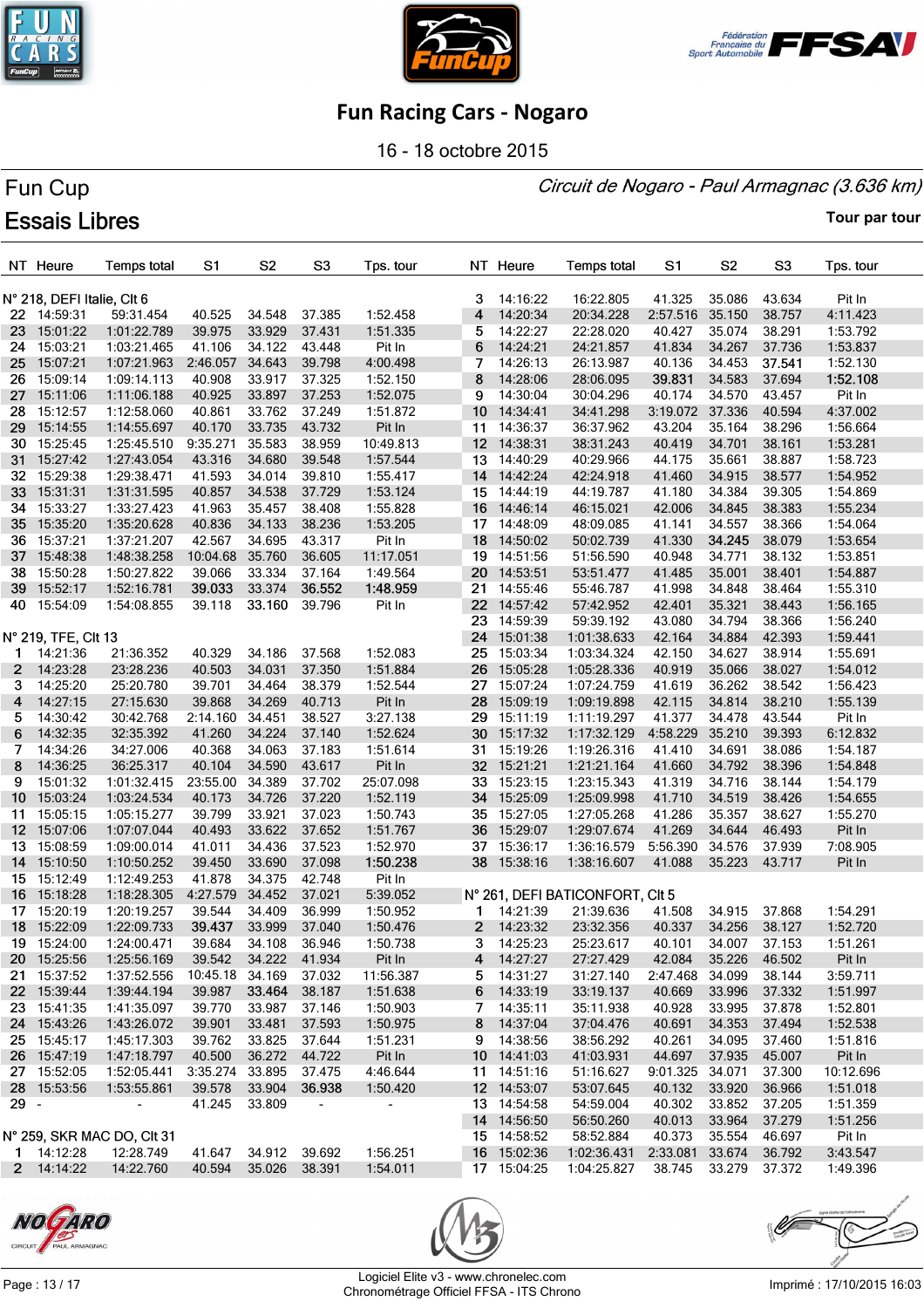





16 - 18 octobre 2015

# Fun Cup **Essais Libres**

Circuit de Nogaro - Paul Armagnac (3.636 km)

**Tour par tour**

|                  | NT Heure    | <b>Temps total</b>                  | S1                     | S2             | S <sub>3</sub> | Tps. tour |      | NT Heure           | <b>Temps total</b>                  | S1                   | S <sub>2</sub> | S3     | Tps. tour |
|------------------|-------------|-------------------------------------|------------------------|----------------|----------------|-----------|------|--------------------|-------------------------------------|----------------------|----------------|--------|-----------|
|                  |             | N° 261, DEFI BATICONFORT, CIt 5     |                        |                |                |           | 34 - |                    |                                     | 41.841               |                |        |           |
|                  | 16 15:02:36 | 1:02:36.431 2:33.081                |                        | 33.674         | 36.792         | 3:43.547  |      |                    |                                     |                      |                |        |           |
| 17               | 15:04:25    | 1:04:25.827                         | 38.745                 | 33.279         | 37.372         | 1:49.396  |      |                    | N° 274, ALLURE TEAM 2, CIt 16       |                      |                |        |           |
| 18               | 15:06:14    | 1:06:14.908                         | 39.246                 | 33.355         | 36.480         | 1:49.081  |      | $1 \quad 14:10:27$ | 10:28.089                           | 43.511               | 35.510         | 38.905 | 1:57.926  |
| 19               | 15:08:03    | 1:08:03.877                         | 39.371                 | 33.302         | 36.296         | 1:48.969  | 2    | 14:12:43           | 12:43.420                           | 40.520               | 36.497         | 58.314 | Pit In    |
| 20 -             | 15:09:53    | 1:09:53.345                         | 39.404                 | 33.578         | 36.486         | 1:49.468  | 3    | 14:26:53           | 26:53.648                           | 12:57.98             | 34.469         | 37.774 | 14:10.228 |
| 21               | 15:11:41    | 1:11:42.054                         | 38.799                 | 33.024         | 36.886         | 1:48.709  | 4    | 14:28:46           | 28:46.263                           | 39.966               | 34.362         | 38.287 | 1:52.615  |
| 22               | 15:13:30    | 1:13:31.010                         | 39.185                 | 33.108         | 36.663         | 1:48.956  | 5    | 14:30:37           | 30:37.968                           | 40.146               | 34.120         | 37.439 | 1:51.705  |
| 23               | 15:15:20    | 1:15:20.146                         | 38.758                 | 33.165         | 37.213         | 1:49.136  | 6    | 14:32:28           | 32:28.882                           | 39.592               | 33.910         | 37.412 | 1:50.914  |
| 24               | 15:17:15    | 1:17:15.138                         | 38.679                 | 33.462         | 42.851         | Pit In    | 7    | 14:34:21           | 34:21.651                           | 40.292               | 33.702         | 38.775 | 1:52.769  |
| 25               | 15:34:28    | 1:34:28.397                         | 16:02.20               | 33.635         | 37.422         | 17:13.259 | 8    | 14:36:20           | 36:20.117                           | 40.823               | 34.488         | 43.155 | Pit In    |
| 26.              | 15:36:19    | 1:36:19.473                         | 40.840                 | 33.724         | 36.512         | 1:51.076  | 9    | 14:40:28           | 40:28.930                           | 2:53.968             | 35.658         | 39.187 | 4:08.813  |
| 27 <sub>2</sub>  | 15:38:08    | 1:38:08.682                         | 39.111                 | 33.382         | 36.716         | 1:49.209  |      | 10 14:42:23        | 42:23.504                           | 41.172               | 35.199         | 38.203 | 1:54.574  |
|                  | 28 15:39:58 | 1:39:58.486                         | 39.713                 | 33.384         | 36.707         | 1:49.804  |      | 11 14:44:17        | 44:17.282                           | 40.649               | 34.217         | 38.912 | 1:53.778  |
| 29               | 15:41:54    | 1:41:54.516                         | 39.896                 | 33.616         | 42.518         | Pit In    |      | 12 14:46:11        | 46:11.163                           | 40.810               | 35.052         | 38.019 | 1:53.881  |
|                  | 30 15:48:37 | 1:48:36.814                         | 5:30.793               | 33.809         | 37.696         | 6:42.298  |      | 13 14:48:02        | 48:02.348                           | 39.960               | 33.968         | 37.257 | 1:51.185  |
|                  | 31 15:50:28 | 1:50:28.638                         | 39.821                 | 33.621         | 38.382         | 1:51.824  |      | 14 14:49:53        | 49:53.377                           | 39.950               | 34.062         | 37.017 | 1:51.029  |
|                  | 32 15:52:21 | 1:52:20.850                         | 40.387                 | 34.150         | 37.675         | 1:52.212  |      | 15 14:51:44        | 51:44.754                           | 40.046               | 33.898         | 37.433 | 1:51.377  |
|                  | 33 15:54:13 | 1:54:13.254                         | 40.413                 | 34.011         | 37.980         | 1:52.404  |      | 16 14:53:35        | 53:35.541                           | 39.866               | 33.904         | 37.017 | 1:50.787  |
| 34 -             |             |                                     | 40.693                 | $\blacksquare$ |                |           |      | 17 14:55:26        | 55:26.230                           | 39.833               | 33.755         | 37.101 | 1:50.689  |
|                  |             |                                     |                        |                |                |           |      | 18 14:57:16        | 57:16.818                           | 39.699               | 33.872         | 37.017 | 1:50.588  |
|                  |             | N° 268, ALLURE TEAM 1, CIt 18       |                        |                |                |           | 19   | 14:59:07           | 59:07.208                           | 39.530               | 33.821         | 37.039 | 1:50.390  |
| 1.               | 14:12:59    | 12:59.394                           | 1:27.441               | 34.650         | 37.299         | 2:39.390  |      | 20 15:01:05        | 1:01:05.814                         | 40.038               | 34.727         | 43.841 | Pit In    |
| $\mathbf{2}$     | 14:14:51    | 14:51.548                           | 40.260                 | 34.423         | 37.471         | 1:52.154  |      | 21 15:04:11        | 1:04:11.729                         | 1:52.524             | 35.320         | 38.071 | 3:05.915  |
| 3                | 14:16:42    | 16:42.986                           | 39.723                 | 34.185         | 37.530         | 1:51.438  |      | 22 15:06:06        | 1:06:06.987                         | 41.234               | 34.275         | 39.749 | 1:55.258  |
| 4                | 14:18:34    | 18:34.165                           | 39.912                 | 34.102         | 37.165         | 1:51.179  | 23   | 15:07:59           | 1:07:59.185                         | 40.554               | 34.279         | 37.365 | 1:52.198  |
| 5                | 14:20:32    | 20:32.608                           | 40.503                 | 36.482         | 41.458         | Pit In    |      | 24 15:09:50        | 1:09:50.348                         | 39.875               | 33.849         | 37.439 | 1:51.163  |
| 6                | 14:23:57    | 23:57.446                           | 2:13.513               | 34.317         | 37.008         | 3:24.838  |      | 25 15:11:41        | 1:11:41.823                         | 40.160               | 33.812         | 37.503 | 1:51.475  |
| 7                | 14:25:48    | 25:48.655                           | 39.879                 | 34.247         | 37.083         | 1:51.209  | 26   | 15:13:33           | 1:13:33.504                         | 39.788               | 33.793         | 38.100 | 1:51.681  |
| 8                | 14:27:43    | 27:43.222                           | 39.563                 | 34.232         | 40.772         | Pit In    |      | 27 15:15:24        | 1:15:24.933                         | 39.935               | 34.473         | 37.021 | 1:51.429  |
| 9                | 14:32:22    | 32:22.802                           | 3:22.272               | 35.902         | 41.406         | 4:39.580  | 28   | 15:17:15           | 1:17:15.710                         | 39.675               | 34.003         | 37.099 | 1:50.777  |
| 10 <sup>10</sup> | 14:34:20    | 34:20.216                           | 42.394                 | 35.503         | 39.517         | 1:57.414  | 29   | 15:19:11           | 1:19:11.695                         | 39.535               | 34.301         | 42.149 | Pit In    |
| 11               | 14:36:17    | 36:17.420                           | 43.121                 | 35.494         | 38.589         | 1:57.204  | 30   | 15:22:44           | 1:22:44.300                         | 2:17.758             | 34.768         | 40.079 | 3:32.605  |
|                  | 12 14:38:13 | 38:13.823                           | 42.653                 | 35.211         | 38.539         | 1:56.403  |      | 31 15:24:39        | 1:24:39.914                         | 42.130               | 34.850         | 38.634 | 1:55.614  |
|                  | 13 14:40:09 | 40:09.493                           | 42.272                 | 34.781         | 38.617         | 1:55.670  |      | 32 15:26:32        | 1:26:32.489                         | 41.062               | 33.884         | 37.629 | 1:52.575  |
| 14               | 14:42:05    | 42:06.037                           | 42.864                 | 35.091         | 38.589         | 1:56.544  |      | 33 15:28:25        | 1:28:25.814                         | 40.996               | 33.920         | 38.409 | 1:53.325  |
|                  | 15 14:44:05 | 44:06.001                           | 42.601                 | 35.140         | 42.223         | Pit In    |      | 34 15:30:18        | 1:30:18.185                         | 40.169               | 34.177         | 38.025 | 1:52.371  |
| 16               | 14:48:09    | 48:09.214                           | 2:50.891               | 34.248         | 38.074         | 4:03.213  |      | 35 15:32:12        | 1:32:12.325                         | 41.848               | 34.439         | 37.853 | 1:54.140  |
|                  | 17 14:50:00 | 50:00.503                           | 40.272                 | 34.144         | 36.873         | 1:51.289  |      | 36 15:34:04        | 1:34:04.354                         | 40.360               | 34.153         | 37.516 | 1:52.029  |
| 18 <sup>1</sup>  | 14:51:51    | 51:51.754                           | 39.822                 | 34.112         | 37.317         | 1:51.251  |      | 37 15:35:55        | 1:35:55.888                         | 40.193               | 34.082         | 37.259 | 1:51.534  |
|                  | 19 14:53:43 | 53:43.848                           | 39.999                 | 34.246         | 37.849         | 1:52.094  |      | 38 15:37:56        | 1:37:56.335                         | 40.180               | 34.202 46.065  |        | Pit In    |
|                  | 20 14:55:34 | 55:34.546                           | 39.812                 | 33.888         | 36.998         | 1:50.698  |      |                    |                                     |                      |                |        |           |
|                  | 21 14:57:28 | 57:28.973                           | 39.886                 | 34.047         | 40.494         | Pit In    |      |                    | N° 275, ZOSH - GROUPE DIROB, CIt 10 |                      |                |        |           |
|                  | 22 15:14:40 | 1:14:41.080                         | 15:59.58               | 34.626         | 37.900         | 17:12.107 |      | 1 14:08:20         | 8:21.037                            | 39.843               | 33.984         | 36.698 | 1:50.525  |
|                  | 23 15:16:32 | 1:16:32.641                         | 40.315                 | 34.144         | 37.102         | 1:51.561  |      | 2 14:10:11         | 10:12.046                           | 40.012               | 34.230         | 36.767 | 1:51.009  |
|                  | 24 15:18:30 | 1:18:30.957                         | 40.198                 | 34.155         | 43.963         | Pit In    | 3    | 14:12:01           | 12:02.047                           | 39.068               | 33.825         | 37.108 | 1:50.001  |
|                  | 25 15:21:48 | 1:21:48.569                         | 2:06.026               | 33.863         | 37.723         | 3:17.612  |      | 4 14:13:51         | 13:51.629                           | 39.115               | 33.743         | 36.724 | 1:49.582  |
|                  | 26 15:23:41 | 1:23:41.756                         | 40.468                 | 34.048         | 38.671         | 1:53.187  | 5    | 14:15:41           | 15:41.571                           | 39.200               | 33.821         | 36.921 | 1:49.942  |
|                  | 27 15:25:33 | 1:25:33.678                         | 39.837                 | 33.912         | 38.173         | 1:51.922  | 6    | 14:17:32           | 17:32.750                           | 40.689               | 33.950         | 36.540 | 1:51.179  |
|                  | 28 15:27:24 | 1:27:24.917                         | 40.200                 | 33.928         | 37.111         | 1:51.239  | 7    | 14:19:24           | 19:24.414                           | 39.234               | 34.591         | 37.839 | 1:51.664  |
|                  | 29 15:29:15 | 1:29:15.658                         | 39.641                 | 34.011         | 37.089         | 1:50.741  | 8    | 14:21:14           | 21:14.450                           | 39.299               | 33.756         | 36.981 | 1:50.036  |
|                  | 30 15:31:07 | 1:31:07.373                         | 40.069                 | 34.410         | 37.236         | 1:51.715  | 9    | 14:23:09           | 23:09.477                           | 39.310               | 33.974         | 41.743 | Pit In    |
|                  | 31 15:33:03 | 1:33:03.456                         | 39.661                 | 34.620         | 41.802         | Pit In    |      | 10 14:26:20        | 26:20.466                           | 1:59.058 34.368      |                | 37.563 | 3:10.989  |
|                  | 32 15:38:39 | 1:38:39.211                         | 4:19.467 35.519 40.769 |                |                | 5:35.755  |      | 11 14:28:14        | 28:14.301                           | 41.310               | 34.811         | 37.714 | 1:53.835  |
|                  | 33 15:40:35 | 1:40:35.915  42.194  35.391  39.119 |                        |                |                | 1:56.704  |      | 12 14:30:06        | 30:06.847                           | 40.014 34.604 37.928 |                |        | 1:52.546  |







Page : 14 / 17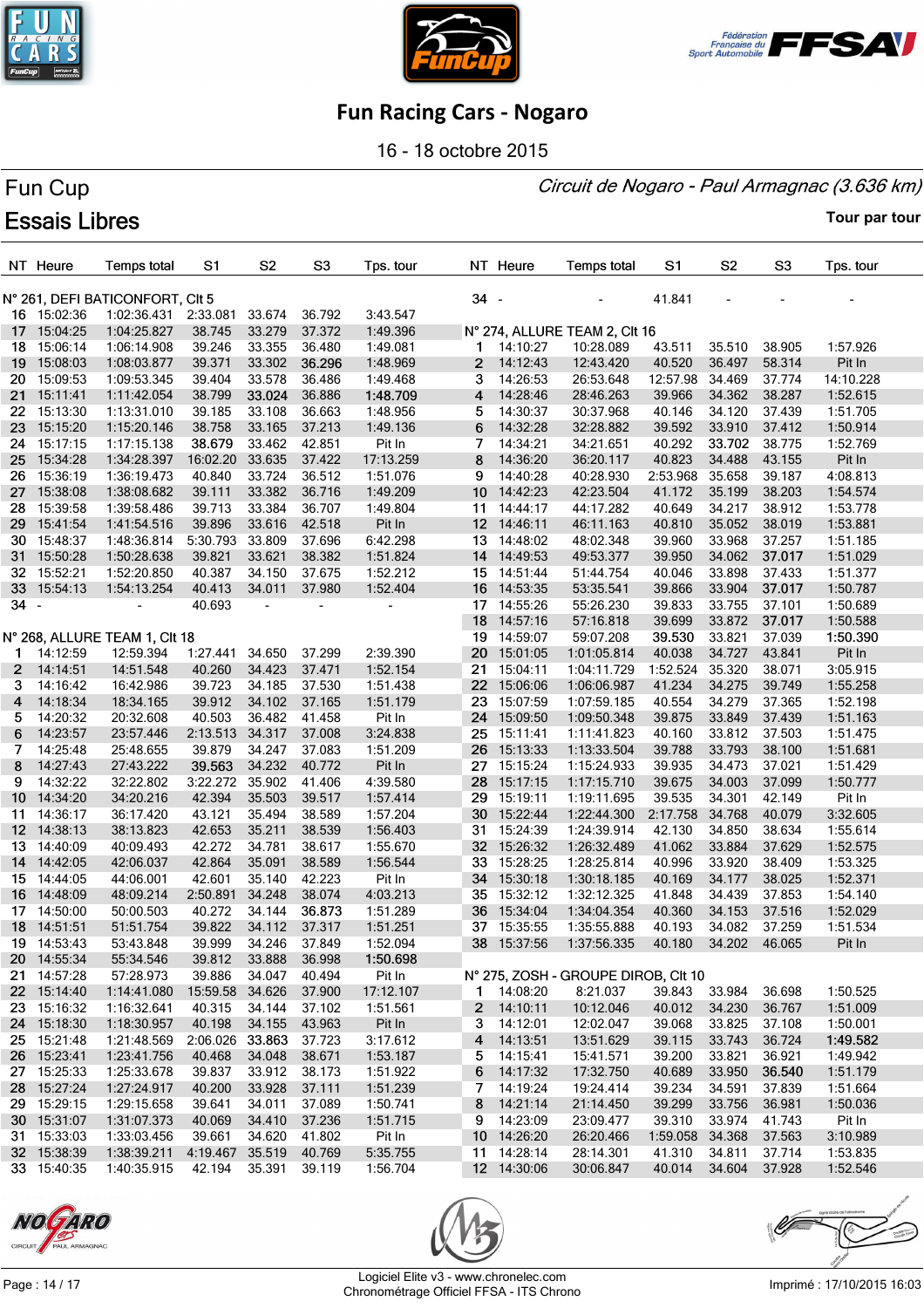





16 - 18 octobre 2015

#### Circuit de Nogaro - Paul Armagnac (3.636 km)

# Fun Cup **Essais Libres**

|                   | NT Heure             | <b>Temps total</b>                  | S <sub>1</sub>       | S <sub>2</sub>   | S <sub>3</sub>   | Tps. tour            |              | NT Heure                   | <b>Temps total</b>                 | S1               | S <sub>2</sub>   | S <sub>3</sub>   | Tps. tour            |
|-------------------|----------------------|-------------------------------------|----------------------|------------------|------------------|----------------------|--------------|----------------------------|------------------------------------|------------------|------------------|------------------|----------------------|
|                   |                      |                                     |                      |                  |                  |                      |              |                            |                                    |                  |                  |                  |                      |
|                   |                      | N° 275, ZOSH - GROUPE DIROB, CIt 10 |                      |                  |                  |                      |              | 21 15:18:14                | 1:18:14.186                        | 19:00.37 34.734  |                  | 37.871           | 20:12.978            |
|                   | 11 14:28:14          | 28:14.301                           | 41.310               | 34.811           | 37.714           | 1:53.835             |              | 22 15:20:07                | 1:20:07.225                        | 40.736           | 34.717           | 37.586           | 1:53.039             |
|                   | 12 14:30:06          | 30:06.847                           | 40.014               | 34.604           | 37.928           | 1:52.546             |              | 23 15:21:59                | 1:21:59.675                        | 40.198           | 34.260           | 37.992           | 1:52.450             |
|                   | 13 14:31:58          | 31:58.104                           | 39.702               | 34.265           | 37.290           | 1:51.257             |              | 24 15:23:56                | 1:23:56.317                        | 40.097           | 34.191           | 42.354           | Pit In               |
| 14                | 14:33:48             | 33:48.654                           | 39.208               | 34.021           | 37.321           | 1:50.550             |              | 25 15:30:13                | 1:30:13.360                        | 4:47.728         | 41.877           | 47.438           | 6:17.043             |
|                   | 15 14:35:41          | 35:41.394                           | 39.665               | 34.429           | 38.646           | 1:52.740             |              | 26 15:32:26                | 1:32:26.970                        | 49.429           | 40.176           | 44.005           | 2:13.610             |
| 16                | 14:37:33             | 37:33.243                           | 39.981               | 34.340           | 37.528           | 1:51.849             |              | 27 15:34:32                | 1:34:32.084                        | 46.176           | 37.363           | 41.575           | 2:05.114             |
|                   | 17 14:39:25          | 39:25.200                           | 40.016               | 34.574           | 37.367           | 1:51.957             |              | 28 15:36:35                | 1:36:36.051                        | 44.666           | 37.637           | 41.664           | 2:03.967             |
| 18                | 14:41:15             | 41:15.564                           | 39.367               | 33.881           | 37.116           | 1:50.364             |              | 29 15:38:39                | 1:38:40.019                        | 45.011           | 36.722           | 42.235           | 2:03.968             |
| 19                | 14:43:07             | 43:07.648                           | 39.894               | 34.325           | 37.865           | 1:52.084             |              | 30 15:40:42                | 1:40:42.165                        | 43.789           | 37.415           | 40.942           | 2:02.146             |
| 20                | 14:45:00             | 45:00.406                           | 40.235               | 34.023           | 38.500           | 1:52.758             | 31           | 15:42:51                   | 1:42:50.730                        | 44.522           | 42.359           | 41.684           | 2:08.565             |
| 21.               | 14:46:57             | 46:57.985                           | 39.730               | 35.111           | 42.738           | Pit In               |              | 32 15:45:04                | 1:45:04.118                        | 48.560           | 38.752           | 46.076           | Pit In               |
|                   | 22 14:52:57          | 52:57.459                           | 4:47.648             | 33.679           | 38.147           | 5:59.474             |              | 33 15:48:38                | 1:48:38.106                        | 2:20.497 35.147  |                  | 38.344           | 3:33.988             |
| 23.               | 14:54:48             | 54:48.205                           | 39.870               | 34.014           | 36.862           | 1:50.746             |              | 34 15:50:30                | 1:50:29.888                        | 40.576           | 33.950           | 37.256           | 1:51.782             |
| 24                | 14:56:38             | 56:38.527                           | 39.096               | 34.080           | 37.146           | 1:50.322             |              | 35 15:52:21                | 1:52:21.474                        | 40.327           | 33.701           | 37.558           | 1:51.586             |
|                   | 25 14:58:30          | 58:30.788                           | 41.124               | 33.815           | 37.322           | 1:52.261             |              | 36 15:54:13                | 1:54:13.708                        | 40.927           | 33.590           | 37.717           | 1:52.234             |
|                   | 26 15:00:23          | 1:00:23.645                         | 40.375               | 33.896           | 38.586           | 1:52.857             | $37 -$       |                            |                                    | 40.879           | $\blacksquare$   |                  |                      |
| 27                | 15:02:14             | 1:02:14.648                         | 39.434               | 34.237           | 37.332           | 1:51.003             |              |                            |                                    |                  |                  |                  |                      |
| 28                | 15:04:04             | 1:04:04.293                         | 38.977               | 33.617           | 37.051           | 1:49.645             |              |                            | N° 288, ORHES - STEPHYA, CIt 7     |                  |                  |                  |                      |
| 29.               | 15:05:54             | 1:05:54.642                         | 39.781               | 34.028           | 36.540           | 1:50.349             |              | 14:05:05                   | 5:05.370                           | 41.088           | 35.479           | 37.796           | 1:54.363             |
| 30 -              | 15:07:45             | 1:07:45.543                         | 39.251               | 34.364           | 37.286           | 1:50.901             | $\mathbf{2}$ | 14:06:57                   | 6:57.751                           | 40.336           | 34.860           | 37.185           | 1:52.381             |
| 31.               | 15:09:43             | 1:09:43.966                         | 40.991               | 33.776           | 43.656           | Pit In               | 3            | 14:08:49                   | 8:49.778                           | 40.251           | 34.648           | 37.128           | 1:52.027             |
| 32                | 15:24:56             | 1:24:56.908                         | 14:01.76             | 34.119           | 37.060           | 15:12.942            | 4            | 14:10:46                   | 10:46.982                          | 41.084           | 34.561           | 41.559           | Pit In               |
| 33 <sub>o</sub>   | 15:26:48             | 1:26:48.375                         | 39.852               | 33.960           | 37.655           | 1:51.467             | 5            | 14:15:27                   | 15:28.089                          | 3:20.787 37.271  |                  | 43.049           | 4:41.107             |
| 34                | 15:28:39             | 1:28:39.777                         | 39.724               | 34.224           | 37.454           | 1:51.402             | 6            | 14:17:26                   | 17:26.961                          | 43.377           | 35.370           | 40.125           | 1:58.872             |
| 35                | 15:30:31             | 1:30:31.398                         | 39.734               | 34.317           | 37.570           | 1:51.621             | 7            | 14:19:26                   | 19:26.785                          | 42.284           | 37.890           | 39.650           | 1:59.824             |
| 36                | 15:32:22             | 1:32:22.509                         | 39.480               | 34.031           | 37.600           | 1:51.111             | 8            | 14:21:24                   | 21:24.710                          | 42.242           | 35.285           | 40.398           | 1:57.925             |
|                   | 37 15:34:13          | 1:34:13.994                         | 40.173               | 34.032           | 37.280           | 1:51.485             | 9            | 14:23:23                   | 23:23.455                          | 42.804           | 35.366           | 40.575           | 1:58.745             |
| 38                | 15:36:05             | 1:36:05.366                         | 39.605               | 34.156           | 37.611           | 1:51.372             |              | 10 14:25:21                | 25:21.904                          | 43.268           | 35.150           | 40.031           | 1:58.449             |
| 39.               | 15:37:56             | 1:37:56.493                         | 39.528               | 34.091           | 37.508           | 1:51.127             |              | 11 14:27:19                | 27:19.400                          | 42.132           | 35.918           | 39.446           | 1:57.496             |
| 40.               | 15:39:47             | 1:39:47.919                         | 39.826               | 33.926           | 37.674           | 1:51.426             |              | 12 14:29:16                | 29:16.552                          | 43.301           | 34.805           | 39.046           | 1:57.152             |
| 41                | 15:41:39             | 1:41:39.261                         | 40.011               | 34.095           | 37.236           | 1:51.342             |              | 13 14:31:12                | 31:12.773                          | 43.172           | 34.563           | 38.486           | 1:56.221             |
|                   | 42 15:43:38          | 1:43:38.639                         | 40.010               | 34.006           | 45.362           | Pit In               | 14           | 14:33:08                   | 33:08.371                          | 42.281           | 34.772           | 38.545           | 1:55.598             |
|                   |                      |                                     |                      |                  |                  |                      |              | 15 14:35:14                | 35:14.663                          | 43.042           | 35.011           | 48.239           | Pit In               |
|                   |                      | N° 278, ACOME RACING, CIt 29        |                      | 37.065           |                  |                      |              | 16 14:44:21                | 44:21.520                          | 7:45.423         | 37.305           | 44.129           | 9:06.857<br>2:01.966 |
| $\mathbf 1$       | 14:17:10<br>14:19:05 | 17:10.574                           | 44.835               |                  | 41.000<br>38.202 | 2:02.900             |              | 17 14:46:23                | 46:23.486                          | 43.138           | 36.974           | 41.854           |                      |
| $\mathbf{2}$<br>3 | 14:21:02             | 19:05.939<br>21:03.015              | 42.762<br>41.644     | 34.401<br>34.371 | 41.061           | 1:55.365<br>1:57.076 |              | 18 14:48:23<br>19 14:50:25 | 48:23.495<br>50:25.280             | 42.815<br>43.737 | 35.656<br>36.177 | 41.538<br>41.871 | 2:00.009<br>2:01.785 |
| 4                 | 14:22:57             | 22:57.956                           | 43.011               | 33.789           | 38.141           | 1:54.941             |              | 20 14:52:25                | 52:25.703                          | 43.508           | 36.052           | 40.863           | 2:00.423             |
| 5                 | 14:24:57             | 24:57.266                           | 41.550               | 34.150           | 43.610           | Pit In               |              | 21 14:54:23                | 54:23.216                          | 42.631           | 34.964           | 39.918           | 1:57.513             |
|                   | 6 14:28:20           | 28:20.679                           | 2:07.744 35.687      |                  | 39.982           | 3:23.413             |              | 22 14:56:21                | 56:21.409                          | 42.355           | 35.035 40.803    |                  | 1:58.193             |
|                   | 7 14:30:14           | 30:15.038                           | 41.936               | 34.399           | 38.024           | 1:54.359             |              | 23 14:58:19                | 58:19.951                          | 43.472 35.161    |                  | 39.909           | 1:58.542             |
|                   | 8 14:32:07           | 32:08.075                           | 40.098               | 34.193           | 38.746           | 1:53.037             |              | 24 15:00:18                | 1:00:18.500                        | 44.001           | 34.832           | 39.716           | 1:58.549             |
|                   | 9 14:34:02           | 34:02.531                           | 40.329               | 34.101           | 40.026           | 1:54.456             |              | 25 15:02:28                | 1:02:28.941                        | 42.762           | 36.387           | 51.292           | Pit In               |
|                   | 10 14:35:56          | 35:56.223                           | 41.050               | 34.530           | 38.112           | 1:53.692             |              | 26 15:06:07                | 1:06:07.185                        | 2:26.405 34.340  |                  | 37.499           | 3:38.244             |
|                   | 11 14:37:54          | 37:54.564                           | 44.353               | 34.741           | 39.247           | 1:58.341             |              | 27 15:07:56                | 1:07:56.254                        | 39.050           | 33.553           | 36.466           | 1:49.069             |
|                   | 12 14:39:47          | 39:47.909                           | 41.183               | 34.601           | 37.561           | 1:53.345             |              | 28 15:09:51                | 1:09:51.788                        | 39.547           | 33.100           | 42.887           | Pit In               |
|                   | 13 14:41:58          | 41:58.225                           | 42.410               | 35.008           | 52.898           | Pit In               |              | 29 15:17:51                | 1:17:51.554                        | 6:45.293 35.270  |                  | 39.203           | 7:59.766             |
|                   | 14 14:46:17          | 46:17.521                           | 2:59.944             | 39.553           | 39.799           | 4:19.296             |              | 30 15:19:47                | 1:19:47.761                        | 42.111           | 35.243           | 38.853           | 1:56.207             |
|                   | 15 14:48:11          | 48:11.758                           | 40.989               | 34.621           | 38.627           | 1:54.237             |              | 31 15:21:42                | 1:21:42.911                        | 41.896           | 34.714           | 38.540           | 1:55.150             |
|                   | 16 14:50:08          | 50:08.702                           | 42.267               | 35.417           | 39.260           | 1:56.944             |              | 32 15:23:37                | 1:23:37.996                        | 42.050           | 34.698           | 38.337           | 1:55.085             |
|                   | 17 14:52:06          | 52:06.654                           | 43.982               | 35.851           | 38.119           | 1:57.952             |              | 33 15:25:33                | 1:25:33.269                        | 41.415           | 34.739           | 39.119           | 1:55.273             |
|                   | 18 14:54:00          | 54:01.017                           | 41.142               | 34.294           | 38.927           | 1:54.363             |              | 34 15:27:27                | 1:27:27.948                        | 42.059           | 34.522           | 38.098           | 1:54.679             |
|                   | 19 14:55:57          | 55:57.416                           | 43.007               | 34.794           | 38.598           | 1:56.399             |              | 35 15:29:29                | 1:29:29.227                        | 41.523           | 35.199           | 44.557           | Pit In               |
|                   | 20 14:58:01          | 58:01.208                           | 42.029 34.803 46.960 |                  |                  | Pit In               |              | 36 15:33:19                | 1:33:19.776 2:35.473 35.167 39.909 |                  |                  |                  | 3:50.549             |





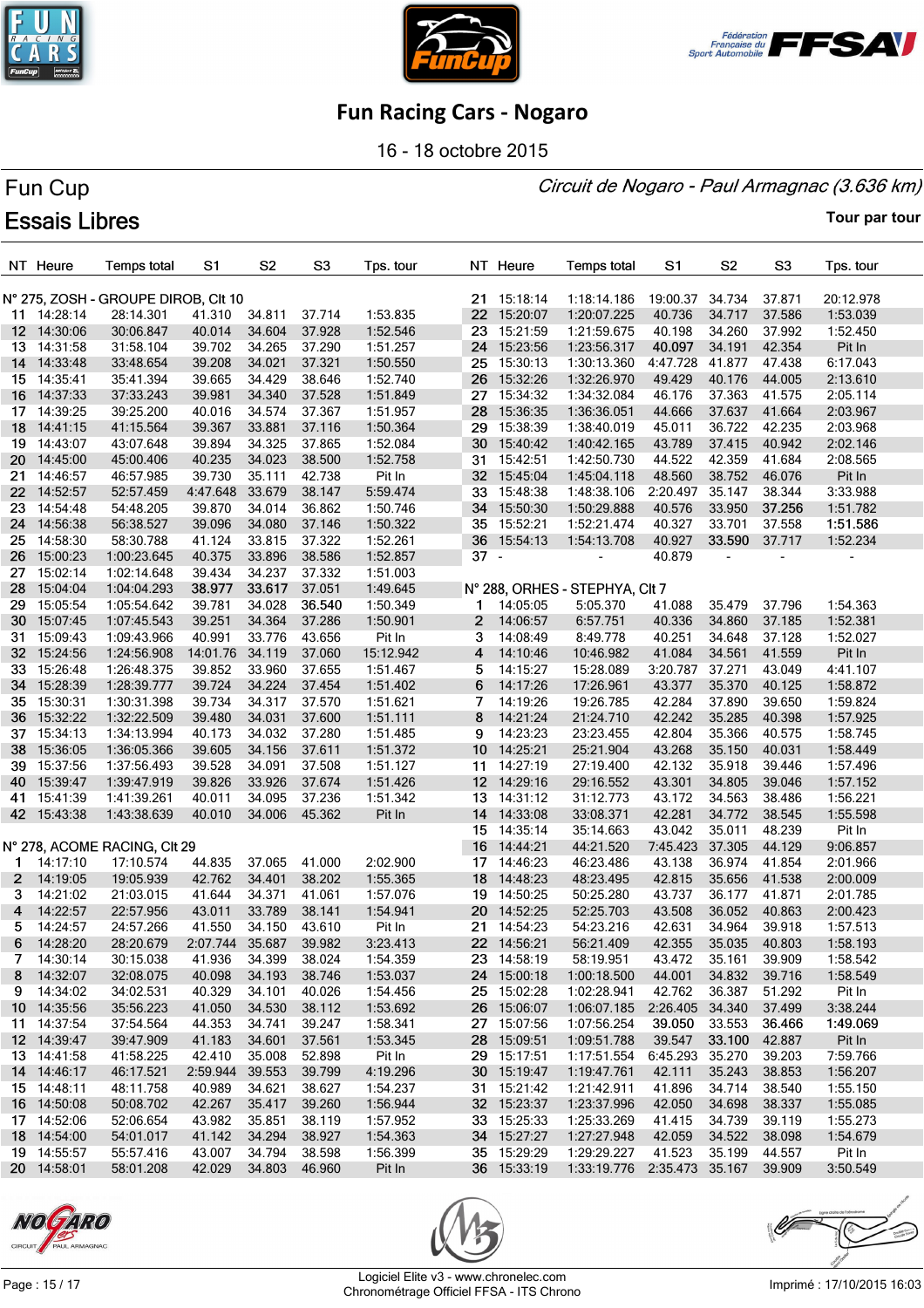





16 - 18 octobre 2015

# Fun Cup **Essais Libres**

Circuit de Nogaro - Paul Armagnac (3.636 km)

**Tour par tour**

|              | NT Heure           | <b>Temps total</b>             | S1                       | S <sub>2</sub> | S <sub>3</sub> | Tps. tour |      | NT Heure    | <b>Temps total</b> | S1              | S2                           | S3     | Tps. tour |
|--------------|--------------------|--------------------------------|--------------------------|----------------|----------------|-----------|------|-------------|--------------------|-----------------|------------------------------|--------|-----------|
|              |                    | N° 288, ORHES - STEPHYA, CIt 7 |                          |                |                |           |      | 42 15:54:05 | 1:54:05.537        | 3:08.946 35.178 |                              | 38.180 | 4:22.304  |
|              | 35 15:29:29        | 1:29:29.227                    | 41.523                   | 35.199         | 44.557         | Pit In    | 43 - |             |                    | 41.601          | $\qquad \qquad \blacksquare$ |        | ٠         |
|              | 36 15:33:19        | 1:33:19.776                    | 2:35.473                 | 35.167         | 39.909         | 3:50.549  |      |             |                    |                 |                              |        |           |
|              | 37 15:35:17        | 1:35:17.973                    | 43.324                   | 34.825         | 40.048         | 1:58.197  |      |             |                    |                 |                              |        |           |
|              | 38 15:37:14        | 1:37:15.093                    | 42.042                   | 34.737         | 40.341         | 1:57.120  |      |             |                    |                 |                              |        |           |
|              | 39 15:39:12        | 1:39:12.173                    | 42.030                   | 35.018         | 40.032         | 1:57.080  |      |             |                    |                 |                              |        |           |
|              | 40 15:41:10        | 1:41:10.415                    | 42.647                   | 35.067         | 40.528         | 1:58.242  |      |             |                    |                 |                              |        |           |
|              | 41 15:43:07        | 1:43:07.185                    | 41.910                   | 34.757         | 40.103         | 1:56.770  |      |             |                    |                 |                              |        |           |
|              | 42 15:45:05        | 1:45:04.942                    | 41.797                   | 34.994         | 40.966         | 1:57.757  |      |             |                    |                 |                              |        |           |
|              | 43 15:47:00        | 1:47:00.468                    | 42.348                   | 34.553         | 38.625         | 1:55.526  |      |             |                    |                 |                              |        |           |
|              | 44 15:48:55        | 1:48:55.557                    | 41.056                   | 34.991         | 39.042         | 1:55.089  |      |             |                    |                 |                              |        |           |
|              | 45 15:50:59        | 1:50:59.367                    | 41.091                   | 34.936         | 47.783         | Pit In    |      |             |                    |                 |                              |        |           |
|              |                    |                                |                          |                |                |           |      |             |                    |                 |                              |        |           |
|              | N° 911, SPI, CIt 2 |                                |                          |                |                |           |      |             |                    |                 |                              |        |           |
|              | 1 14:13:59         | 13:59.783                      | 39.587                   | 33.601         | 36.307         | 1:49.495  |      |             |                    |                 |                              |        |           |
| $\mathbf{2}$ | 14:15:48           | 15:48.795                      | 38.790                   | 33.675         | 36.547         | 1:49.012  |      |             |                    |                 |                              |        |           |
| З.           | 14:17:37           | 17:37.719                      | 39.010                   | 33.451         | 36.463         | 1:48.924  |      |             |                    |                 |                              |        |           |
| 4            | 14:19:31           | 19:32.040                      | 39.547                   | 33.664         | 41.110         | Pit In    |      |             |                    |                 |                              |        |           |
| 5.           | 14:25:41           | 25:41.674                      | 4:59.714                 | 33.426         | 36.494         | 6:09.634  |      |             |                    |                 |                              |        |           |
| 6            | 14:27:30           | 27:31.067                      | 38.991                   | 33.809         | 36.593         | 1:49.393  |      |             |                    |                 |                              |        |           |
| 7.           | 14:29:20           | 29:20.519                      | 39.409                   | 33.629         | 36.414         | 1:49.452  |      |             |                    |                 |                              |        |           |
| 8            | 14:31:09           | 31:09.286                      | 38.638                   | 33.494         | 36.635         | 1:48.767  |      |             |                    |                 |                              |        |           |
| 9.           | 14:32:59           | 32:59.511                      | 39.642                   | 33.989         | 36.594         | 1:50.225  |      |             |                    |                 |                              |        |           |
|              | 10 14:34:47        | 34:47.704                      | 38.438                   | 33.239         | 36.516         | 1:48.193  |      |             |                    |                 |                              |        |           |
|              | 11 14:36:42        | 36:42.889                      | 39.511                   | 33.105         | 42.569         | Pit In    |      |             |                    |                 |                              |        |           |
|              | 12 14:43:52        | 43:52.301                      | 4:19.262 1:23.42 1:26.72 |                |                | Pit In    |      |             |                    |                 |                              |        |           |
|              | 13 14:46:55        | 46:55.496                      | 1:46.184                 | 36.749         | 40.262         | 3:03.195  |      |             |                    |                 |                              |        |           |
|              | 14 14:48:54        | 48:54.637                      | 43.420                   | 35.458         | 40.263         | 1:59.141  |      |             |                    |                 |                              |        |           |
|              | 15 14:50:51        | 50:51.587                      | 42.136                   | 35.238         | 39.576         | 1:56.950  |      |             |                    |                 |                              |        |           |
|              | 16 14:52:47        | 52:47.655                      | 42.509                   | 34.941         | 38.618         | 1:56.068  |      |             |                    |                 |                              |        |           |
|              | 17 14:54:42        | 54:42.203                      | 41.447                   | 34.707         | 38.394         | 1:54.548  |      |             |                    |                 |                              |        |           |
|              | 18 14:56:36        | 56:36.960                      | 41.800                   | 34.734         | 38.223         | 1:54.757  |      |             |                    |                 |                              |        |           |
|              | 19 14:58:31        | 58:31.664                      | 41.812                   | 34.308         | 38.584         | 1:54.704  |      |             |                    |                 |                              |        |           |
|              | 20 15:00:26        | 1:00:26.160                    | 41.339                   | 34.557         | 38.600         | 1:54.496  |      |             |                    |                 |                              |        |           |
| 21.          | 15:02:19           | 1:02:19.378                    | 41.671                   | 33.885         | 37.662         | 1:53.218  |      |             |                    |                 |                              |        |           |
|              | 22 15:04:13        | 1:04:13.125                    | 41.084                   | 34.691         | 37.972         | 1:53.747  |      |             |                    |                 |                              |        |           |
|              | 23 15:06:08        | 1:06:08.550                    | 41.323                   | 35.122         | 38.980         | 1:55.425  |      |             |                    |                 |                              |        |           |
|              | 24 15:08:00        | 1:08:00.761                    | 40.870                   | 34.055         | 37.286         | 1:52.211  |      |             |                    |                 |                              |        |           |
|              | 25 15:09:55        | 1:09:55.236                    | 42.434                   | 34.630         | 37.411         | 1:54.475  |      |             |                    |                 |                              |        |           |
|              | 26 15:11:53        | 1:11:53.524                    | 41.302                   | 34.540         | 42.446         | Pit In    |      |             |                    |                 |                              |        |           |
|              | 27 15:24:15        | 1:24:15.323                    | 10:54.01 51.391          |                | 36.393         | 12:21.799 |      |             |                    |                 |                              |        |           |
|              | 28 15:26:03        | 1:26:03.349                    | 38.291                   | 33.314         | 36.421         | 1:48.026  |      |             |                    |                 |                              |        |           |
|              | 29 15:27:51        | 1:27:51.862                    | 38.779                   | 33.472         | 36.262         | 1:48.513  |      |             |                    |                 |                              |        |           |
|              | 30 15:29:41        | 1:29:41.175                    | 39.720                   | 33.206         | 36.387         | 1:49.313  |      |             |                    |                 |                              |        |           |
|              | 31 15:31:29        | 1:31:29.380                    | 38.563                   | 33.163         | 36.479         | 1:48.205  |      |             |                    |                 |                              |        |           |
|              | 32 15:33:17        | 1:33:17.370                    | 38.460                   | 33.210         | 36.320         | 1:47.990  |      |             |                    |                 |                              |        |           |
|              | 33 15:35:06        | 1:35:07.044                    | 38.513                   | 34.455         | 36.706         | 1:49.674  |      |             |                    |                 |                              |        |           |
|              | 34 15:36:55        | 1:36:55.180                    | 38.299                   | 33.149         | 36.688         | 1:48.136  |      |             |                    |                 |                              |        |           |
|              | 35 15:38:47        | 1:38:47.888                    | 39.185                   | 33.335         | 40.188         | 1:52.708  |      |             |                    |                 |                              |        |           |
|              | 36 15:40:36        | 1:40:36.309                    | 38.307                   | 33.794         | 36.320         | 1:48.421  |      |             |                    |                 |                              |        |           |
|              | 37 15:42:25        | 1:42:25.389                    | 38.941                   | 33.251         | 36.888         | 1:49.080  |      |             |                    |                 |                              |        |           |
|              | 38 15:44:14        | 1:44:14.364                    | 38.785                   | 33.362         | 36.828         | 1:48.975  |      |             |                    |                 |                              |        |           |
|              | 39 15:46:02        | 1:46:02.296                    | 38.259                   | 33.337         | 36.336         | 1:47.932  |      |             |                    |                 |                              |        |           |
|              | 40 15:47:50        | 1:47:50.302                    | 38.380                   | 33.247         | 36.379         | 1:48.006  |      |             |                    |                 |                              |        |           |



15:49:43 1:49:43.233 38.538 33.204 41.189 Pit In